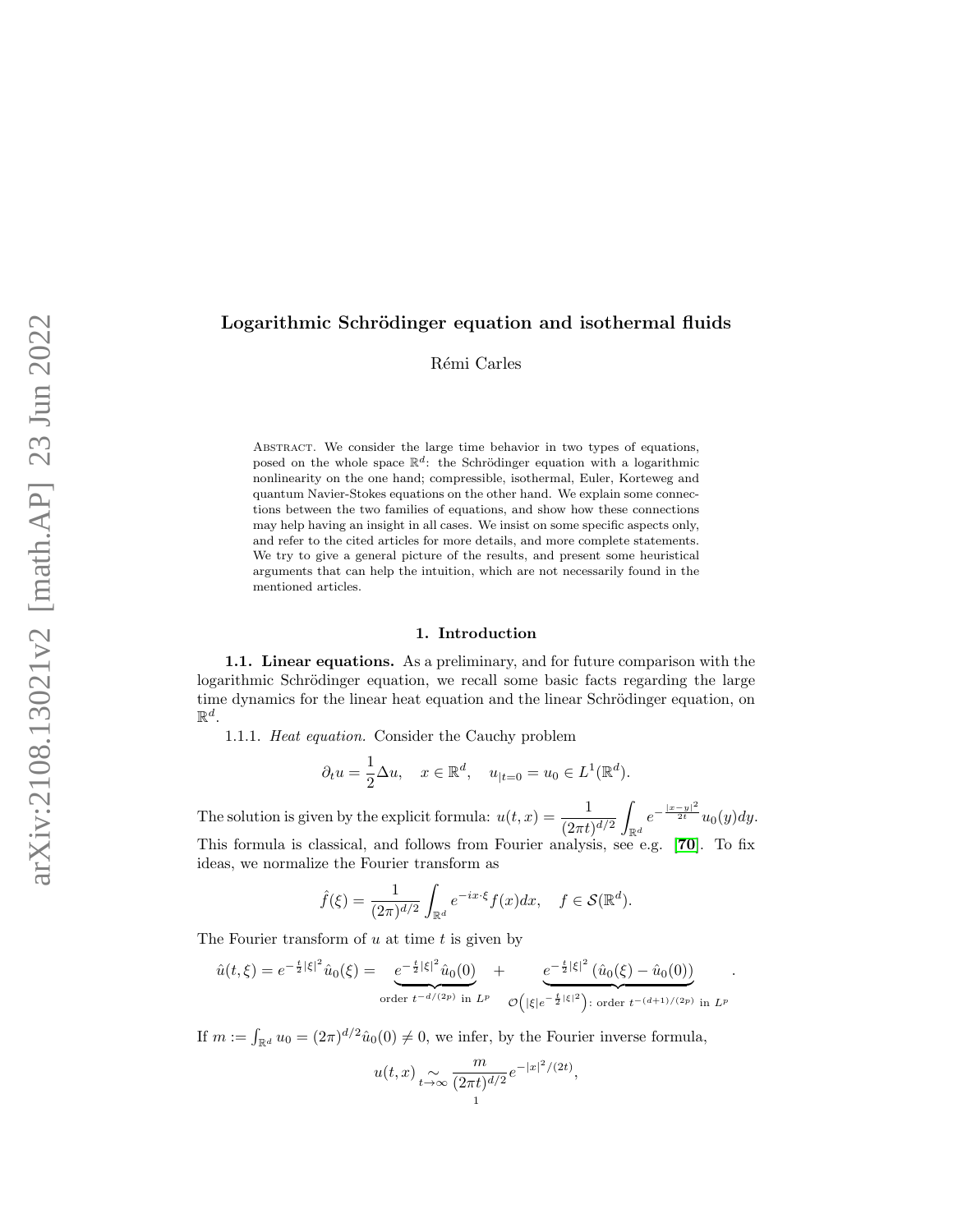and we leave out the discussion on the norms involved above: the key message is that the large time description involves a universal diffusive rate, and a universal Gaussian profile, the initial data appears only through its mass  $m$ .

<span id="page-1-1"></span>1.1.2. Schrödinger equation. For the Schrödinger equation, the initial datum naturally belongs to  $L^2$ ,

$$
i\partial_t u + \frac{1}{2}\Delta u = 0
$$
,  $x \in \mathbb{R}^d$ ,  $u_{|t=0} = u_0 \in L^2(\mathbb{R}^d)$ .

Again, the solution is given explicitly, now by an oscillatory integral:

$$
u(t,x) = \frac{1}{(2i\pi t)^{d/2}} \int_{\mathbb{R}^d} e^{i\frac{|x-y|^2}{2t}} u_0(y) dy.
$$

We emphasize two consequences:

- Dispersion:  $||u(t)||_{L^{\infty}(\mathbb{R}^d)} \lesssim \frac{1}{|t|d}$  $\frac{1}{|t|^{d/2}}\|u_0\|_{L^1(\mathbb{R}^d)}.$
- Large time description:  $||u(t) A(t)u_0||_{L^2(\mathbb{R}^d)} \longrightarrow_{t\to\pm\infty} 0$ , where

$$
A(t)u_0(x) = \frac{1}{(it)^{d/2}}\hat{u}_0\left(\frac{x}{t}\right)e^{i\frac{|x|^2}{2t}}.
$$

We now have a universal oscillation, but the profile depends on the initial data, through its Fourier transform.

To check the second point, expanding the argument of the exponential in the oscillatory integral, we can write

$$
u(t,x) = M_t D_t \mathcal{F} M_t u_0(x),
$$

where F stands for the Fourier transform,  $M_t$  is the multiplication by  $e^{i|x|^2/(2t)}$ , and  $D_t$  is the time dependent dilation

$$
D_t \varphi(x) = \frac{1}{(it)^{d/2}} \varphi\left(\frac{x}{t}\right).
$$

Then  $A(t)u_0 = M_t D_t \mathcal{F} u_0$ , and the approximation follows from the limit  $M_t \to 1$ in  $L^2$ , as  $t \to \infty$ , as granted by the dominated convergence theorem.

<span id="page-1-3"></span>Example 1.1 (Explicit computation in the Gaussian case). The evolution of Gaussian initial data is given, for  $z \in \mathbb{C}$  such that  $\text{Re } z > 0$ , by:

$$
e^{i\frac{t}{2}\Delta} \left(e^{-z\frac{|x|^2}{2}}\right) = \frac{1}{(1+itz)^{d/2}} e^{-\frac{z}{1+itz}\frac{|x|^2}{2}}.
$$

<span id="page-1-2"></span>1.2. Nonlinear Schrödinger equation: the usual nonlinearity. We recall a few standard properties related to the nonlinear Schrödinger equation with power-like nonlinearity. These properties can be found e.g. in [[33](#page-28-0)]. For  $\lambda \in \mathbb{R}$ , and  $0 < \sigma < \frac{2}{(d-2)_+}$ , consider:

<span id="page-1-0"></span>(1.1) 
$$
i\partial_t u + \frac{1}{2}\Delta u = \lambda |u|^{2\sigma}u, \quad x \in \mathbb{R}^d, \quad u_{|t=0} = u_0 \in H^1(\mathbb{R}^d).
$$

Under our assumption on  $\sigma$ , the nonlinearity is  $H^1$ -subcritical (the  $L^{2\sigma+2}$ -norm in the energy below is controlled by the  $H^1$ -norm, thanks to Sobolev embedding), and the Cauchy problem [\(1.1\)](#page-1-0) is locally well-posed in  $H^1(\mathbb{R}^d)$ . The standard proof relies on Strichartz estimates, and a fixed point argument on Duhamel's formula; the nonlinearity is thus considered as a perturbation, the problem is semilinear.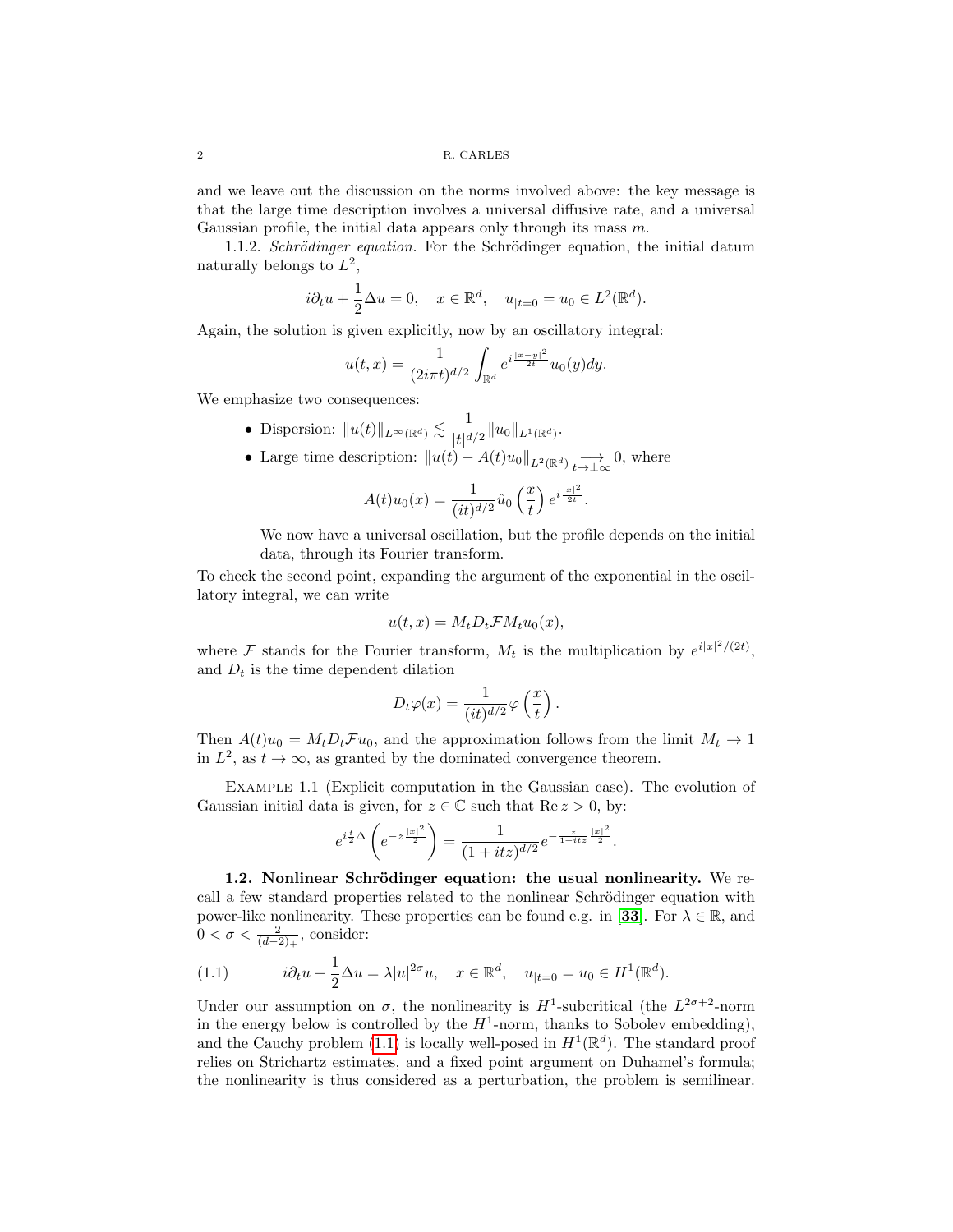The situation is completely different in the case of equations from (compressible) fluid mechanics, addressed in the second part of this survey.

1.2.1. Invariants. Equation [1.1](#page-1-0) is invariant under space and time translation, as well as under the gauge transforms

<span id="page-2-1"></span>
$$
u(t,x) \mapsto e^{i\theta}u(t,x), \quad \theta \in \mathbb{R}.
$$

The Galilean invariance reads as follows: if  $u(t, x)$  solves [\(1.1\)](#page-1-0), then for any  $\mathbf{v} \in \mathbb{R}^d$ , so does

(1.2) 
$$
u(t, x - \mathbf{v}t)e^{i\mathbf{v}\cdot x - i|\mathbf{v}|^{2}t/2}.
$$

(With a different initial datum.) This property is useful to construct multisolitons (with different velocities), as in e.g. [[68](#page-29-1)].

The following quantities are formally independent of time:

Mass: 
$$
M(u(t)) := ||u(t)||_{L^2(\mathbb{R}^d)}^2
$$
,  
\nMomentum:  $J(u(t)) := \text{Im} \int_{\mathbb{R}^d} \bar{u}(t, x) \nabla u(t, x) dx$ ,  
\nEnergy:  $E(u(t)) := \frac{1}{2} ||\nabla u(t)||_{L^2(\mathbb{R}^d)}^2 + \frac{\lambda}{\sigma + 1} ||u(t)||_{L^{2\sigma+2}(\mathbb{R}^d)}^{2\sigma+2}$ 

According to the sign of  $\lambda$ , the energy is or is not a positive functional.

1.2.2. Defocusing case. If  $\lambda > 0$ : the local well-posedness in  $H^1$  and the conservations of mass and energy imply global existence  $(u \in L^{\infty}(\mathbb{R}; H^1(\mathbb{R}^d)))$ , and if  $\sigma > 2/d$ , the solution behaves asymptotically like a linear solution,

<span id="page-2-0"></span>(1.3) 
$$
\exists u_+ \in H^1(\mathbb{R}^d), \quad \|u(t) - e^{i\frac{t}{2}\Delta}u_+\|_{H^1(\mathbb{R}^d)} \underset{t \to \infty}{\longrightarrow} 0.
$$

The (inverse of) the wave operator is not trivial:  $u_0 \mapsto u_+$  is one-to-one. In view of the description in the linear case, this means that the large time asymptotics involves a universal oscillation, a universal dispersion, and a somehow arbitrary profile.

If we assume in addition that  $x \mapsto |x| u_0(x)$  belongs to  $L^2(\mathbb{R}^d)$ , then the same conclusion as above is known to remain valid for some smaller values of  $\sigma$ , but not too small. Typically, for  $\sigma \leq 1/d$ , if u solves [\(1.1\)](#page-1-0), then its large time behavior cannot be directly compared to the linear evolution, in the sense that if there exists  $u_+ \in L^2(\mathbb{R}^d)$  such that

$$
\|u(t)-e^{i\frac{t}{2}\Delta}u_+\|_{L^2(\mathbb{R}^d)}\underset{t\rightarrow\infty}{\longrightarrow}0,
$$

then necessarily  $u_0 = u_+ = 0$  (hence  $u \equiv 0$ ), from [[13](#page-27-0)]. This is due to the presence of long range effects, and scattering theory must be modified, see e.g. [[58](#page-29-2)] and references therein. We will give reasons to consider that the limit  $\sigma \to 0$  leads to the logarithmic Schrödinger equation (see Section [7\)](#page-20-0), and show that the dynamical properties related to that model are very specific.

1.2.3. Focusing case. If  $\lambda < 0$ , finite time blow-up is possible when  $\sigma \geq 2/d$ , as proved typically by a virial computation (the second order derivative of the function  $t \mapsto ||xu(t)||^2_{L^2(\mathbb{R}^d)}$  may be smaller than a negative constant, [[48](#page-28-1)], see also [[33](#page-28-0)]), and blow-up is characterized by the existence of a finite  $T^*$  such that

$$
\lim_{t \to T^*} \|\nabla u(t)\|_{L^2} = \infty.
$$

.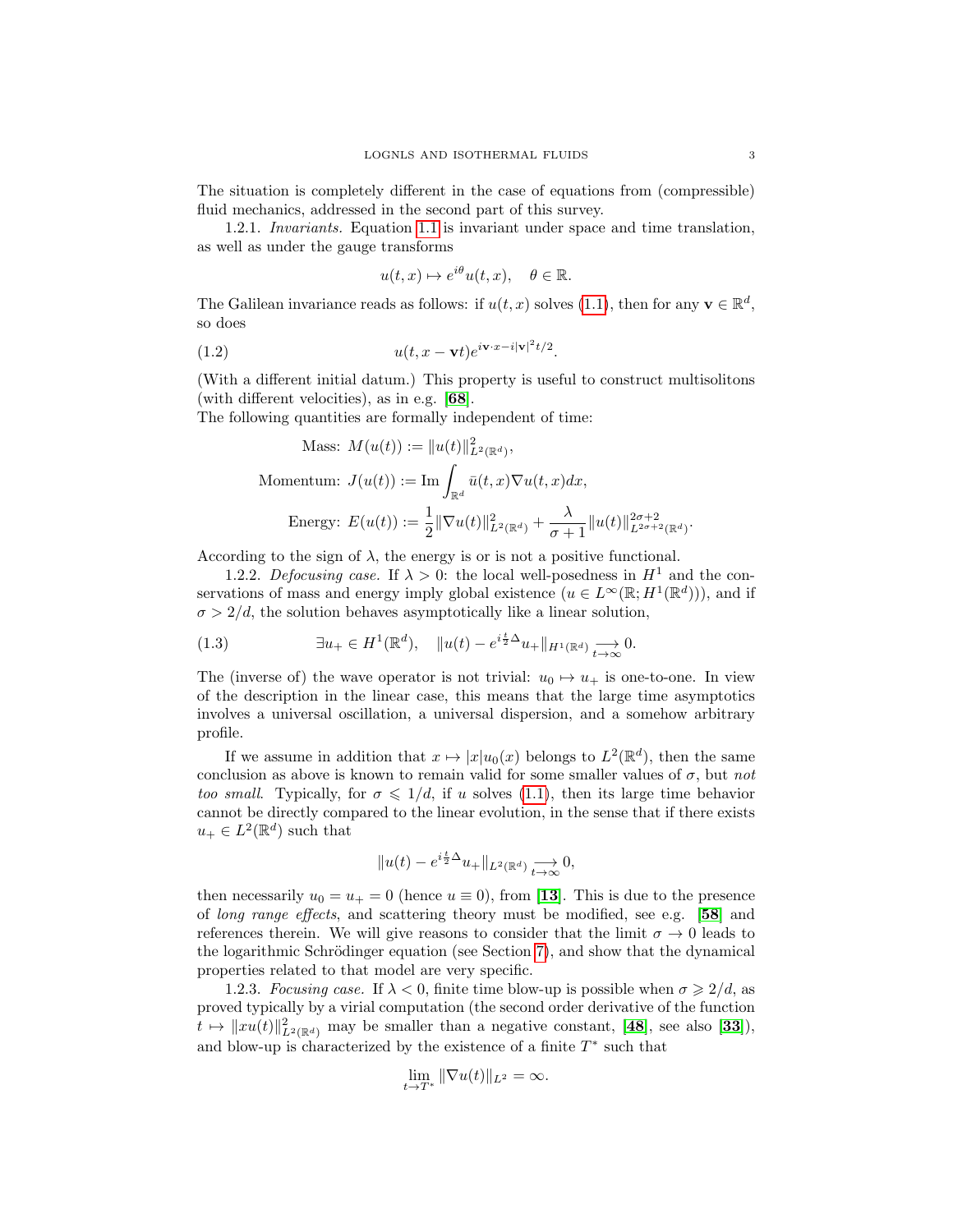For  $\sigma \geq 2/d$ , small initial data generate global solutions, which are moreover asymptotically linear in the sense of [\(1.3\)](#page-2-0).

Finally, we evoke the existence of large standing waves, of the form  $u(t, x) =$  $e^{i\omega t}\psi(x)$ . When  $\psi$  is a ground state (which is unique up to the invariants of the associated elliptic equation), the above standing wave is orbitally stable if and only if  $\sigma < 2/d$  (instability by blow-up occurs when  $\sigma \geq 2/d$ , [[15,](#page-27-1) [80](#page-29-3)]: small – in  $H^1$ – perturbations of the standing wave may generate a solution which blows up in finite time). The right notion is indeed orbital stability, as opposed to asymptotic stability of the standing wave, due to the invariants of the equation: in view of the Galilean invariance [\(1.2\)](#page-2-1), a small initial perturbation  $\psi(x)e^{i\mathbf{v}\cdot x}$  ( $|\mathbf{v}| \ll 1$ ) will generate a standing wave whose "support" becomes distinct from the support of  $u$ for sufficiently large time. Orbital stability consists in taking the invariants of the equation into account: in the present case, this means that for any  $\varepsilon > 0$ , there exists  $\eta > 0$  such that if

$$
\text{if} \quad \|\tilde{u}_0 - \psi\|_{H^1} \leqslant \eta, \quad \text{then} \quad \sup_{t \in \mathbb{R}} \inf_{\theta \in \mathbb{R}} \inf_{y \in \mathbb{R}^d} \|\tilde{u}(t) - e^{i\theta}\phi(\cdot - y)\|_{H^1} \leqslant \varepsilon,
$$

where  $\tilde{u}$  is the solution to [\(1.1\)](#page-1-0) with initial data  $\tilde{u}_0$ . See e.g. [[33](#page-28-0)].

We will see that there are many differences in the case where the power-like nonlinearity is replaced by a logarithmic nonlinearity.

<span id="page-3-1"></span>1.3. Logarithmic Schrödinger equation. We now consider the Cauchy problem

(1.4) 
$$
i\partial_t u + \frac{1}{2}\Delta u = \lambda \ln(|u|^2) u, \quad u_{|t=0} = u_0,
$$

with  $x \in \mathbb{R}^d$ ,  $d \geqslant 1$ , and  $\lambda \in \mathbb{R}$ . This model was introduced in [[16](#page-27-2)] to satisfy the following tensorization property: if the initial datum is a tensor product,

<span id="page-3-0"></span>
$$
u_0(x) = \prod_{j=1}^d u_{0j}(x_j),
$$

then the solution to [\(1.4\)](#page-3-0) is given by

$$
u(t,x) = \prod_{j=1}^d u_j(t,x_j),
$$

where each  $u_i$  solves a one-dimensional equation,

$$
i\partial_t u_j + \frac{1}{2}\partial_{x_j}^2 u_j = \lambda \ln\left(|u_j|^2\right)u_j, \quad u_{j|t=0} = u_{0j}.
$$

The logarithmic nonlinearity turns out to be the only one satisfying such a property. This nonlinearity has then been proposed to model various physical phenomena, e.g. quantum optics [[25,](#page-27-3) [63](#page-29-4)], nuclear physics [[59](#page-29-5)], transport and diffusion phenomena [[69,](#page-29-6) [56](#page-29-7)], open quantum systems [[81,](#page-29-8) [61](#page-29-9)], effective quantum gravity [[82](#page-29-10)], theory of superfluidity and Bose-Einstein condensation [[11](#page-27-4)]. This tensorization property is classical when the linear Schrödinger equation is considered, and might suggest that nonlinear effects in [\(1.4\)](#page-3-0) are weak: we will see that on the contrary, the dynamical properties associated to [\(1.4\)](#page-3-0) are rather unique. This is due to the singularity of the logarithm at the origin.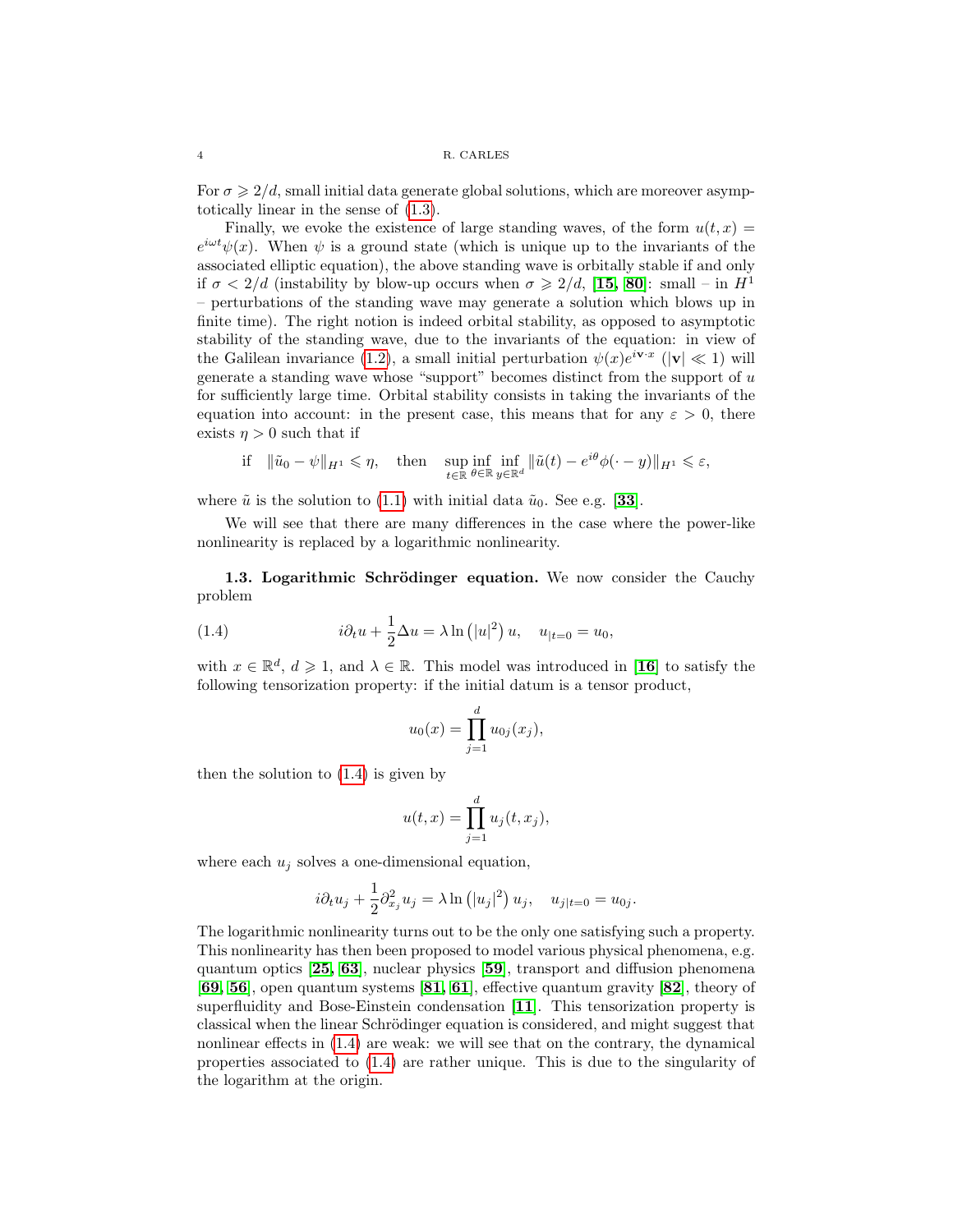Like above,  $(1.4)$  is invariant under space and time translations, gauge and Galilean transforms. We still have conservation of mass, momentum and energy, but the expression of the latter has changed:

$$
M(u(t)) = ||u(t)||_{L^2(\mathbb{R}^d)}^2,
$$
  
\n
$$
J(u(t)) = \text{Im} \int_{\mathbb{R}^d} \bar{u}(t, x) \nabla u(t, x) dx,
$$
  
\n
$$
E(u(t)) = \frac{1}{2} ||\nabla u(t)||_{L^2(\mathbb{R}^d)}^2 + \lambda \int_{\mathbb{R}^d} |u(t, x)|^2 (\ln |u(t, x)|^2 - 1) dx.
$$

In view of the conservation of mass, we rather consider the energy

<span id="page-4-0"></span>(1.5) 
$$
E(u(t)) := \frac{1}{2} \|\nabla u(t)\|_{L^2(\mathbb{R}^d)}^2 + \lambda \int_{\mathbb{R}^d} |u(t,x)|^2 \ln |u(t,x)|^2 dx.
$$

The energy has no definite sign, and it is not completely clear to decide about the influence of the sign of  $\lambda$  on the dynamics. However, a formal argument suggests that when  $\lambda < 0$ , solutions cannot disperse: indeed, if u is dispersive, then it morally goes to zero pointwise, and the argument of the logarithm in the energy going to zero, the factor of  $\lambda$  goes to  $-\infty$ : if  $\lambda < 0$ , this contradicts the conservation of the energy, which would then become infinite. On the other hand, if  $\lambda > 0$ , this argument shows that if a solution is dispersive, then its  $\dot{H}^1$ -norm becomes infinite in the large time régime.

Another unusual feature of [\(1.4\)](#page-3-0) concerns the effect of the size of the initial data on the dynamics: If u solves [\(1.4\)](#page-3-0), then for all  $k \in \mathbb{C}$ , so does

.

(1.6) 
$$
u_k(t, x) := ku(t, x)e^{-it\lambda \ln |k|^2}
$$

This shows that the size of the initial data alters the dynamics only through a purely time dependent oscillation, a feature which is fairly unusual for a nonlinear equation. For  $k > 0$ , we readily compute

<span id="page-4-1"></span>
$$
\frac{d}{dk}u_k(t,x) = (1 - 2it)u(t,x)e^{-it\lambda \ln |k|^2}.
$$

The above quantity has no limit as  $k \to 0$  for  $t > 0$ : the flow map  $u_0 \mapsto u(t)$  cannot be  $C^1$ , whichever function spaces are considered for  $u_0$  and  $u(t)$ , respectively; it is at most Lipschitzean.

The next few sections are dedicated to the analysis of the logarithmic Schrödinger equation [\(1.4\)](#page-3-0). In Section [5,](#page-13-0) we will see a first connection with models from compressible fluid mechanics, and from Section [6](#page-20-1) to the end of the survey, we will focus our attention on such models and some of their generalizations.

1.4. Schematic summary: power vs. logarithmic nonlinearity. In the following tables, we give an overview of the results presented below, in order to emphasize some differences due to the nature of the nonlinearity. To avoid unnecessary technical details, we assume in all cases that the initial datum  $u_0$  belongs to Σ, defined by

$$
\Sigma = H^1 \cap \mathcal{F}(H^1) = \{ f \in H^1(\mathbb{R}^d), \ x \mapsto |x|f(x) \in L^2(\mathbb{R}^d) \},
$$

that the nonlinearity is  $H^1$ -subcritical,  $0 < \sigma < \frac{2}{(d-2)_+}$ , and do not try to invoke sharp results. (GWP stands for global well-posedness.)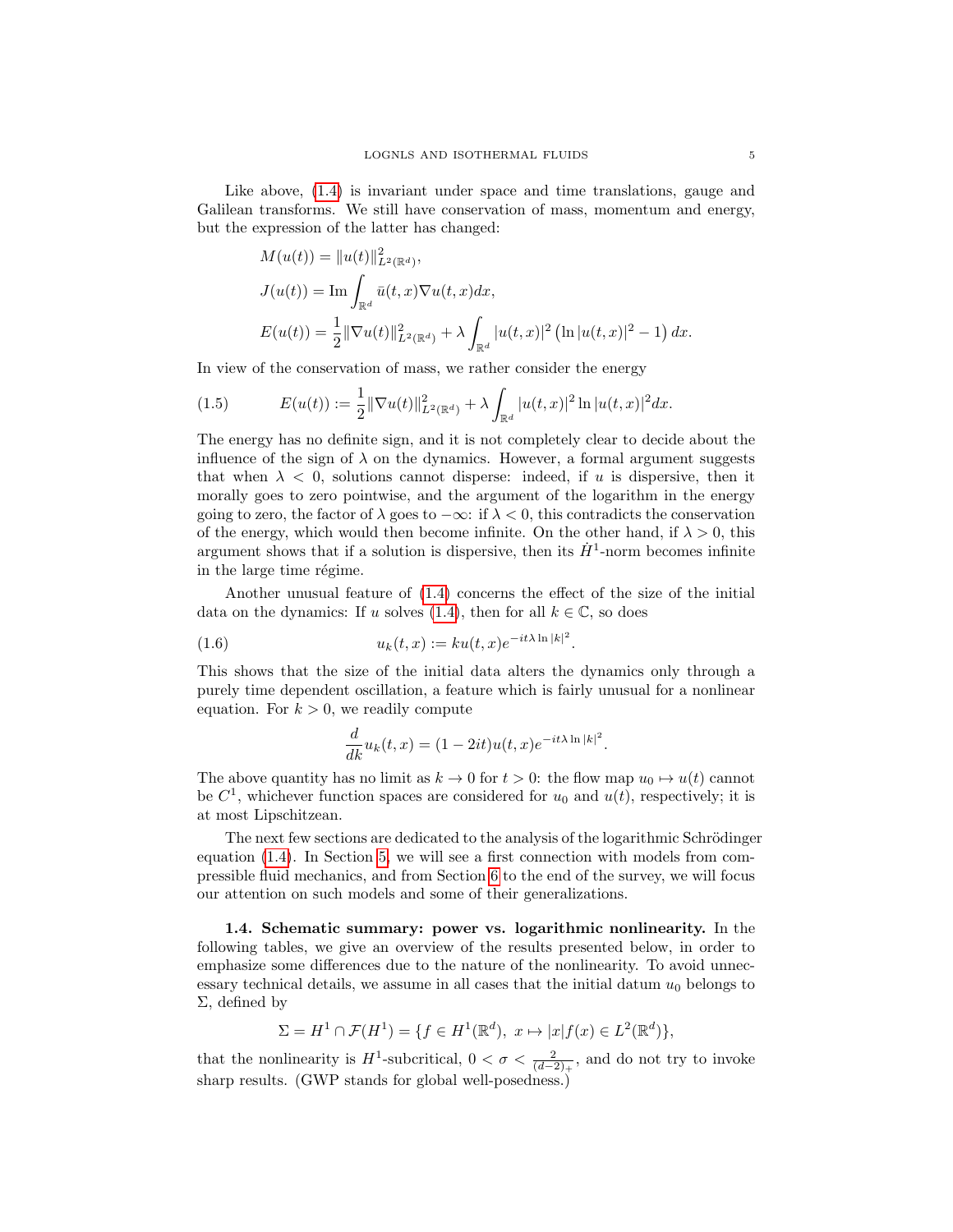Case  $\lambda > 0$ .

| Equation                                              | (1.1)                                                    | (1.4)                                         |
|-------------------------------------------------------|----------------------------------------------------------|-----------------------------------------------|
| Nonlinearity                                          | $\lambda  u ^{2\sigma}u$                                 | $\lambda \ln\left(\overline{ u ^2}\right)u$   |
| GWP in $H^1$                                          | Yes                                                      | Yes                                           |
| Dispersion: $(\delta(t))^{-d/2}$                      | $\delta(t) = t$ (at least if $\sigma \geq 2/d$ )         | $\delta(t) = 2t\sqrt{\lambda \ln t}$          |
| $\lim_{t\to\infty}(\delta(t))^{d/2} u(t,x\delta(t)) $ | $ v_+ $ for any $v_+ \in \Sigma$ (if $\sigma \geq 2/d$ ) | $\frac{  u_0  _{L^2}}{\pi^{d/4}}e^{- x ^2/2}$ |
| Growth of $H^1$ norm                                  | Never                                                    | Always                                        |

In connection with the results recalled in Sections [1.1.2](#page-1-1) and [1.2,](#page-1-2)  $v_{+} = \hat{u}_{+}$ , the Fourier transform of the asymptotic state  $u_+$ , which may be any function in  $\Sigma$ .

| Case $\lambda$ |  | 0. |
|----------------|--|----|
|                |  |    |

| Equation                           | (1.1)                                     | (1.4)                 |
|------------------------------------|-------------------------------------------|-----------------------|
| Nonlinearity                       | $\lambda  u ^{2\sigma}u$                  | $\lambda \ln( u ^2)u$ |
| GWP in $H^1$                       | For sure, if $\sigma < 2/d$               | Yes                   |
| Finite time blow up                | Possible if $\sigma \geqslant 2/d$        | Never                 |
| Dispersion                         | For small data, if $\sigma \geqslant 2/d$ | Never                 |
| Standing waves                     | Exist                                     | Exist                 |
| Ground states are orbitally stable | Yes, iff $\sigma < 2/d$                   | Yes                   |
| <b>Breathers</b>                   |                                           | Exist                 |
| Multisolitons                      | Exist                                     | Exist                 |
| Multibreathers                     |                                           | Exist                 |

# 2. Cauchy problem

In view of the expression [\(1.5\)](#page-4-0), the natural energy space is given by

$$
W := \left\{ u \in H^1(\mathbb{R}^d), \, x \mapsto |u(x)|^2 \ln |u(x)|^2 \in L^1(\mathbb{R}^d) \right\}.
$$

The Cauchy problem [\(1.4\)](#page-3-0) is indeed solved in W, provided that  $\lambda < 0$ :

THEOREM 2.1 ([[34](#page-28-2)]). Suppose  $\lambda < 0$  and  $u_0 \in W$ : there exists a unique, global solution  $u \in C(\mathbb{R}; W)$  to [\(1.4\)](#page-3-0). The mass  $M(u)$  and the energy  $E(u)$  are independent of time.

The proof given in [[34](#page-28-2)] relies on compactness arguments, using a regularization of the nonlinearity. An alternative proof has been proposed more recently by Masayuki Hayashi [[57](#page-29-11)], providing the strong convergence of a sequence of approx-imate solutions. See also [[52](#page-28-3)] for the local Cauchy problem in  $H^2$  on bounded 3D domains. We emphasize that the sign of  $\lambda$  appears when seeking a priori estimates: if  $\lambda < 0$ , we have

$$
0 \leqslant E_{+}(u(t)) := \frac{1}{2} \|\nabla u(t)\|_{L^{2}(\mathbb{R}^{d})}^{2} + \lambda \int_{|u| < 1} |u(t,x)|^{2} \ln |u(t,x)|^{2} dx
$$
  

$$
\leqslant E(u_{0}) \frac{1}{\lambda} \int_{|u| > 1} |u(t,x)|^{2} \ln |u(t,x)|^{2} dx.
$$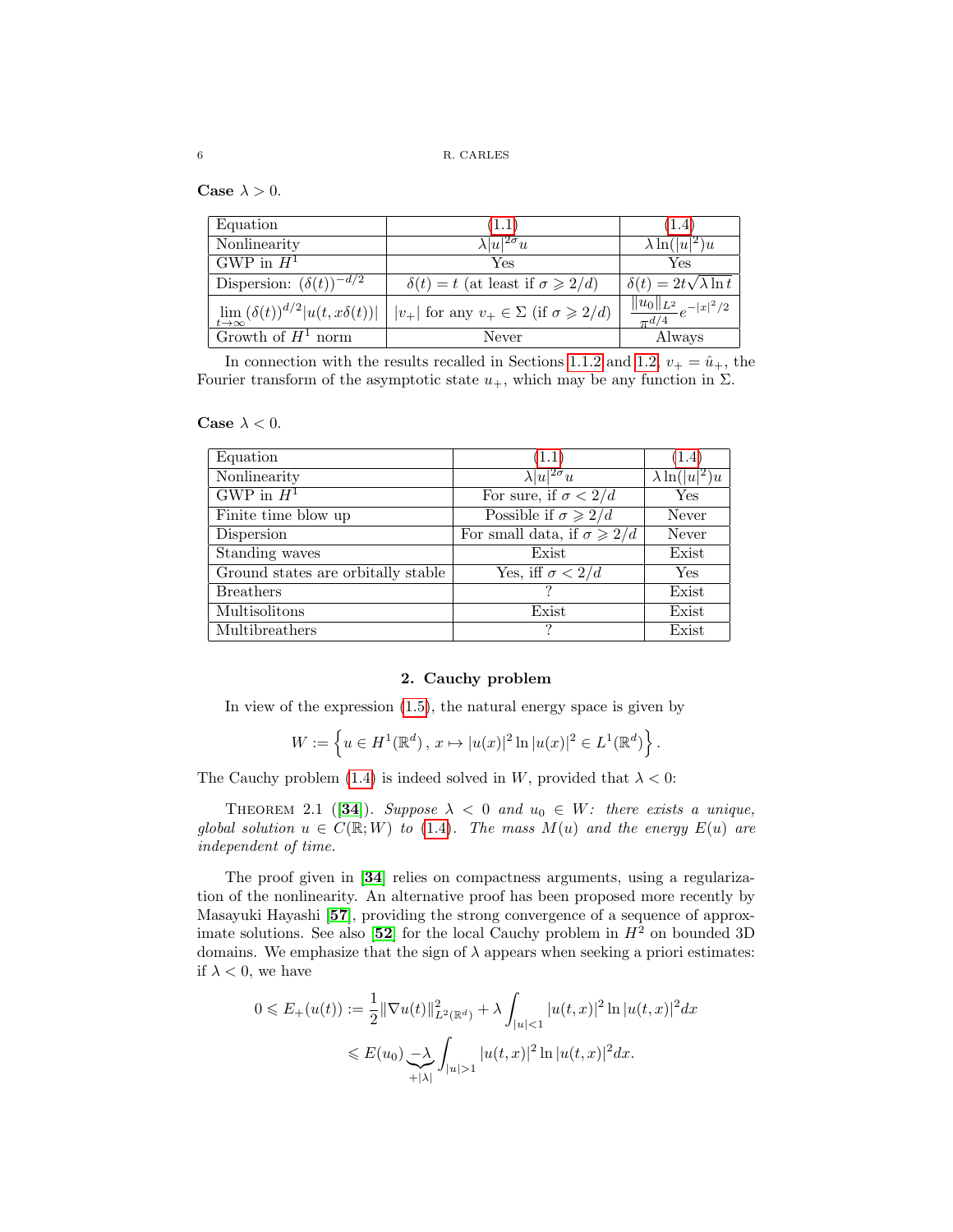Since the logarithm grows slowly,

$$
\int_{|u|>1} |u(t,x)|^2 \ln |u(t,x)|^2 dx \leq C_{\varepsilon} \int_{|u|>1} |u(t,x)|^{2+\varepsilon} dx
$$
  

$$
\lesssim ||u(t)||_{L^2(\mathbb{R}^d)}^{2+\varepsilon-\varepsilon d/2} ||\nabla u(t)||_{L^2(\mathbb{R}^d)}^{\varepsilon d/2},
$$

where we have used Gagliardo-Nirenberg inequalities, for  $\varepsilon < 2d/(d-2)_{+}$ . Using the conservation of mass, this implies

$$
E_+(u(t)) \leqslant E(u_0) + C_{\varepsilon} E_+(u(t))^{\varepsilon d/4}.
$$

Therefore, picking  $\varepsilon > 0$  sufficiently small yields  $E_+ \in L^{\infty}(\mathbb{R})$ , hence (resuming the above inequality)  $u \in L^{\infty}(\mathbb{R}; W)$ .

<span id="page-6-1"></span>REMARK 2.2. In the case  $\lambda > 0$ , the same strategy would require the control of

$$
\int_{|u|<1} |u(t,x)|^2 \ln \frac{1}{|u(t,x)|^2} dx \leq C_{\varepsilon} \int_{|u|<1} |u(t,x)|^{2-\varepsilon} dx.
$$

The above Lebesgue norm involves an index below 2, and Sobolev embedding cannot help: we will see that the finiteness of a momentum in  $L^2$  saves the day.

Uniqueness follows from the algebraic property discovered in [[34](#page-28-2)]:

<span id="page-6-0"></span>LEMMA 2.3  $([34])$  $([34])$  $([34])$ . We have

$$
\left|\mathrm{Im} \left( \left( z_2 \ln |z_2|^2 - z_1 \ln |z_1|^2 \right) \left( \bar{z}_2 - \bar{z}_1 \right) \right)\right| \leq 4|z_2 - z_1|^2 \,, \quad \forall z_1, z_2 \in \mathbb{C} \,.
$$

Formally, if  $u_1$  and  $u_2$  are two solutions of [\(1.4\)](#page-3-0),  $w := u_2 - u_1$  solves

$$
i\partial_t w + \frac{1}{2}\Delta w = \lambda (u_2 \ln |u_2|^2 - u_1 \ln |u_1|^2).
$$

Multiplying the above equation by  $\bar{w}$ , integrating in space and considering the imaginary part, Lemma [2.3](#page-6-0) yields

$$
\frac{1}{2}\frac{d}{dt}||w(t)||_{L^2}^2 \leq 4|\lambda| ||w(t)||_{L^2}^2,
$$

and Gronwall lemma provides uniqueness. One has to be cautious though, this argument is fully justified provided that we know  $u \in C(\mathbb{R}; L^2)$ , a property which is satisfied for  $u \in L^{\infty}(\mathbb{R}; W)$ , as shown by a careful examination of [\(1.4\)](#page-3-0); see [[34](#page-28-2)] for details.

This strategy was adapted in [[51](#page-28-4)] to consider the case  $\lambda > 0$ , under the extra assumption  $|x|^{1/2}u_0 \in L^2(\mathbb{R}^d)$ , for  $d=3$ .

In [[31](#page-28-5)], another compactness method was proposed, consisting in neutralizing the singularity of the logarithm at the origin: for  $\varepsilon > 0$ , consider  $u^{\varepsilon}$  solution to

<span id="page-6-3"></span>(2.1) 
$$
i\partial_t u^{\varepsilon} + \frac{1}{2} \Delta u^{\varepsilon} = \lambda \ln \left( \varepsilon + |u^{\varepsilon}|^2 \right) u^{\varepsilon}, \quad u^{\varepsilon}_{|t=0} = u_0.
$$

For fixed  $\varepsilon > 0$ , the above nonlinearity is smooth and  $L^2$ -subcritical, and there exists a unique solution at the L<sup>2</sup>-level [[75](#page-29-12)]. Assuming  $u_0 \in H^1$ ,  $|x|^\alpha u_0 \in L^2$  for some  $0 < \alpha \leq 1$ , we can prove a priori estimates on bounded time intervals, which are uniform in  $\varepsilon \in ]0,1]$ , and infer:

<span id="page-6-2"></span>THEOREM 2.4 ([[31](#page-28-5)]). Let  $\lambda \in \mathbb{R}$ ,  $u_0 \in H^1 \cap \mathcal{F}(H^{\alpha})$  for some  $0 < \alpha \leq 1$ : [\(1.4\)](#page-3-0) has a unique, global solution  $u \in L^{\infty}_{loc}(\mathbb{R}; H^1 \cap \mathcal{F}(H^{\alpha}))$ . The mass  $M(u)$  and the energy  $E(u)$  are independent of time.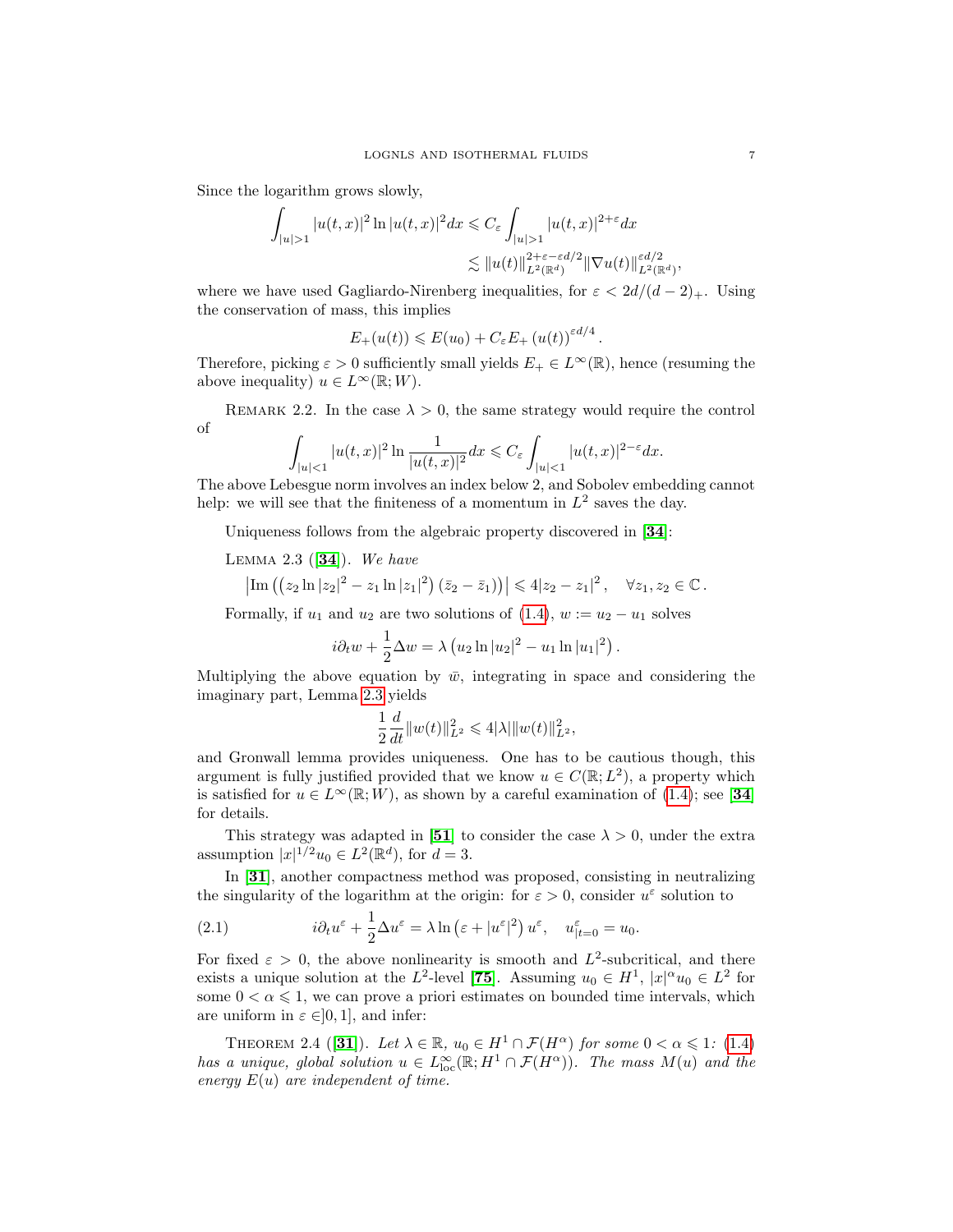Heuristically, the assumption  $|x|^{\alpha}u_0 \in L^2$  for some  $0 < \alpha \leq 1$  seems rather natural in view of Remark [2.2.](#page-6-1) Indeed, considering  $0 < \eta < \frac{4\alpha}{d+2\alpha}$ , we have

(2.2) 
$$
\int_{\mathbb{R}^d} |u|^{2-\eta} \lesssim \|u\|_{L^2}^{2-\eta-\frac{d\eta}{2\alpha}} \| |x|^{\alpha} u \|_{L^2}^{\frac{d\eta}{2\alpha}}.
$$

This estimate is readily established by using Hölder estimate: let  $p = \frac{2}{2-\eta}$ , so its dual exponent is  $p' = \frac{2}{\eta}$ . Fix  $R > 0$ , and write

<span id="page-7-0"></span>
$$
\int_{|x|
$$

For large x, write

$$
\int_{|x|>R} |u|^{2-\eta} = \int_{|x|>R} |x|^{-\beta} |x|^{\beta} |u|^{2-\eta} \lesssim \left( \int_R^{\infty} \frac{r^{d-1}}{r^{p' \beta}} dr \right)^{1/p'} \left\| |x|^{\frac{\beta}{2-\eta}} u \right\|_{L^2(\mathbb{R}^d)}^{2-\eta}.
$$

We now choose  $\beta$  so that  $\frac{\beta}{2-\eta} = \alpha$  and that the first integral on the right-hand side is finite,  $p' \beta > d$ . This means  $0 < \eta < \frac{4\alpha}{d+2\alpha}$ , and optimizing in R,

$$
R^{d/p'}\|u\|_{L^2(\mathbb{R}^d)}^{2-\eta}=R^{d/p'-\beta}\left\||x|^{\frac{\beta}{2-\eta}}u\right\|_{L^2(\mathbb{R}^d)}^{2-\eta}\Longleftrightarrow R^{\alpha}=\frac{\||x|^{\alpha}u\|_{L^2}}{\|u\|_{L^2}},
$$

we obtain [\(2.2\)](#page-7-0). Therefore, choosing  $0 < \eta \ll 1$ , we guess that any solution in  $H^1 \cap \mathcal{F}(\mathcal{H}^{\alpha})$  is global.

The complete argument to prove Theorem [2.4](#page-6-2) consists in differentiating [\(2.1\)](#page-6-3) in space, and using the same  $L^2$ -estimate as for uniqueness (multiply by  $\nabla \bar{u}$ , integrate in space, and take the imaginary part), to get

$$
\frac{1}{2}\frac{d}{dt}\|\nabla u^{\varepsilon}(t)\|_{L^{2}}^{2} \leq 2|\lambda| \|\nabla u^{\varepsilon}(t)\|_{L^{2}}^{2},
$$

hence a control on bounded time intervals, which is uniform in  $\varepsilon$ . To get compactness in space, we compute

$$
\frac{d}{dt} || \langle x \rangle^{\alpha} u^{\varepsilon}(t) ||_{L^{2}(\mathbb{R}^{d})}^{2} = 2\alpha \operatorname{Im} \int \frac{x \cdot \nabla u_{\varepsilon}}{\langle x \rangle^{2-2\alpha}} \overline{u}_{\varepsilon} dx
$$
  
\n
$$
\leq 2\alpha || \langle x \rangle^{2\alpha-1} u_{\varepsilon}(t) ||_{L^{2}(\mathbb{R}^{d})} || \nabla u_{\varepsilon}(t) ||_{L^{2}(\mathbb{R}^{d})}
$$
  
\n
$$
\leq 2\alpha || \langle x \rangle^{\alpha} u_{\varepsilon}(t) ||_{L^{2}(\mathbb{R}^{d})} || \nabla u_{\varepsilon}(t) ||_{L^{2}(\mathbb{R}^{d})},
$$

since  $\alpha \leq 1$ , hence a closed system of estimate, uniformly in  $\varepsilon$ . We refer to [[31](#page-28-5)] for the remaining arguments.

We recall the notation

$$
\Sigma = H^1 \cap \mathcal{F}(H^1) = \{ f \in H^1(\mathbb{R}^d), \ x \mapsto |x|f(x) \in L^2(\mathbb{R}^d) \},
$$

and keep in mind that if  $u_0 \in \Sigma$ , then [\(1.4\)](#page-3-0) has a unique solution  $u \in L^{\infty}_{loc}(\mathbb{R}; \Sigma)$ .

REMARK 2.5 (Higher regularity). As the nonlinearity  $z \mapsto z \ln |z|^2$  has limited regularity, it is not obvious to propagate higher  $H<sup>s</sup>$  regularity in [\(1.4\)](#page-3-0). Typically,

$$
\partial_j^2 (u \ln |u|^2) = \partial_j^2 u \ln |u|^2 + \frac{\ln \bar{u}}{u} (\partial_j u)^2 + 4 \frac{\ln u}{u} |\partial_j u|^2 + \partial_j^2 u \ln \bar{u} + \frac{u}{\bar{u}} \ln u \partial_j^2 \bar{u}
$$

$$
- \frac{u}{\bar{u}^2} (\partial_j \bar{u})^2 \ln u,
$$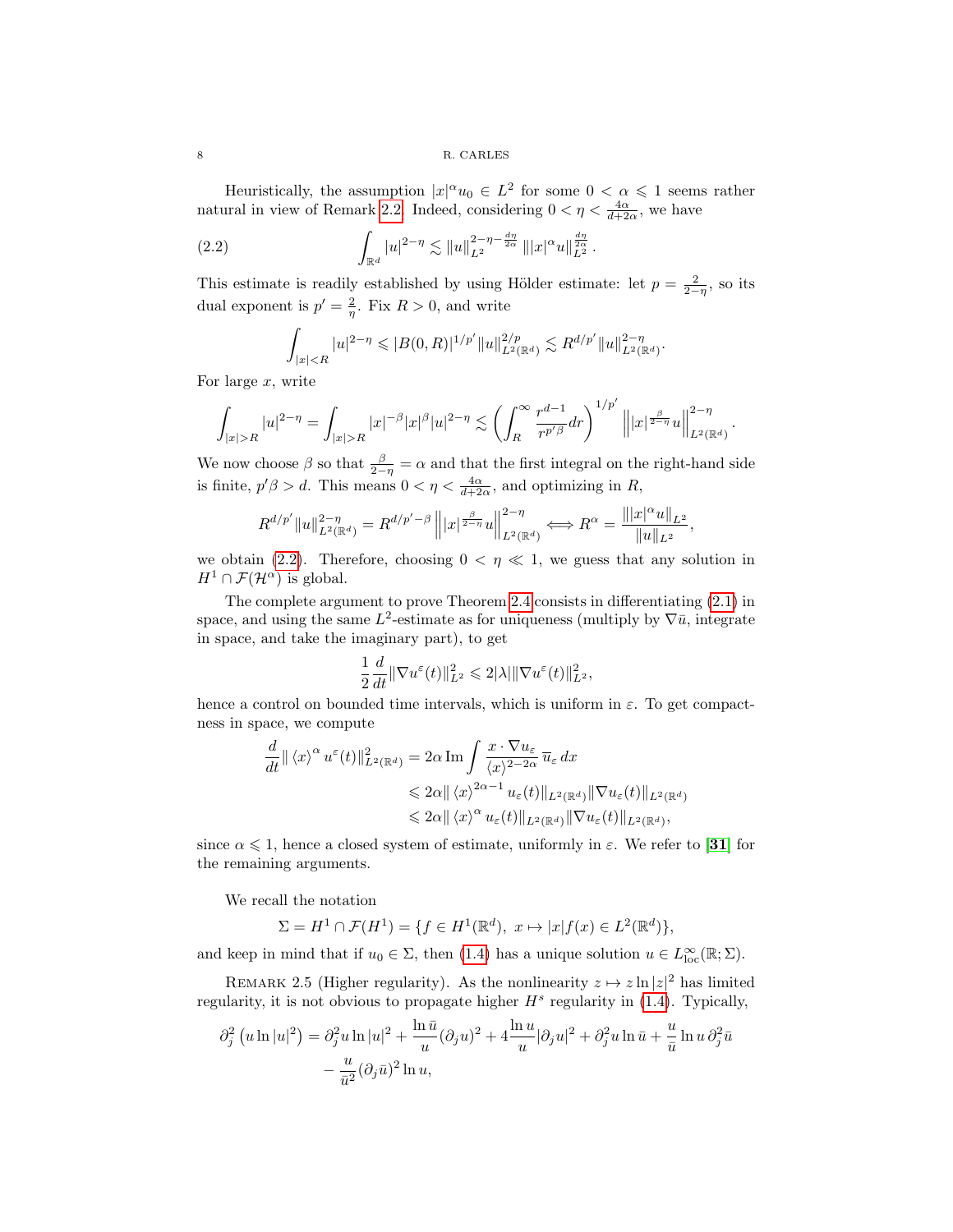and it is not clear to propagate the  $H^2$  regularity by differentiating the equation twice in space. On the other hand, a specificity of Schrödinger equations is that  $H^2$  regularity in space can be read from the  $L^2$  regularity of  $\partial_t u$ , see e.g. [[33](#page-28-0), Section 5.3]. Replacing the space derivatives with time derivative in the above estimates, and noticing that if  $u_0 \in H^2 \cap \mathcal{F}(H^{\alpha})$  for some  $\alpha > 0$ ,

$$
i\partial_t u_{|t=0} = -\frac{1}{2}\Delta u_0 + \lambda \ln (|u_0|^2) \ u_0 \in L^2(\mathbb{R}^d),
$$

we infer  $\partial_t u \in L^{\infty}_{loc}(\mathbb{R}; L^2(\mathbb{R}^d))$ . Theorem [2.4](#page-6-2) implies  $u \ln |u|^2 \in L^{\infty}_{loc}(\mathbb{R}; L^2(\mathbb{R}^d))$ , and then from  $(1.4)$ ,  $\Delta u \in L^{\infty}_{loc}(\mathbb{R}; L^{2}(\mathbb{R}^{d}))$ , hence  $u \in L^{\infty}_{loc}(\mathbb{R}; H^{2}(\mathbb{R}^{d}))$ . However, propagating  $H^3$  regularity (and higher) is still an open question.

## 3. Explicit Gaussian solutions

<span id="page-8-1"></span>An important feature of [\(1.4\)](#page-3-0), noticed already in [[16](#page-27-2)], is that Gaussian initial data propagate as Gaussian solutions. Plugging Gaussian solutions into [\(1.4\)](#page-3-0), this property is suggested by the property that in the presence of a quadratic, possibly time dependent potential in (linear) Schrödinger equations,

$$
i\partial_t u + \frac{1}{2}\Delta u = \sum_{j=1}^d \Omega_j(t)x_j^2 u \quad ; \quad u_{|t=0} = u_0,
$$

Gaussian initial data propagate as Gaussian solutions; see e.g. [[60,](#page-29-13) [53,](#page-28-6) [54](#page-28-7)].

**3.1. General computation.** Suppose  $d = 1$ , and plug  $u(t, x) = b(t)e^{-a(t)x^2/2}$ into [\(1.4\)](#page-3-0): simplifying by  $e^{-a(t)x^2/2}$ , we get

$$
i\dot{b} - i\dot{a}\frac{x^2}{2}b - \frac{ab}{2} + a^2\frac{x^2}{2}b = \lambda \left(\ln(|b|^2) - (\text{Re } a)x^2\right)b,
$$

hence

$$
i\dot{a} - a^2 = 2\lambda \operatorname{Re} a
$$
;  $i\dot{b} - \frac{ab}{2} = \lambda b \ln (|b|^2)$ .

We can express  $b$  as a function of  $a$ :

<span id="page-8-0"></span>(3.1) 
$$
b(t) = b_0 \exp\left(-i\lambda t \ln(|b_0|^2) - \frac{i}{2}A(t) - i\lambda \Im \int_0^t A(s)s ds\right),
$$

where we have set  $A(t) := \int_0^t$ 0  $a(s)ds$ . So we focus on  $i\dot{a} - a^2 = 2\lambda \operatorname{Re} a, \quad a_{|t=0} = a_0 = \alpha_0 + i\beta_0.$ 

We seek *a* of the form 
$$
a = -i\frac{\dot{\omega}}{\omega}
$$
. This yields  $\ddot{\omega} = 2\lambda\omega \operatorname{Im} \frac{\dot{\omega}}{\omega}$ .

Introducing a polar decomposition  $\omega = re^{i\theta}$ , we find

$$
\ddot{r} - (\dot{\theta})^2 r = 2\lambda r \dot{\theta}; \quad \ddot{\theta} r + 2\dot{\theta} \dot{r} = 0.
$$

Notice that

$$
\dot{\theta}_{|t=0} = \alpha_0 \,, \quad \left(\frac{\dot{r}}{r}\right)_{|t=0} = -\beta_0 \,.
$$

We decide  $r(0) = 1$ , so  $\dot{\theta}(0) = \text{Re } a_0 = \alpha_0$  and  $\dot{r}(0) = -\text{Im } a_0 = -\beta_0$ . Note

$$
\frac{d}{dt}\left(r^2\dot{\theta}\right) = r\left(2\dot{r}\dot{\theta} + r\ddot{\theta}\right) = 0,
$$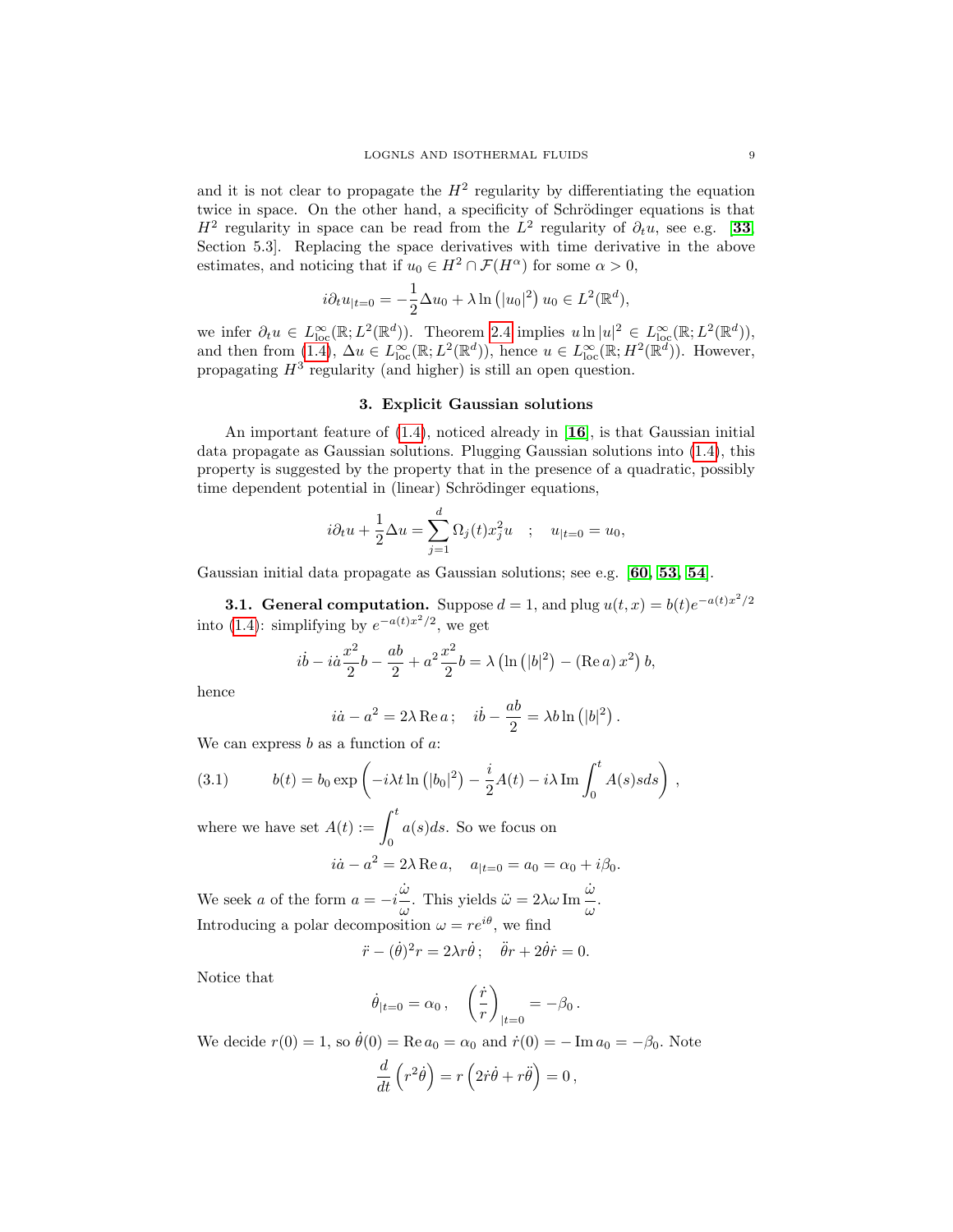and we can express the problem in terms of  $r$  only:

<span id="page-9-1"></span>(3.2) 
$$
a(t) = \frac{\alpha_0}{r(t)^2} - i \frac{\dot{r}(t)}{r(t)}, \quad \ddot{r} = \frac{\alpha_0^2}{r^3} + 2\lambda \frac{\alpha_0}{r}, \quad r(0) = 1, \quad \dot{r}(0) = -\beta_0.
$$

Multiply by  $\dot{r}$  and integrate:

(3.3) 
$$
(\dot{r})^2 = \beta_0^2 + \alpha_0^2 - \frac{\alpha_0^2}{r^2} + 4\lambda\alpha_0 \ln|r|.
$$

Cauchy-Lipschitz theorem yields the existence of a unique local solution. The obstruction to the existence of a global solution is the possibility of  $r$  going to zero. Supposing  $r \to 0$  leads to a contradiction in [\(3.3\)](#page-9-0), so there exists

<span id="page-9-0"></span>
$$
r(t) \geqslant \delta > 0, \quad t \geqslant 0,
$$

and the solution is global in time, and smooth.

REMARK 3.1 (Decay rate). In the above computations, the formula  $(3.1)$  shows that the decay rate is given by

$$
|b(t)| = |b_0| \exp\left(\frac{1}{2} \operatorname{Im} A(t)\right) = \frac{|b_0|}{\sqrt{r(t)}},
$$

where the last identity follows from  $(3.2)$ .

REMARK 3.2 (Linear Schrödinger equation). In the case  $\lambda = 0$  (linear case), the equation for  $r$  reads

$$
\ddot{r} = \frac{\alpha_0^2}{r^3}, \quad r(0) = 1, \ \dot{r}(0) = -\beta_0.
$$

The solution is given by

$$
r(t) = \sqrt{1 + t^2(\alpha_0^2 + \beta_0^2) - 2t\beta_0},
$$

which is a rather indirect way to recover the formula presented in Example [1.1.](#page-1-3)

**3.2.** Nondispersive case:  $\lambda < 0$ . Suppose  $\lambda < 0$ : in view of [\(3.3\)](#page-9-0), r is bounded. Standard techniques in the study of ordinary differential equations show that every solution is periodic in time. The relation [\(3.3\)](#page-9-0) defines the potential energy (see e.g. [[8](#page-27-5)])

$$
U(r) = -\frac{1}{2}\beta_0^2 - \frac{\alpha_0^2}{2}\left(1 - \frac{1}{r^2}\right) - 2\lambda\alpha_0 \ln|r| = -\frac{1}{2}\beta_0^2 - \frac{\alpha_0^2}{2}\left(1 - \frac{1}{r^2}\right) + 2|\lambda|\alpha_0 \ln|r|.
$$

We check that U is decreasing on  $(0, \sqrt{\alpha_0/2|\lambda|})$ , and increasing on  $[\sqrt{\alpha_0/2|\lambda|}, \infty)$ . The minimum is given by

$$
U_{\min}=-\frac{1}{2}\beta_0^2+\frac{\alpha_0^2}{2}\left(x-1-x\ln x\right)\Big|_{x=\frac{2|\lambda|}{\alpha_0}}\leqslant 0,
$$

in view of the property

$$
x - 1 - x \ln x \leqslant 0, \quad \forall x > 0.
$$

We have  $U_{\text{min}} < 0$  unless  $\beta_0 = \dot{r}(0) = 0$  and  $\alpha_0 = 2|\lambda|$ , the only case where  $U_{\text{min}} = 0$ . See Figure [1.](#page-10-0) Note that the case  $\beta_0 = 0$  and  $\alpha_0 = 2|\lambda|$  is degenerate, in the sense that we then have  $r(t) \equiv 1$ .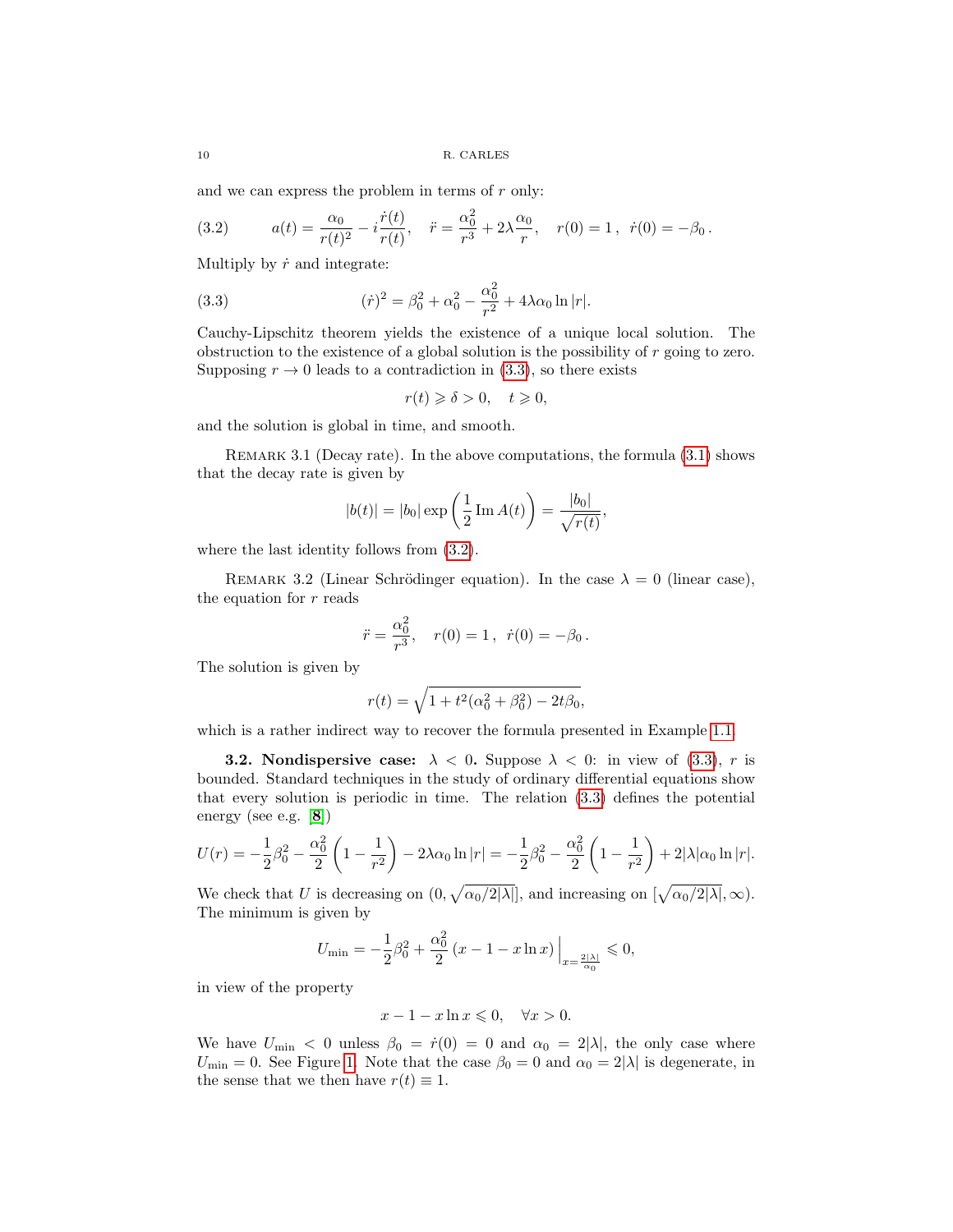

<span id="page-10-0"></span>FIGURE 1. Potential U in the case  $a_0 = 1$  and  $\lambda = -1$ .

For every energy  $E > U_{\text{min}}$ , the equation  $U(r) = E$  has two distinct solutions. We infer (see e.g. [[8](#page-27-5)]) that all the solutions to [\(3.2\)](#page-9-1) are periodic, and the half-period is given by

$$
\frac{T}{2}=\int_{r_*}^{r^*}\frac{dr}{\sqrt{E-U(r)}},
$$

where  $r_* < r^*$  are the two above mentionned solutions. Therefore, the amplitude of the corresponding (Gaussian) solution  $u$  is time-periodic, and we naturally call such solutions *breathers*; see [[41](#page-28-8)] for more details. Note however that only the amplitude is periodic, not the solution u itself: in view of  $(3.1)$ ,  $|b(t)|$  is periodic, but not  $b(t)$ , unless  $|b_0| = 1$  and Im  $A \equiv -0$ .

As pointed out above, the relations  $\beta_0 = 0$ ,  $\alpha_0 = -2\lambda$  imply  $r \equiv 1$ . This provides a stationary solution,

$$
u(t,x) = \sqrt{e} e^{\lambda |x|^2}.
$$

In view of the remarkable scaling property [\(1.6\)](#page-4-1), and of the tensorization property discussed in the introduction, we infer the existence of infinitely many standing waves in  $\mathbb{R}^d$  (we had assumed  $d = 1$  so far), parametrized by  $\omega \in \mathbb{R}$  (related to  $k \in \mathbb{R}$  in [\(1.6\)](#page-4-1) through the relation  $\omega = -\lambda \ln(k^2)$ ,

$$
u_{\omega}(t,x) = e^{i\omega t} e^{\frac{d}{2} - \frac{\omega}{2\lambda}} e^{\lambda |x|^2}.
$$

These standing waves, discovered in [[16](#page-27-2)] (see also [[17](#page-27-6)]), are known as *Gaussons*. Given  $\omega \in \mathbb{R}$  is arbitrary, for each prescribed mass M, there exists a (unique) Gausson whose mass is equal to M.

**3.3. Dispersive case:**  $\lambda > 0$ . In this case, r is strictly (but not uniformly) convex. We can prove the following: there exists  $T \geq 0$  such that for  $t \geq T$ ,  $\ddot{r} > 0$ , and  $r(t) \rightarrow \infty$  as  $t \rightarrow \infty$ . Therefore, the dynamics is expected to be well approximated by

$$
\ddot{r}_{\text{eff}} = \frac{2\lambda\alpha_0}{r_{\text{eff}}} \quad (\alpha_0 > 0).
$$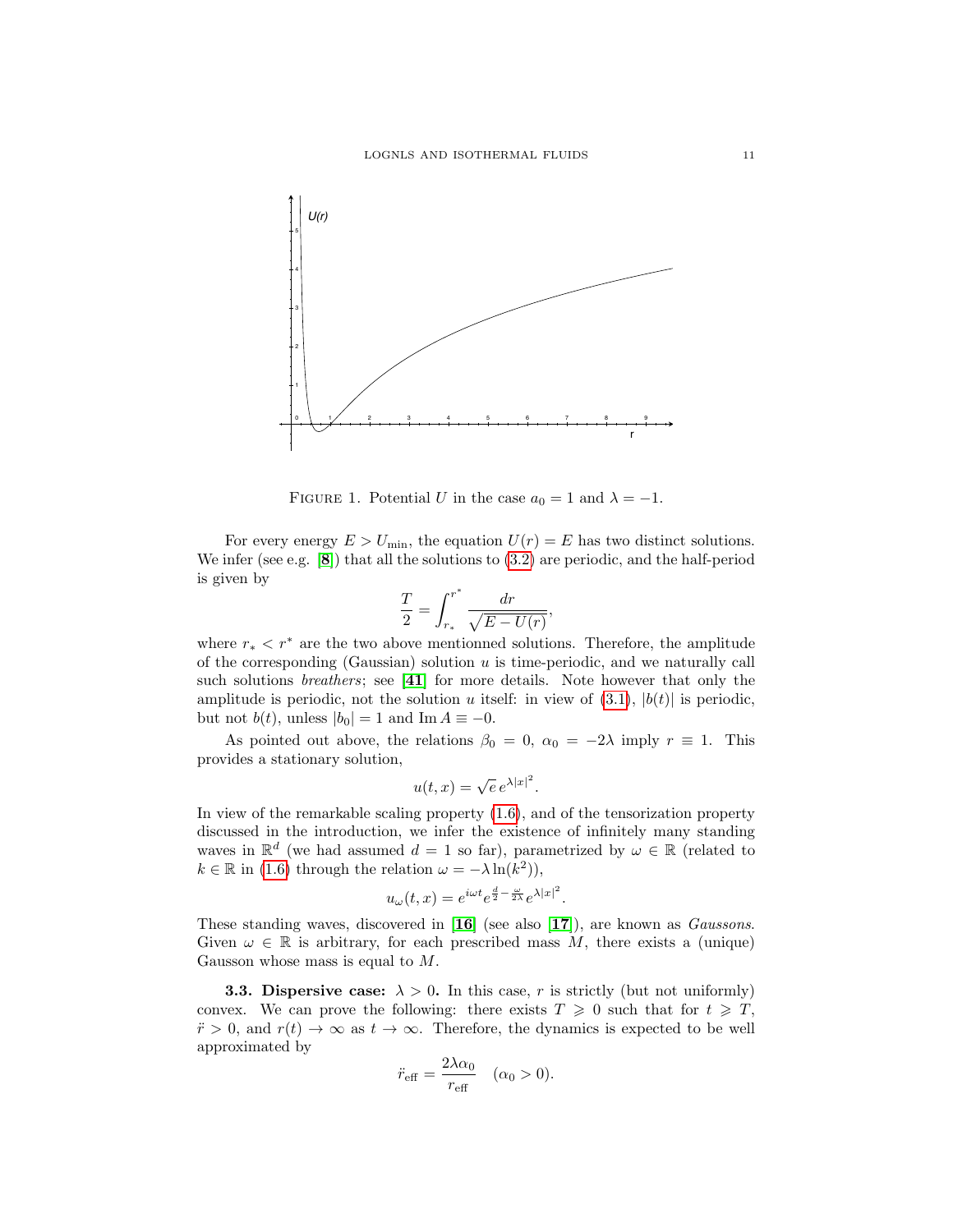12 R. CARLES

Multiply by  $\dot{r}_{\text{eff}}$  and integrate: since (at least) for  $t \gg 1$ ,  $\dot{r}_{\text{eff}} > 0$ , we find

$$
\dot{r}_{\text{eff}} = \sqrt{C_0 + 4\lambda \alpha_0 \ln r_{\text{eff}}},
$$

Separate variables:

$$
\int^{r_{\rm eff}} \frac{dz}{\sqrt{C_0 + 4\lambda \alpha_0 \ln z}} = t - T.
$$

Set  $y = \sqrt{C_0 + 4\lambda \alpha_0 \ln z}$ . The left hand side becomes

$$
\frac{1}{2\lambda\alpha_0}\int^Y e^{(y^2-C_0)/(4\lambda\alpha_0)}dy.
$$

The asymptotics of Dawson function (see e.g. [[1](#page-26-0)]) yields, for any  $x_0 \in \mathbb{R}$ ,

$$
\int_{x_0}^x e^{y^2} dy \underset{x \to \infty}{\sim} \frac{1}{2x} e^{x^2} \Longrightarrow \frac{r_{\text{eff}}}{\sqrt{C_0 + 4\lambda \alpha_0 \ln r_{\text{eff}}}} \underset{t \to \infty}{\sim} t.
$$
  
Since  $r_{\text{eff}} \to \infty$ ,  $\frac{r_{\text{eff}}}{\sqrt{4\lambda \alpha_0 \ln r_{\text{eff}}}} \underset{t \to \infty}{\sim} t$ , hence

$$
r_{\text{eff}}(t) \underset{t \to \infty}{\sim} 2t \sqrt{\lambda \alpha_0 \ln t}.
$$

We note that  $C_0$  has disappeared, at leading order. Thus, all the Gaussian solutions have the same asymptotic profile, with a nonstandard dispersion (enhanced compared to the standard one, by a logarithmic factor). Up to scaling the solution and changing initial data, we can simply consider  $\ddot{\tau} = \frac{2\lambda}{\tau}$  $\frac{d\mathcal{L}}{d\mathcal{L}}$ , with  $\tau(0) = 1$  and  $\dot{\tau}(0) = 0$ . This yields a uniform dispersion in the case of Gaussian data. We will see that this dispersion is actually completely general, in the case  $\lambda > 0$ .

## 4. Solitons

In this section, we always assume  $\lambda < 0$ . The formal discussion presented in Section [1.3](#page-3-1) suggests that when  $\lambda < 0$ , dispersion is impossible. This has been proven rigorously by variational arguments by Thierry Cazenave:

LEMMA 4.1 ([[32](#page-28-9)]). Let  $\lambda < 0$  and  $k < \infty$  such that

$$
L_k := \{ u \in W, \|u\|_{L^2(\mathbb{R}^d)} = 1, E(u) \leq k \} \neq \emptyset.
$$

Then  $\inf_{u \in L_k \atop 1 \leqslant p \leqslant \infty}$  $||u||_{L^p(\mathbb{R}^d)} > 0.$ 

In view of the conservation of the mass and the energy, this implies that no solution is dispersive in the case  $\lambda < 0$  (otherwise an  $L^p$ -norm would go to zero for some  $p > 2$ ).

4.1. Gaussons. As we have seen above, we have explicit standing waves, called Gaussons, given by the formula

$$
u_{\omega}(t,x) = e^{i\omega t} e^{\frac{d}{2} - \frac{\omega}{2\lambda}} e^{\lambda |x|^2}.
$$

Due to the Galilean invariance [\(1.2\)](#page-2-1), such solutions are not asymptotically stable: multiplying  $u_\omega(0, x)$  by  $e^{i\mathbf{v} \cdot x}$ , for some small **v**, is a small perturbation in  $H^1$ , but the drift in space, given by  $vt$ , shows that the corresponding solution does not remain close to  $u_{\omega}$  for all time. Even in the radial case (where Galilean invariance is absent), it is necessary to take phase shifts into account, as noticed in [[32](#page-28-9)] by an explicit example on Gaussian data, which is related to [\(1.6\)](#page-4-1): for  $|\omega - \omega'| \ll 1$ ,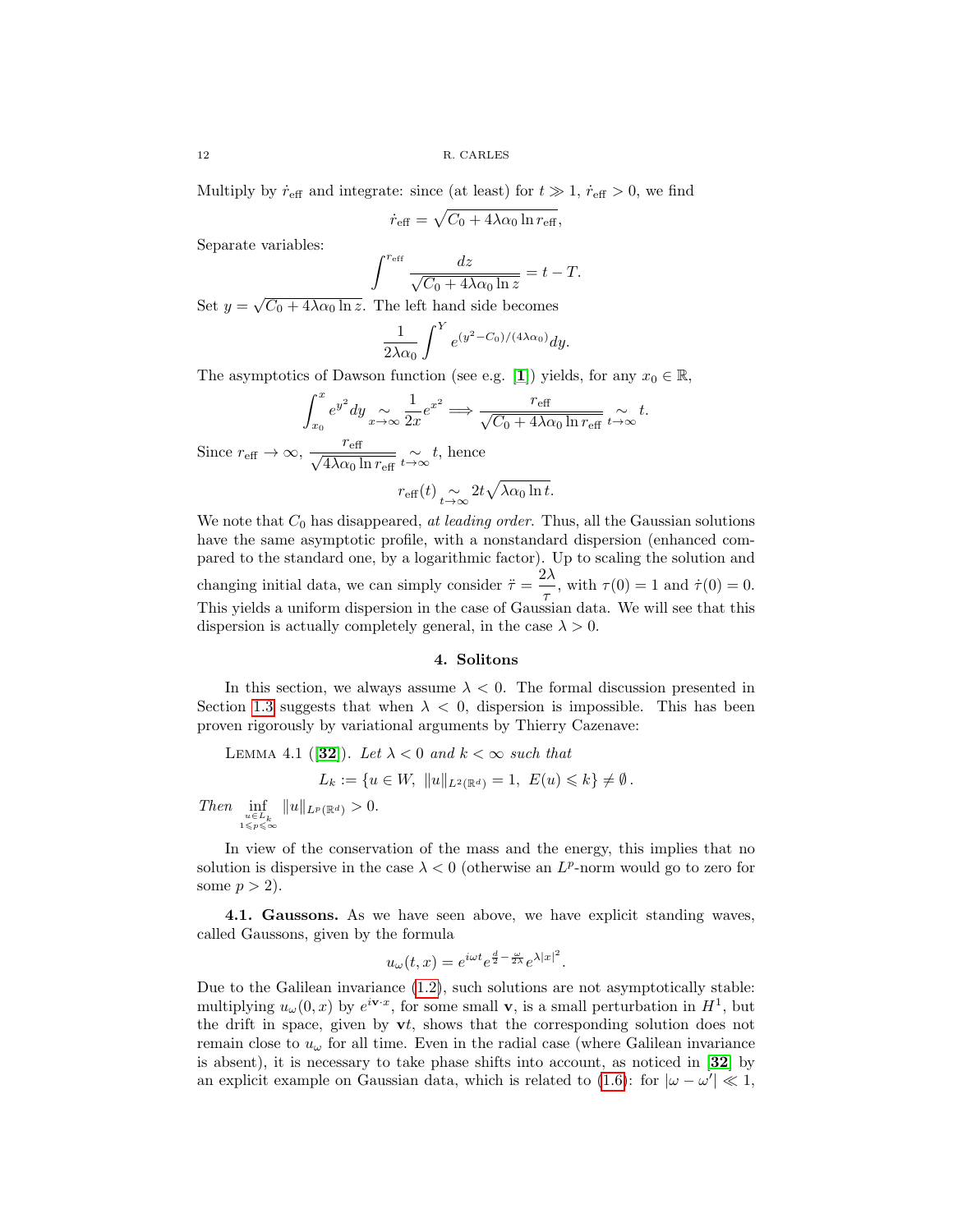$u_{\omega}(0, \cdot)$  and  $u_{\omega}(0, \cdot)$  are initial data which are close to each other in  $H^1(\mathbb{R}^d)$ , but of course the corresponding solutions  $u_{\omega}$  and  $u_{\omega'}$  present a non-negligible phase shift e.g. for  $(\omega - \omega')t = \pi$ . On the other hand, Gaussons are *orbitally stable*: this was proven in [[32](#page-28-9)] for the radial case, and in [[6](#page-27-7)] for the general case (the key variational step there is based on the logarithmic Sobolev inequality).

THEOREM 4.2 ([[32,](#page-28-9) [6](#page-27-7)]). Let  $\lambda < 0$  and  $\omega \in \mathbb{R}$ . Set

$$
\phi_{\omega}(x) = e^{\frac{d}{2} - \frac{\omega}{2\lambda}} e^{\lambda |x|^2}.
$$

For any  $\varepsilon > 0$ , there exists  $\eta > 0$  such that if  $u_0 \in W$  satisfies  $||u_0 - \phi_\omega||_W < \eta$ , then the solution u to [\(1.4\)](#page-3-0) exists for all  $t \in \mathbb{R}$ , and

$$
\sup_{t \in \mathbb{R}} \inf_{\theta \in \mathbb{R}} \inf_{y \in \mathbb{R}^d} \|u(t) - e^{i\theta} \phi_\omega(\cdot - y)\|_{W} < \varepsilon.
$$

4.2. Superposition. Numerical experiments reported in [[12](#page-27-8)] reveal dynamical properties which are fairly different from the phenomena observed in the case of a power-like nonlinearity, when solitons interact. In particular, two Gaussons centered far apart seem motionless over a long time of simulation. Each Gausson solves [\(1.4\)](#page-3-0) exactly, but the equation being nonlinear, the sum of two Gaussons does not solve [\(1.4\)](#page-3-0): there seems to be a rather strong superposition principle however. This was proven rigorously in [[41](#page-28-8)], in a more general framework: starting from finitely many initial Gaussians (not necessarily Gaussons) with pairwise distances of order at least  $1/\varepsilon$  (for  $0 < \varepsilon \ll 1$ ), the solution of [\(1.4\)](#page-3-0) is well approximated by the sum of the corresponding solutions (computed in Section [3\)](#page-8-1), over a time  $o(\varepsilon^{-2})$ . More precisely, the error is of order  $e^{c_0t-c_1/\varepsilon^2}$  for some constants  $c_0, c_1 > 0$  expressed explicitly in [[41](#page-28-8)].

At this stage, we emphasize an aspect which is crucial in the next section too: the logarithmic nonlinearity is not Lipschitz continuous at the origin, and in particular any linearization process becomes very delicate. To overcome this difficulty, the strategy employed in [[41](#page-28-8)] consists in establishing fine properties of the logarithmic nonlinearity. Typically, the nonlinearity  $F(z) := z \ln |z|^2$  satisfies, for  $|z|, |z'| \leq 1, z \neq 0$ ,

(4.1) 
$$
|F(z) - F(z')| \leq |z - z'| (6 - \ln |z|^2).
$$

The interest of this estimate lies in the fact that it is not symmetric in  $(z, z')$ . This is crucial in order to estimate the source term in the equation solved by the difference between the exact solution and the sum of individual Gaussian solutions, which is of the form

<span id="page-12-0"></span>
$$
u \ln |u|^2 - \sum_{j=1}^N g_j \ln |g_j|^2.
$$

4.3. Multigaussons. Again, we do not make complete statements here, and try to give a flavor of the corresponding result. Using the Galilean invariance, introduce, for some  $k \geqslant 1$ 

$$
G_k = \sum_{j=1}^k \Gamma_j(t, x), \quad \mathbb{B}_k = \sum_{j=1}^k B_j(t, x),
$$

where the  $\Gamma_j$ 's are Gaussons associated with pairwise different velocities  $\mathbf{v}_j$ , and the  $B_j$ 's are (more general) breathers associated with pairwise different velocities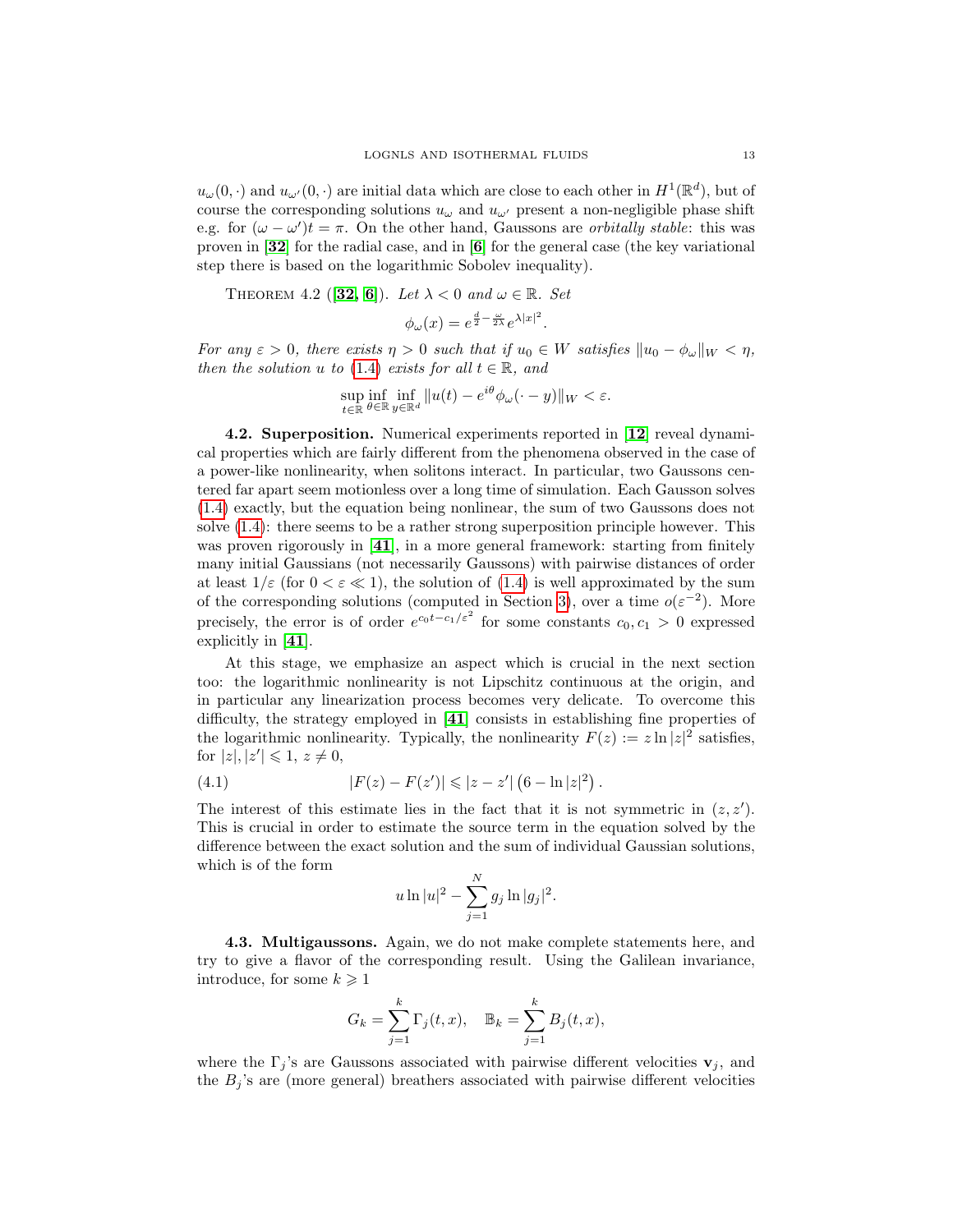$\mathbf{v}_i$ . Unlike in [[38](#page-28-10)], it is not assumed that the relative velocities  $\mathbf{v}_i - \mathbf{v}_k$ ,  $j \neq k$ , are large. As evoked above, linearization is a delicate process here, and so, even though the following statement is reminiscent of [[68](#page-29-1)] or [[72](#page-29-14)] (for the modified KdV equation, an equation which is integrable), the approach must be adapted:

THEOREM 4.3 ([[43](#page-28-11)]). Let  $d \geq 1$  and  $\lambda < 0$ .

• Multibreathers: there exists a unique solution  $u \in C_b(\mathbb{R}; W)$  to [\(1.4\)](#page-3-0), and  $c, C > 0$  such that

$$
||u(t) - \mathbb{B}_k(t)||_{L^2(\mathbb{R}^d)} \leqslant Ce^{-ct^2}, \quad t \geqslant 0.
$$

• Multigaussons: there exists a unique solution  $u \in C_b(\mathbb{R}; \Sigma)$  to [\(1.4\)](#page-3-0),  $c, C >$ 0 such that

$$
||u(t) - G_k(t)||_{\Sigma} \leqslant Ce^{-ct^2}, \quad t \geqslant 0.
$$

We emphasize a few aspects, and refer to [[43](#page-28-11)] for details:

- The construction is based on compactness techniques, as introduced in [[68](#page-29-1)].
- The linearized operator around the Gausson seems to be nice, as it is a harmonic oscillator, whose eigenproperties are very well known. However, the logarithm is singular at zero, and so linearizing becomes a delicate matter. Like in the previous section, a clever use of [\(4.1\)](#page-12-0) saves the day.
- The proof uses localized energy functionals involving a linearized functional, which is not the linearized energy.

## <span id="page-13-5"></span>5. Dispersive case

<span id="page-13-0"></span>We now assume  $\lambda > 0$ , and focus on the following result:

<span id="page-13-4"></span>THEOREM 5.1 ([[31](#page-28-5)]). Let  $\lambda > 0$ . Introduce the solution  $\tau \in C^{\infty}(\mathbb{R})$  to

(5.1) 
$$
\ddot{\tau} = \frac{2\lambda}{\tau}, \quad \tau(0) = 1, \quad \dot{\tau}(0) = 0.
$$

Then, as  $t \to \infty$ ,  $\tau(t) \sim 2t$ √  $\lambda \ln t$  and  $\dot{\tau}(t) \sim 2$ √  $\lambda \ln t$ . For  $u_0 \in \Sigma \setminus \{0\}$ , [\(1.4\)](#page-3-0) has a unique solution  $u \in L^{\infty}_{loc}(\mathbb{R}; \Sigma)$ ). Introduce  $\gamma(x) := e^{-|x|^2/2}$ , and rescale the solution to  $v = v(t, y)$  by setting

<span id="page-13-2"></span>(5.2) 
$$
u(t,x) = \frac{1}{\tau(t)^{d/2}} v\left(t, \frac{x}{\tau(t)}\right) \frac{\|u_0\|_{L^2(\mathbb{R}^d)}}{\|\gamma\|_{L^2(\mathbb{R}^d)}} \exp\left(i\frac{\dot{\tau}(t)}{\tau(t)}\frac{|x|^2}{2}\right).
$$

Then we have

<span id="page-13-1"></span>
$$
(5.3) \quad \sup_{t\geq 0} \left( \int_{\mathbb{R}^d} \left( 1 + |y|^2 + \left| \ln |v(t,y)|^2 \right| \right) |v(t,y)|^2 dy + \frac{1}{\tau(t)^2} \|\nabla_y v(t)\|_{L^2}^2 \right) < \infty,
$$

(5.4) 
$$
\int_{\mathbb{R}^d} \begin{pmatrix} 1 \\ y \\ |y|^2 \end{pmatrix} |v(t,y)|^2 dy \underset{t \to \infty}{\longrightarrow} \int_{\mathbb{R}^d} \begin{pmatrix} 1 \\ y \\ |y|^2 \end{pmatrix} \gamma^2(y) dy,
$$

and

<span id="page-13-3"></span>
$$
|v(t,\cdot)|^2 \underset{t\to\infty}{\rightharpoonup} \gamma^2 \quad weakly \ in \ L^1(\mathbb{R}^d).
$$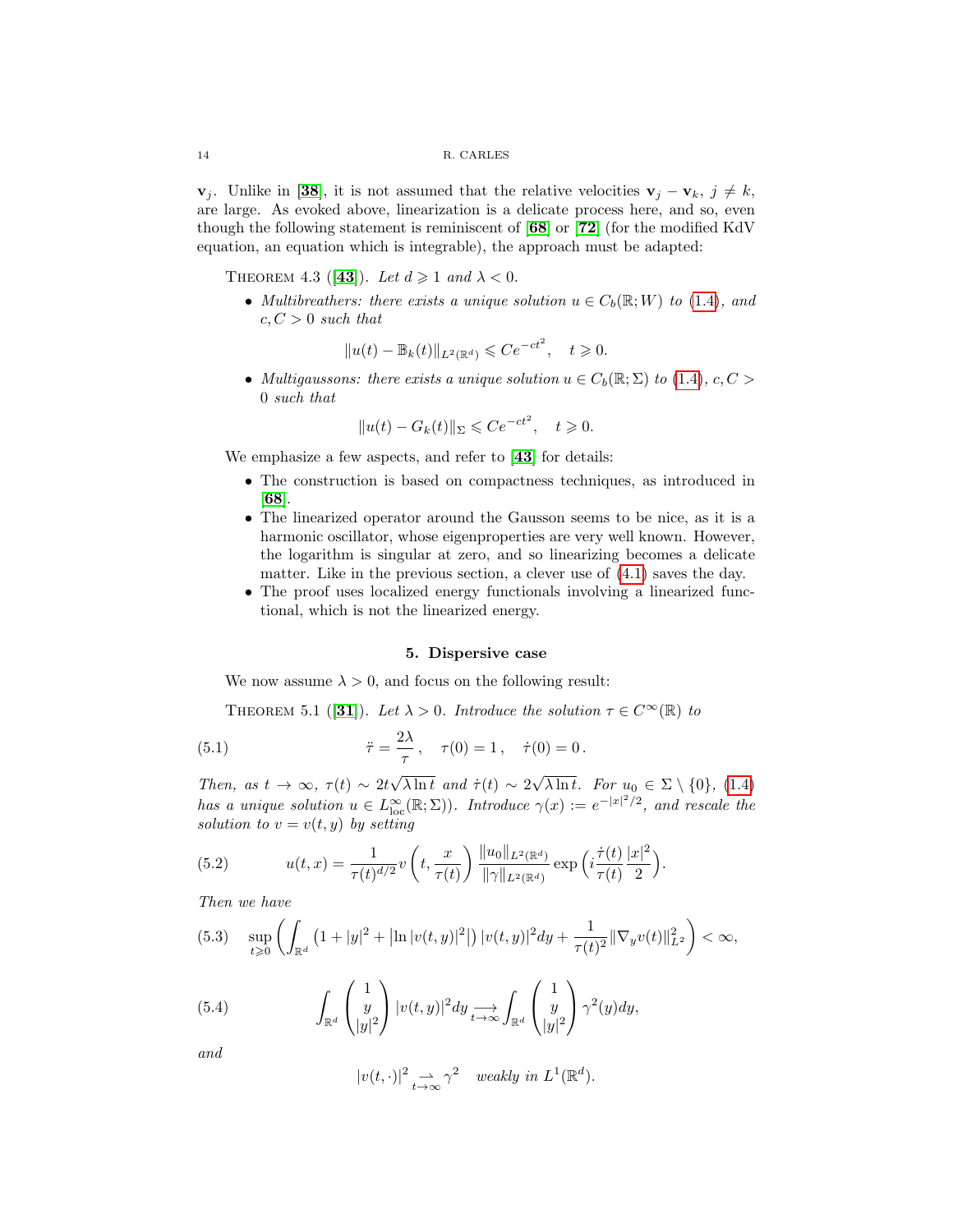The last bound in  $(5.3)$  shows that the phase introduced in  $(5.2)$  incorporates the main oscillations in the large time limit: since  $\dot{\tau}(t)/\tau(t) \sim 1/t$  as  $t \to \infty$ , we recover the same oscillation (at leading order) as for the linear Schrödinger equation, see Section [1.1.2.](#page-1-1) On the other hand, the dispersive rate is different: the boundedness of the momentum of  $v$  shows that  $v$  is not dispersive, and the factor t present in the expression of  $A(t)$  in Section [1.1.2](#page-1-1) has been replaced by  $\tau(t)$ . The dispersion of  $u$  is thus enhanced by a logarithmic factor, compared to the standard dispersion. Finally,  $|v(t, \cdot)|^2$  has a universal limit, which is reminiscent of the heat equation rather than of the Schrödinger equation.

As a consequence, the Sobolev norms of every nontrivial solutions are unbounded, providing a precise answer to a question asked in [[18](#page-27-9)] regarding the growth of Sobolev norms for Hamiltonian nonlinear dispersive equations (see also e.g. [[37,](#page-28-12) [44,](#page-28-13) [45,](#page-28-14) [50,](#page-28-15) [55,](#page-28-16) [73](#page-29-15)]):

<span id="page-14-0"></span>COROLLARY 5.2. Let 
$$
u_0 \in \Sigma \setminus \{0\}
$$
, and  $0 < s \leq 1$ . As  $t \to \infty$ ,

$$
(\ln t)^{s/2} \lesssim \|u(t)\|_{\dot{H}^s(\mathbb{R}^d)} \lesssim (\ln t)^{s/2},
$$

where  $\dot{H}^s(\mathbb{R}^d)$  denotes the standard homogeneous Sobolev space.

PROOF IN THE CASE  $s = 1$ . Differentiate [\(5.2\)](#page-13-2) with respect to x:

$$
\nabla u(t,x) = \frac{1}{\tau(t)^{d/2}} \nabla_x \left( v \left( t, \frac{x}{\tau(t)} \right) e^{i \frac{\tau(t)}{\tau(t)} \frac{|x|^2}{2}} \right)
$$
  
= 
$$
\frac{1}{\frac{\tau(t)}{\tau(t)} \tau(t)^{d/2}} \nabla_y v \left( t, \frac{x}{\tau(t)} \right) e^{i \frac{\tau(t)}{\tau(t)} \frac{|x|^2}{2}} + \underbrace{i \tau}{\tau(t)^{d/2}} \frac{1}{\tau} v \left( t, \frac{x}{\tau(t)} \right) e^{i \frac{\tau(t)}{\tau(t)} \frac{|x|^2}{2}},
$$
  

$$
\xrightarrow{\|\cdot\|_{L^2} = \frac{1}{\tau} \|\nabla_v\|_{L^2}} = O(1).
$$

where we have used  $(5.3)$  to control the first term, and  $(5.4)$  to show that the last factor is indeed of order  $\dot{\tau}$ .

REMARK 5.3. For the case  $0 < s < 1$ , we refer to [[31](#page-28-5)]. Essentially, the proof relies on [[2](#page-26-1), Lemma 5.1], which states the following (we simplify the original statement, which incorporates a semiclassical parameter): there exists a constant  $K$ such that for all  $s \in [0,1]$ , all  $u \in H^1(\mathbb{R}^d)$  and all  $w \in W^{1,\infty}(\mathbb{R}^d)$ ,

$$
\||w|^s u\|_{L^2} \leqslant |||D_x|^s u\|_{L^2} + ||(\nabla - i w)u||_{L^2}^s ||u||_{L^2}^{1-s} + K\left(1 + \|\nabla w\|_{L^\infty}\right) ||u||_{L^2}.
$$

We then apply this inequality with  $w$  the gradient of the quadratic oscillation in  $(5.3), w(t,x) = \frac{\dot{\tau}(t)}{\tau(t)}x.$  $(5.3), w(t,x) = \frac{\dot{\tau}(t)}{\tau(t)}x.$ 

REMARK 5.4. As pointed out by the editorial board, the function  $\tau$ , its asymptotic behavior, and the rescaling [\(5.2\)](#page-13-2) were already present in [[36](#page-28-17)], a reference we were not aware of.

REMARK 5.5. In the case of a defocusing power nonlinearity, [\(1.1\)](#page-1-0) with  $\lambda > 0$ , the conservation of the energy implies that the  $H^1$ -norm of u is uniformly bounded in time, unlike in Corollary [5.2.](#page-14-0) Moreover, when  $\sigma \geq 2/d$  is an integer, and  $u \in$  $\mathcal{S}(\mathbb{R}^d)$ , all the Sobolev norms  $||u(t)||_{H^s}$  are bounded. This result is natural, since in that case, u is asymptotically linear and the linear flow  $e^{i\frac{t}{2}\Delta}$  preserves the Sobolev norms  $H^s$  (see e.g. [[26](#page-27-10)]).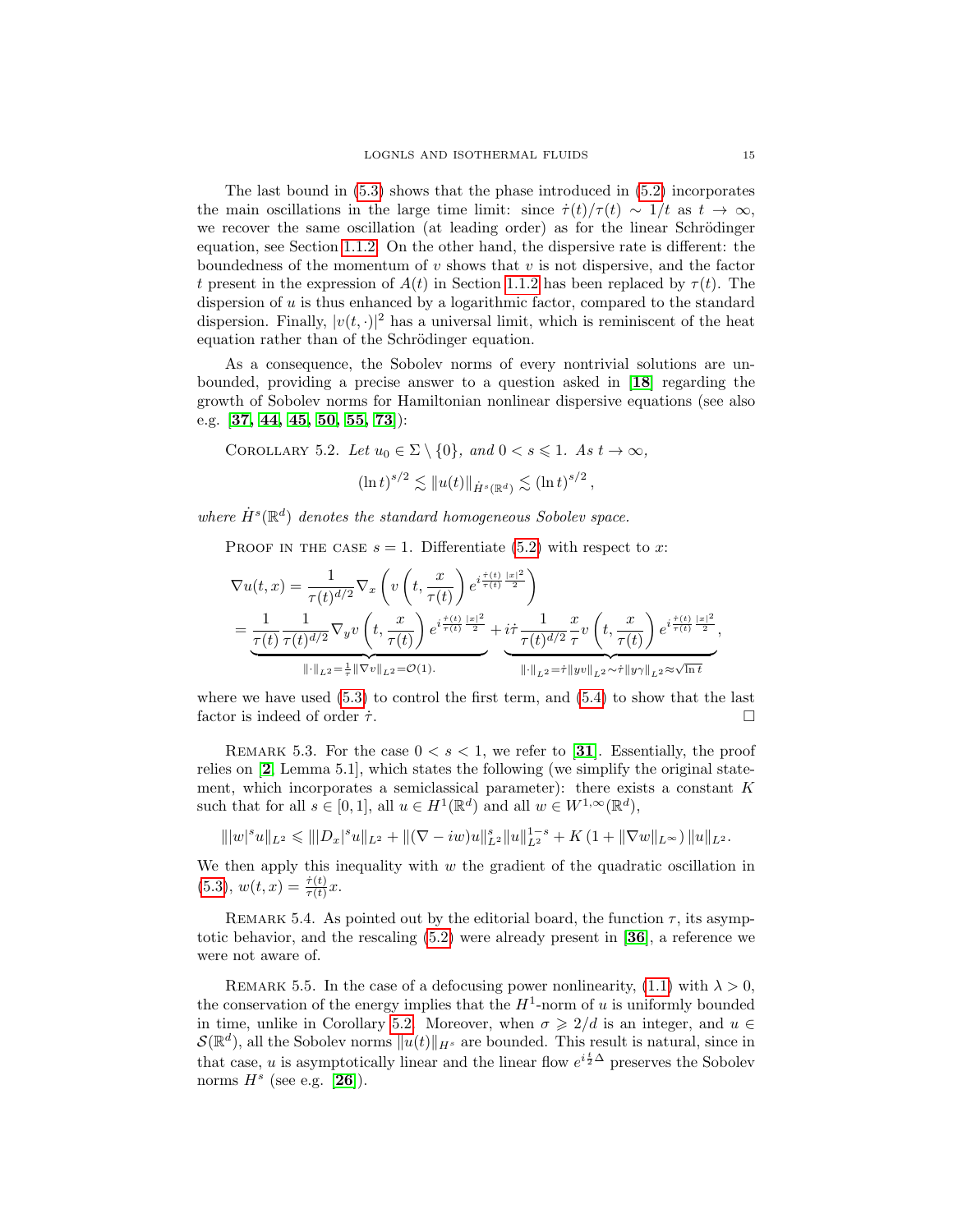<span id="page-15-1"></span>REMARK 5.6. These results remain valid when the logarithmic nonlinearity is perturbed by an energy-subcritical, defocusing powerlike nonlinearity,

$$
i\partial_t u + \frac{1}{2}\Delta u = \lambda \ln(|u|^2) u + \mu |u|^{2\sigma} u, \quad u_{|t=0} = u_0,
$$

with  $\mu > 0$  and  $0 < \sigma < \frac{2}{(d-2)_+}$ . Surprisingly enough, the logarithmic nonlinearity is thus the stronger in the above equation.

## 5.1. Elements of proof.

<span id="page-15-2"></span>5.1.1. A priori estimates. The key step is to change the unknown function in order to get coercivity. The change of unknown function is motivated by the explicit computations in the Gaussian case: at leading order, all the Gaussian solutions have the same dispersion, the same oscillations, and the same asymptotic profile. Theorem [5.1](#page-13-4) states that these three properties are shared by all solutions.

Direct computations show that  $v = v(t, y)$ , given by [\(5.2\)](#page-13-2), solves

$$
i\partial_t v + \frac{1}{2\tau(t)^2} \Delta_y v = \lambda v \ln \left| \frac{v}{\gamma} \right|^2 - \lambda dv \ln \tau + 2\lambda v \ln \left( \frac{\|u_0\|_{L^2(\mathbb{R}^d)}}{\|\gamma\|_{L^2(\mathbb{R}^d)}} \right),
$$

where we recall that  $\gamma(y) = e^{-|y|^2/2}$ , and the initial datum for v is

$$
v_{|t=0} = v_0 := \frac{\|\gamma\|_{L^2(\mathbb{R}^d)}}{\|u_0\|_{L^2(\mathbb{R}^d)}} u_0.
$$

Replacing v with  $ve^{-i\theta(t)}$  for

$$
\theta(t) = \lambda d \int_0^t \ln \tau(s) ds - 2\lambda t \ln(\|u_0\|_{L^2}/\|\gamma\|_{L^2}),
$$

a change of unknown function which does not affect the conclusions of Theorem [5.1,](#page-13-4) we may assume that the last two terms are absent, and we focus our attention on

(5.5) 
$$
i\partial_t v + \frac{1}{2\tau(t)^2} \Delta_y v = \lambda v \ln \left| \frac{v}{\gamma} \right|^2, \quad v_{|t=0} = v_0.
$$

The above equation is still Hamiltonian: introduce

<span id="page-15-0"></span>
$$
\mathcal{E}(t) := \mathrm{Im} \int_{\mathbb{R}^d} \bar{v}(t, y) \partial_t v(t, y) dy = \mathcal{E}_{\mathrm{kin}}(t) + \lambda \mathcal{E}_{\mathrm{ent}}(t),
$$

where

$$
\mathcal{E}_{\rm kin}(t) := \frac{1}{2\tau(t)^2} \|\nabla_y v(t)\|_{L^2}^2
$$

is the (modified) kinetic energy and

$$
\mathcal{E}_{\rm ent}(t) := \int_{\mathbb{R}^d} |v(t,y)|^2 \ln \left| \frac{v(t,y)}{\gamma(y)} \right|^2 dy = \int_{\mathbb{R}^d} |v(t,y)|^2 \ln |v(t,y)|^2 dy + \int_{\mathbb{R}^d} |y|^2 |v(t,y)|^2 dy
$$

is a relative entropy. Direct computations yield

(5.6) 
$$
\dot{\mathcal{E}} = -2\frac{\dot{\tau}}{\tau}\mathcal{E}_{\text{kin}}.
$$

REMARK 5.7. The Csiszár-Kullback inequality reads (see e.g. [[3](#page-26-2), Th. 8.2.7]), for  $f, g \geqslant 0$  with  $\int f = \int g$ ,

$$
||f - g||_{L^{1}(\mathbb{R}^{d})}^{2} \leq 2||f||_{L^{1}(\mathbb{R}^{d})} \int f(x) \ln \left( \frac{f(x)}{g(x)} \right) dx.
$$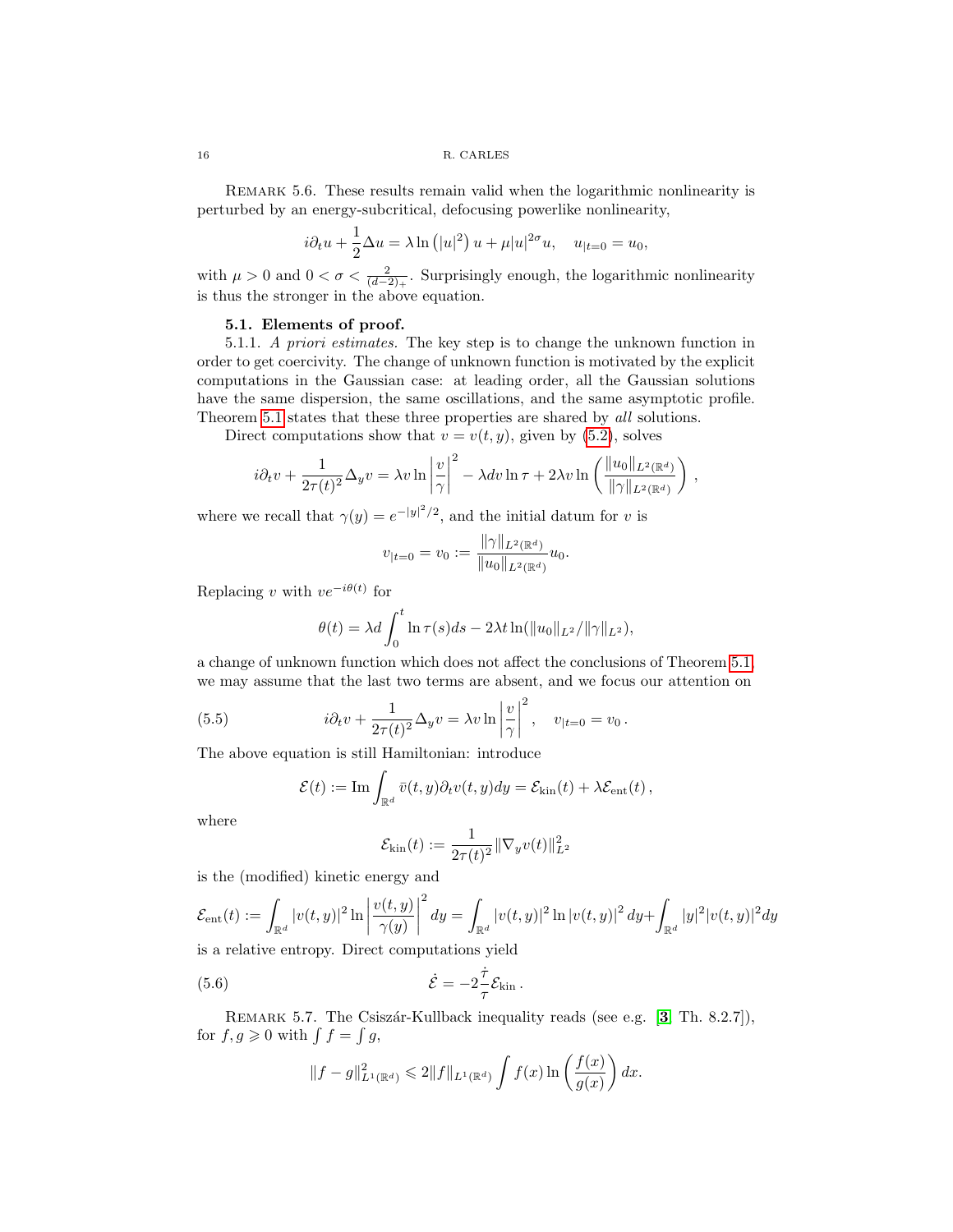Since  $|v|^2$  and  $\gamma^2$  have the same  $L^1$ -norm,  $\mathcal{E}_{ent} \geq 0$ : we will not actually use this piece of information, but this shows that if we could prove  $\mathcal{E}_{ent}(t) \to 0$  as  $t \to \infty$ (which is established in the case of Gaussian initial data), then the weak convergence in the last point of Theorem [5.1](#page-13-4) would become a strong convergence.

The following lemma resumes [\(5.3\)](#page-13-1), and contains an extra integrability property:

<span id="page-16-1"></span>Lemma 5.8. Under the assumptions of Theorem [5.1,](#page-13-4)

$$
\sup_{t\geqslant 0}\left(\int_{\mathbb{R}^d}\left(1+|y|^2+ \left|\ln |v(t,y)|^2\right|\right)|v(t,y)|^2dy+\frac{1}{\tau(t)^2}\|\nabla_yv(t)\|_{L^2(\mathbb{R}^d)}^2\right)<\infty
$$

and

(5.7) 
$$
\int_0^\infty \frac{\dot{\tau}(t)}{\tau^3(t)} \|\nabla_y v(t)\|_{L^2(\mathbb{R}^d)}^2 dt < \infty.
$$

PROOF. Write the pseudo-energy  $\mathcal E$  as  $\mathcal E = \mathcal E_+ + \mathcal E_-,$  where  $\mathcal E_+$  gathers the positive terms of  $\mathcal{E}$ ,

<span id="page-16-0"></span>
$$
\mathcal{E}_+(t) = \frac{1}{2\tau(t)^2} \|\nabla_y v(t)\|_{L^2}^2 + \lambda \int_{|v|>1} |v|^2 \ln |v|^2 + \lambda \int_{\mathbb{R}^d} |y|^2 |v|^2,
$$

and

$$
\mathcal{E}_-(t) = \lambda \int_{|v| < 1} |v|^2 \ln |v|^2 \leq 0.
$$

Since  $\mathcal E$  is nonincreasing,

$$
\mathcal{E}_+(t) \leqslant \mathcal{E}(0) - \mathcal{E}_-(t) \leqslant \mathcal{E}(0) + C_{\varepsilon} \int_{|v| < 1} |v|^{2-\varepsilon} \leqslant \mathcal{E}(0) + C_{\varepsilon} \int_{\mathbb{R}^d} |v|^{2-\varepsilon},
$$

for any  $0 < \varepsilon < 2$ . Recalling [\(2.2\)](#page-7-0) (with  $\alpha = 1$ ), and noting that  $||v(t)||_{L^2} =$  $||v(0)||_{L^2} = ||\gamma||_{L^2}$ , we obtain a control of the form

$$
\mathcal{E}_+(t) \leqslant \mathcal{E}(0) + C\mathcal{E}_+(t)^{d\epsilon/2},
$$

hence  $\mathcal{E}_+ \in L^{\infty}(\mathbb{R}_+)$  by picking  $\varepsilon > 0$  sufficiently small. Then  $\mathcal{E}_- \in L^{\infty}(\mathbb{R}_+)$ , hence  $\mathcal{E} \in L^{\infty}(\mathbb{R}_{+})$ , and [\(5.7\)](#page-16-0) by just saying that  $\dot{\mathcal{E}}$  is integrable.

5.1.2. Center of mass. Adapting the computation of [[39](#page-28-18)], introduce

$$
I_1(t) := \operatorname{Im} \int_{\mathbb{R}^d} \overline{v}(t, y) \nabla_y v(t, y) dy, \quad I_2(t) := \int_{\mathbb{R}^d} y |v(t, y)|^2 dy.
$$

We compute:

$$
\dot{I}_1 = -2\lambda I_2
$$
,  $\dot{I}_2 = \frac{1}{\tau(t)^2} I_1$ .

Set  $\tilde{I}_2 = \tau I_2$ :  $\ddot{\tilde{I}}_2 = 0$ , hence

$$
I_2(t) = \frac{1}{\tau(t)} \left( \dot{\tilde{I}}_2(0)t + \tilde{I}_2(0) \right) = \frac{1}{\tau(t)} \left( -I_1(0)t + I_2(0) \right) = \mathcal{O}\left(\frac{1}{\sqrt{\ln t}}\right).
$$

In particular,  $\int_{\mathbb{R}^d} y |v(t,y)|^2 dy \longrightarrow_{t \to \infty} 0 = \int_{\mathbb{R}^d} y \gamma(y)^2 dy$ . If  $I_1(0) \neq 0$ , we also have  $I_1(t) \underset{t\to\infty}{\sim} c \frac{t}{\sqrt{\ln t}}$  $\ln t$ ,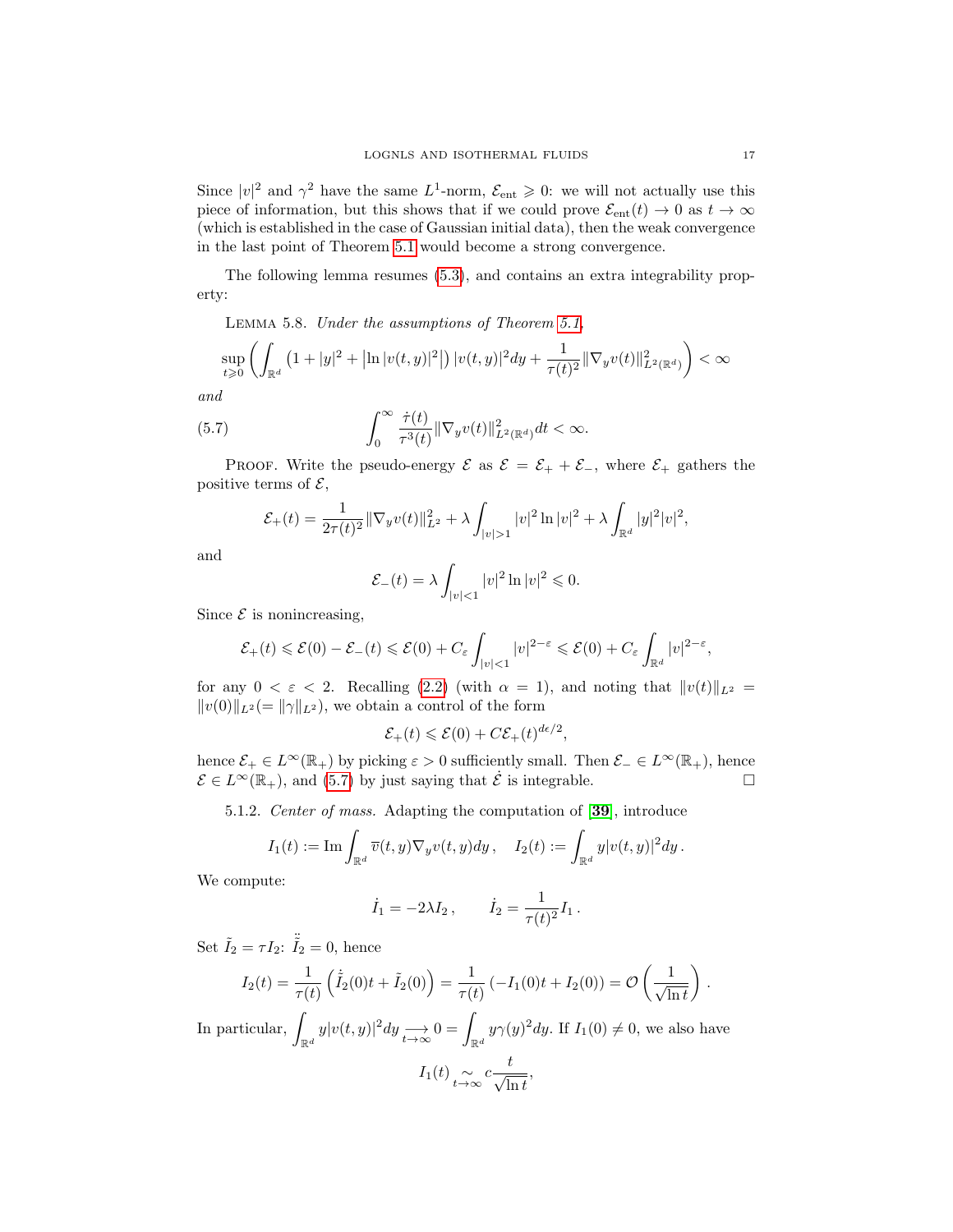while if  $I_1(0) = 0 \neq I_2(0)$ ,

$$
I_1(t) \underset{t \to \infty}{\sim} \tilde{c} \sqrt{\ln t}.
$$

Remark 5.9. In view of Cauchy-Schwarz inequality,

$$
|I_1(t)| \leqslant ||v||_{L^2} ||\nabla_y v||_{L^2} = ||\gamma||_{L^2} ||\nabla_y v||_{L^2}.
$$

So unless the initial data are centered in zero in phase space  $(I_1(0) = I_2(0) = 0)$ ,

$$
\|\nabla_y v(t)\|_{L^2} \underset{t \to \infty}{\longrightarrow} \infty,
$$

suggesting that  $v$  is rapidly oscillatory: in general,  $(5.2)$  filters out the *leading order* oscillations only, in the limit  $t \to \infty$ . A careful examination of the computations in the Gaussian case leads to the same conclusion. This explains why, in Theorem [5.1,](#page-13-4) the main results concern the modulus of v, and no other quantity (that would involve the argument of  $v$ ).

5.1.3. Second order momentum. Introduce  $A = \text{Im}\int v\,y \cdot \nabla_y\bar{v}$ . The estimate [\(5.3\)](#page-13-1) and Cauchy-Schwarz inequality yield:  $|A| \leq ||yv||_{L^2} ||\nabla v||_{L^2} \lesssim \tau(t)$ .

Use the conservation of the energy of  $u$ , and rewrite the energy in terms of  $v$ , via [\(5.2\)](#page-13-2):

$$
\frac{d}{dt}\left(\underbrace{E_{\text{kin}}}_{=\mathcal{O}(1)} + \frac{(\dot{\tau})^2}{2}\int |y|^2|v|^2 - \underbrace{\frac{\dot{\tau}}{\tau}A}_{=\mathcal{O}(\dot{\tau})} + \underbrace{2\lambda \|\gamma\|_{L^2}^2 \ln\left(\frac{\|u_0\|_{L^2}}{\|\gamma\|_{L^2}}\right)}_{=\mathcal{O}(1)}\right) = 0,
$$

where we have used [\(5.3\)](#page-13-1) for the a priori estimates. We infer

$$
\frac{(\dot{\tau})^2}{2} \int |y|^2 |v|^2 - \lambda d \ln \tau \int |v|^2 = \mathcal{O}(\dot{\tau}).
$$

But multiplying [\(5.1\)](#page-13-5) by  $\dot{\tau}$  and integrating, we find  $(\dot{\tau})^2 = 4\lambda \ln \tau$ , and  $||v||_{L^2}^2 =$  $\|\gamma\|_{L^2}^2 = \frac{2}{d} \|y\gamma\|_{L^2}^2$ , so we conclude

$$
||y v(t)||_{L^2}^2 - ||y \gamma||_{L^2}^2 = \mathcal{O}\left(\frac{1}{\sqrt{\ln t}}\right).
$$

<span id="page-17-0"></span>5.1.4. Universal profile. The proof of the weak convergence of  $|v(t, \cdot)|^2$  to  $\gamma^2$ relies on a hydrodynamical formulation of [\(5.5\)](#page-15-0), based on the Madelung transform, which relates (nonlinear) Schrödinger equations to some equations from compressible fluid mechanics (see for instance the survey [[30](#page-28-19)]). Formally, this amounts to a polar factorization of  $v$ , √

$$
v = \sqrt{\rho}e^{i\phi}.
$$

The fluid velocity is then given by  $\nabla \phi$ . However, such a decomposition is obviously delicate when v (or, equivalently,  $\rho$ ) becomes zero. The rigorous approach consists in introducing

$$
\rho = |v|^2, \quad J = \operatorname{Im} \bar{v} \nabla v.
$$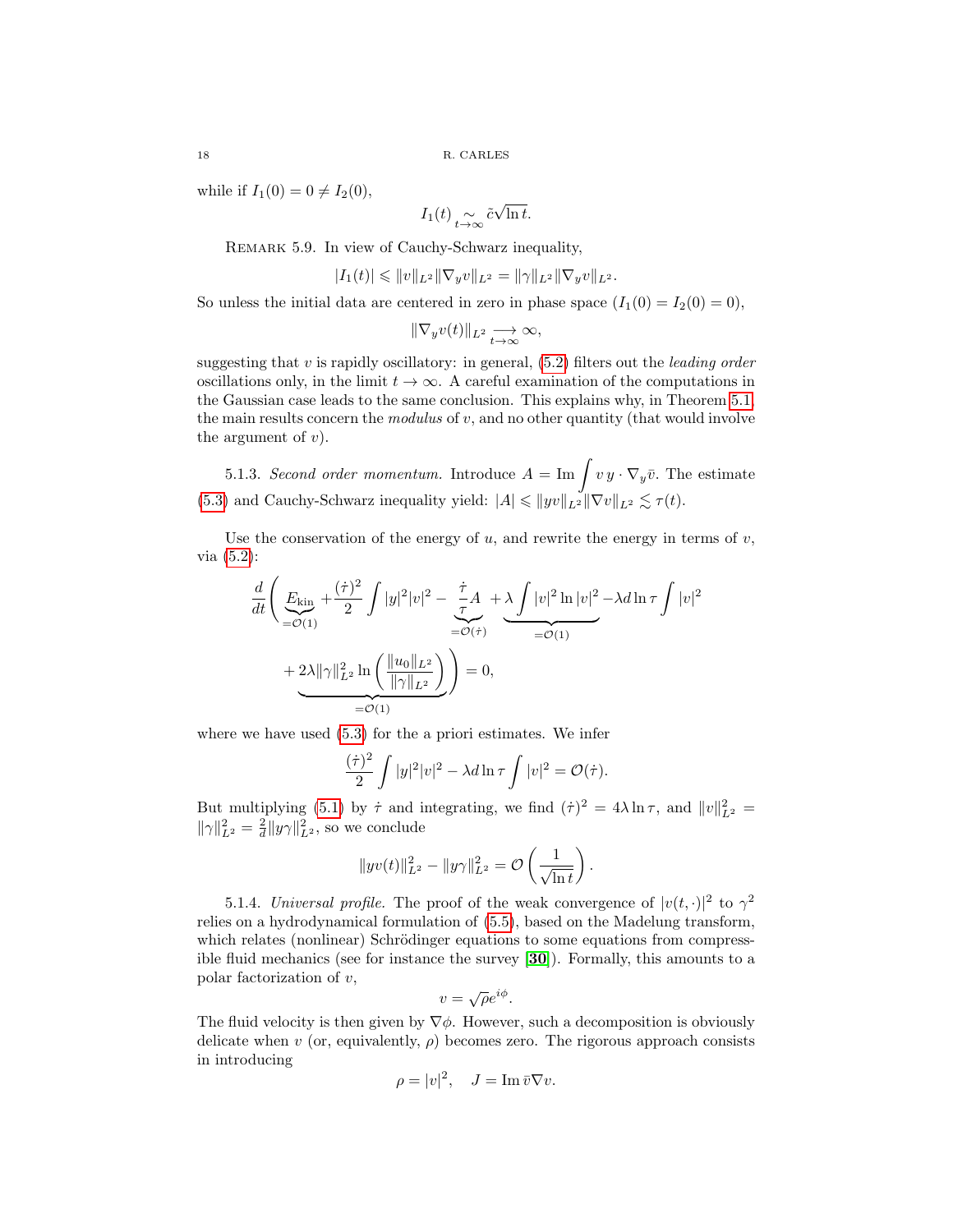From a fluid mechanical perspective, we consider the momentum J instead of the velocity: this is standard in compressible fluid mechanics. Plugging this decomposition into [\(5.5\)](#page-15-0) and separating real and imaginary parts, we find:

$$
\begin{cases} \partial_t \rho + \frac{1}{\tau^2} \nabla \cdot J = 0, \\ \partial_t J + \lambda \nabla \rho + 2\lambda y \rho = \frac{1}{4\tau^2} \Delta \nabla \rho - \frac{1}{\tau^2} \nabla \cdot \text{Re} (\nabla v \otimes \nabla \bar{v}). \end{cases}
$$

To guess the result, consider the baby model:

$$
\begin{cases} \partial_t \rho + \frac{1}{\tau^2} \nabla \cdot J = 0, \\ \partial_t J + \lambda \nabla \rho + 2\lambda y \rho = 0. \end{cases}
$$

We can write an equation involving  $\rho$  only, by just writing  $\partial_t \nabla \cdot J = \nabla \cdot \partial_t J$ :

$$
\partial_t \left( \tau^2 \partial_t \rho \right) = \lambda \nabla \cdot \left( \nabla + 2y \right) \rho =: \lambda L \rho,
$$

where  $L$  is the Fokker-Planck operator associated to the harmonic potential. Note that  $\tau^2 \ll (\dot{\tau}\tau)^2$ : define s such that  $\frac{\dot{\tau}\tau}{\lambda} \partial_t = \partial_s$ , that is

$$
s = \int \frac{\lambda}{\dot{\tau}\tau} = \int \frac{\ddot{\tau}}{2\dot{\tau}} = \frac{1}{2}\ln \dot{\tau}(t).
$$

Notice that

$$
s\sim\frac{1}{4}\ln\ln t\,,\quad t\to\infty\,.
$$

Then again discarding formally lower order terms we find

$$
\partial_s \rho = L \rho.
$$

REMARK 5.10. Recall that  $\rho(t, y) = |v(t, y)|^2$ : the previous computations have shown

$$
\int_{\mathbb{R}^d} \begin{pmatrix} 1 \\ y \\ |y|^2 \end{pmatrix} \rho(t, y) dy = \int_{\mathbb{R}^d} \begin{pmatrix} 1 \\ y \\ |y|^2 \end{pmatrix} \gamma^2(y) dy + \mathcal{O}\left(\frac{1}{\sqrt{\ln t}}\right).
$$

We have just derived formally:

$$
\partial_s \rho = L\rho, \quad L = \nabla \cdot (\nabla + 2y).
$$

For such Fokker–Planck equation, convergence to equilibrium is known thanks to  $(5.3)$   $([7]),$  $([7]),$  $([7]),$ 

$$
\|\rho(s) - \gamma^2\|_{L^1} \lesssim e^{-Cs} \|\rho_0 - \gamma^2\|_{L^1}.
$$

The constant C stems from a spectral gap, which is, in the present case of a Fokker-Planck operator associated to the harmonic potential,  $C = 2$ . Both aspects coincide, since

$$
s \sim \frac{1}{4} \ln \ln t
$$
,  $t \to \infty$ , hence  $e^{-2s} \sim \frac{1}{\sqrt{\ln t}}$ .

This is a hint that the new time variable  $s$  is well adapted. Back to the complete hydrodynamical system, introduce the time variable s,  $\tilde{\rho}(s, y) := \rho(t, y)$ :

$$
\partial_s \tilde{\rho} - \frac{2\lambda}{(\dot{\tau})^2} \partial_s \tilde{\rho} + \frac{\lambda}{(\dot{\tau})^2} \partial_s^2 \tilde{\rho} = L \tilde{\rho} - \frac{1}{4\lambda \tau^2} \Delta^2 \tilde{\rho} - \frac{1}{\tau^2} \nabla \cdot \nabla \cdot \text{Re} (\nabla v \otimes \nabla \bar{v}).
$$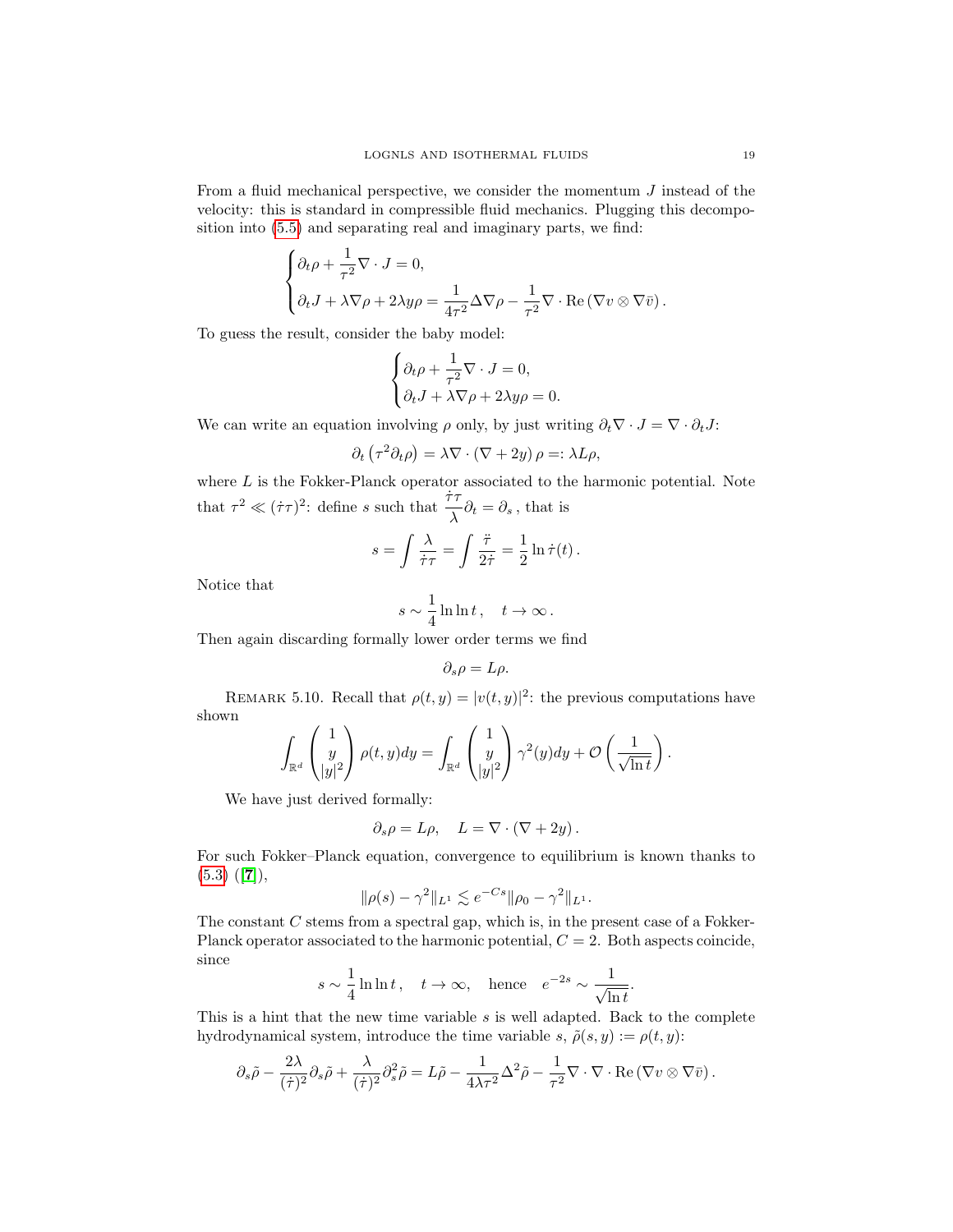For  $s \in [-1, 2]$  and an arbitrary sequence  $s_n \to \infty$ , set  $\tilde{\rho}_n(s, y) = \tilde{\rho}(s + s_n, y)$ . By De la Vallée-Poussin and Dunford–Pettis theorems, we have some weak compactness in  $L^1$ , hence, up to a subsequence,

$$
\tilde{\rho}_n \rightharpoonup \tilde{\rho}_{\infty}
$$
 in  $L_s^p(-1, 2; L_y^1)$ ,  $\forall p \in [1, \infty)$ .

Passing to the limit in the equation for  $\tilde{\rho}$  (see [[31](#page-28-5)] for details),

$$
\partial_s \tilde{\rho}_{\infty} = L \tilde{\rho}_{\infty} \text{ in } \mathcal{D}' ((-1,2) \times \mathbb{R}^d) .
$$

Since  $J = \text{Im } \bar{v} \nabla_y v$ , [\(5.7\)](#page-16-0) yields

$$
\frac{\dot{\tau}}{\tau}\tilde{J} \in L_s^2 L_y^1, \quad \text{hence } \frac{\dot{\tau}}{\tau} \nabla \cdot \tilde{J}_n \xrightarrow[n \to \infty]{} 0 \quad \text{in } L^2(-1, 2; W^{-1, 1}).
$$

Therefore,  $\partial_s \tilde{\rho}_{\infty} = 0$ .

On the other hand, as evoked above, it is known from [[7](#page-27-11)] that any solution to

$$
\partial_s \tilde{\rho}_\infty = L \tilde{\rho}_\infty
$$

satisfying the a priori estimates of Lemma [5.8](#page-16-1) converges for large time

$$
\lim_{s \to \infty} \|\tilde{\rho}_{\infty}(s) - \gamma^2\|_{L^1(\mathbb{R}^d)} = 0.
$$

Since we have seen that  $\partial_s \tilde{\rho}_{\infty} = 0$ , we infer  $\tilde{\rho}_{\infty} = \gamma^2$ . Thus, the limit is unique, and no extraction is needed:

$$
\tilde{\rho}(s) \underset{s \to \infty}{\longrightarrow} \gamma^2
$$
 weakly in  $L^1(\mathbb{R}^d)$ .

REMARK 5.11. Some information is lost when approximating the original hydrodynamical system by a Fokker-Planck equation: this is the reason why only a weak convergence is obtained. This should not be too surprising, as the Fokker-Planck equation is parabolic, while we started from a Hamiltonian equation. On the other hand, in [[42](#page-28-20)], by changing the strategy of proof, the convergence is improved: Denoting by  $W_1$  the Wasserstein distance, there exists  $C$  such that

$$
W_1\left(\frac{|v(t)|^2}{\pi^{d/2}}, \frac{\gamma^2}{\pi^{d/2}}\right) \leqslant \frac{C}{\sqrt{\ln t}}, \quad t \geqslant e.
$$

We recall that for  $\nu_1$  and  $\nu_2$  probability measures, the Wasserstein distance is defined by

$$
W_p(\nu_1, \nu_2) = \inf \left\{ \left( \int_{\mathbb{R}^d \times \mathbb{R}^d} |x - y|^p d\mu(x, y) \right)^{1/p}; \quad (\pi_j)_{\sharp} \mu = \nu_j \right\},
$$

where  $\mu$  varies among all probability measures on  $\mathbb{R}^d \times \mathbb{R}^d$ , and  $\pi_j : \mathbb{R}^d \times \mathbb{R}^d \to \mathbb{R}^d$ denotes the canonical projection onto the j-th factor. See e.g. [[78](#page-29-16)]. In the case  $p =$ 1, the Wasserstein distance, corresponding to the Kantorovich-Rubinstein metric, is also characterized by

$$
W_1(\nu_1,\nu_2)=\sup\left\{\int_{\mathbb{R}^d}\Phi d(\mu_1-\mu_2),\ \Phi\in C(\mathbb{R}^d;\mathbb{R}),\ \operatorname{Lip}(\Phi)\leqslant 1\right\},\
$$

and it is this point of view which is adopted in [[42](#page-28-20)]. The question of the strong convergence, in  $L^1$ , of  $|v|^2$  toward  $\gamma^2$  remains open for non-Gaussian initial data.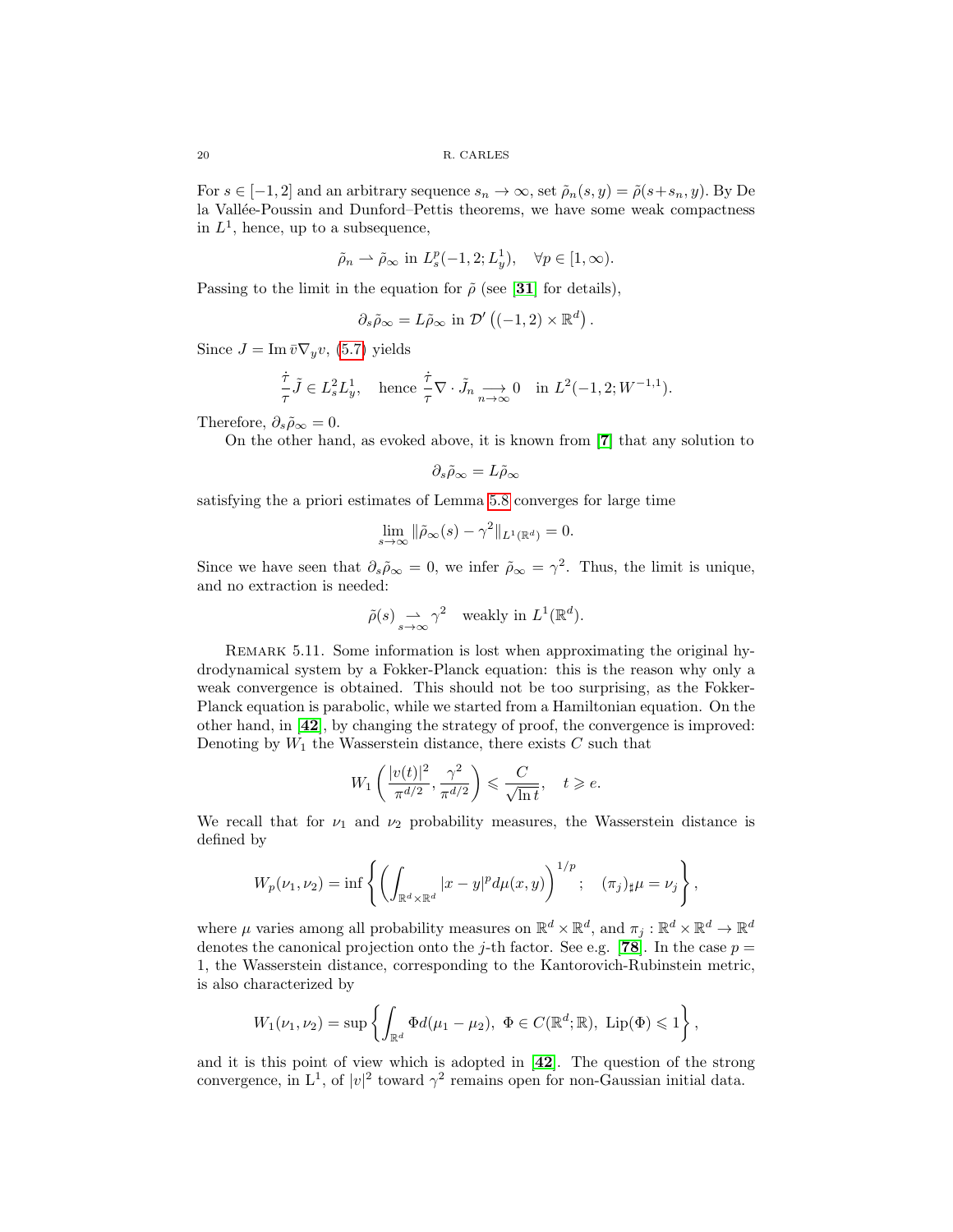## 6. From NLS to compressible fluids

<span id="page-20-1"></span>We have seen that the end of the proof of Theorem [5.1](#page-13-4) relies on a hydrodynamical point of view. This suggests that we might consider models from fluid mechanics from the very start (instead of  $(1.4)$ ), and see how what has been understood on the Schrödinger side can be exported to the fluid mechanical side. Essentially, Theorem [5.1](#page-13-4) has an exact counterpart in fluid mechanics, up to two important remarks:

- The direct analogue of  $(1.4)$  in fluid mechanics is the Korteweg equation (via Madelung transform): we may have or not have the capillary term (Korteweg or Euler), and we may add a quantum Navier-Stokes term.
- The existence theory is much easier in the Schrödinger case,  $(1.4)$ , than for fluids.

Consider the solution  $u$  to  $(1.1)$ , and resume the Madelung transform, now directly for  $u$ :

$$
\rho = |u|^2, \quad j = \operatorname{Im} \bar{u} \nabla u.
$$

The unknown  $(\rho, j)$  solves the Korteweg system:

$$
\begin{cases} \partial_t \rho + \nabla \cdot j = 0, \\ \partial_t j + \nabla \left( \frac{j \otimes j}{\rho} \right) + \nabla (\rho^{\gamma}) = \frac{1}{2} \rho \nabla \left( \frac{\Delta \sqrt{\rho}}{\sqrt{\rho}} \right), \end{cases}
$$

provided that we require

$$
\lambda = \frac{\gamma}{\gamma - 1}, \quad \sigma = \frac{\gamma - 1}{2}.
$$

The capillarity term (right-hand side of the second equation), involving the term  $\frac{1}{2}$   $\left(\frac{\Delta\sqrt{\rho}}{\sqrt{\rho}}\right)$  $\frac{\Delta \sqrt{\rho}}{\sqrt{\rho}}$ , also known as quantum pressure or Bohm potential in quantum mechanics, can be written in several fashions, e.g.:

$$
\rho \nabla \left( \frac{\Delta \sqrt{\rho}}{\sqrt{\rho}} \right) = \frac{1}{2} \nabla \cdot (\rho \nabla^2 \ln \rho) = \nabla \cdot (\sqrt{\rho} \nabla^2 \sqrt{\rho} - \nabla \sqrt{\rho} \otimes \nabla \sqrt{\rho})
$$

$$
= \frac{1}{2} \nabla \Delta \rho - 2 \nabla \cdot (\nabla \sqrt{\rho} \otimes \nabla \sqrt{\rho}).
$$

See for instance  $\mathbf{[4, 30]}$  $\mathbf{[4, 30]}$  $\mathbf{[4, 30]}$  $\mathbf{[4, 30]}$ . Either of these formulas may be used, typically when constructing solutions to the Korteweg equation, according to the level of regularity considered, and the presence or absence of vacuum.

When  $\gamma > 1$ , the pressure law  $P(\rho) = \rho^{\gamma}$  corresponds to polytropic fluids, while for  $\gamma = 1$ , the fluid is isothermal. We note that to get a correspondence with fluid mechanics, the nonlinearity in Schrödinger equations comes with some coupling constant  $\lambda > 0$  (defocusing case).

# 7. The limit  $\gamma \rightarrow 1$

<span id="page-20-0"></span>From the above identification between  $\sigma$  and  $\gamma$ , passing to the limit  $\gamma \to 1$  is clear, at least formally, in the equations from fluid mechanics. On the other hand, it is not obvious to determine the "natural" limit for Equation [\(1.1\)](#page-1-0) when  $\sigma \to 0$ . Madelung transform, as we have seen before, suggests that the "good" limit is

$$
|u|^{2\sigma}u \to \ln(|u|)u \quad \text{as} \quad \sigma \to 0.
$$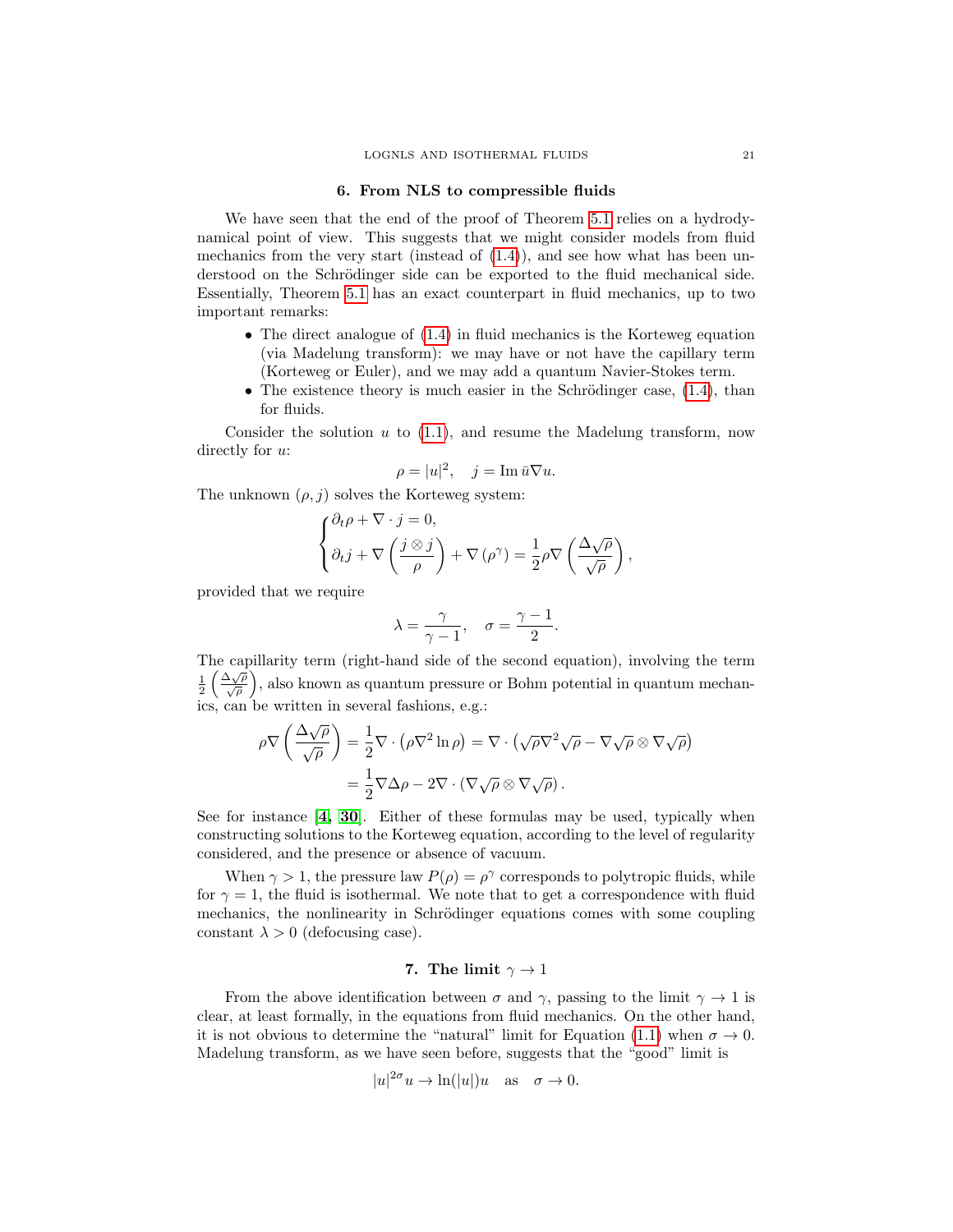We mention [[79](#page-29-17)], where it is shown that the ground state of

$$
-\frac{1}{2}\Delta\phi + \omega\phi = |\phi|^{2\sigma}\phi
$$

converges, as  $\sigma \to 0$ , to the ground state of

$$
-\frac{1}{2}\Delta\phi + \omega\phi = \phi \ln|\phi|,
$$

that is, the Gausson (up to invariants). This case, corresponding to the assumption  $\lambda < 0$ , gives more credit to the above discussion.

Apart from this very specific case, it is difficult to give a rigorous meaning to the limit  $\gamma \to 1$ , or even construct solutions the case  $\gamma = 1$ . In the case of [\(1.1\)](#page-1-0), we have seen that the (nonlinear) potential energy is

$$
\frac{\lambda}{\sigma+1} \int_{\mathbb{R}^d} |u(t,x)|^{2\sigma+2} dx,
$$

and becomes, in the case of [\(1.4\)](#page-3-0),

$$
\lambda \int_{\mathbb{R}^d} |u(t,x)|^2 \left(\ln |u(t,x)|^2 - 1\right) dx.
$$

It has no longer a definite sign. In the fluid case, using the conservation of mass, the standard entropy in the isothermal case reads

$$
\int_{\mathbb{R}^d} \rho(t,x) \ln \rho(t,x) dx,
$$

and we naturally face the same issue. There is however a major difference regarding the Cauchy problem: [\(1.1\)](#page-1-0) is semilinear (for  $\sigma < \frac{2}{(d-2)_+}$ , it is solved in  $H^1(\mathbb{R}^d)$  by using a fixed point argument, and the nonlinearity is viewed as a perturbation, see e.g. [[33](#page-28-0)]), while the above Korteweg equation is quasilinear (nonlinear terms cannot be viewed as perturbations, unless one works with analytic regularity). The Cauchy problem is in general still a major issue for the equations of compressible fluid mechanics which we now discuss, in the sense that the optimal assumptions to construct weak solutions are not always known; see e.g. [[71](#page-29-18)] and references therein. For this reason, we distinguish rigidity results ("if theorem") and the construction of weak solutions.

On the other hand, the presence of a pressure term of isothermal form in the large time limit can be guessed as follows. Consider more generally a barotropic (convex) pressure law  $P(\rho)$ , not necessarily equal to  $\rho^{\gamma}$ . Since the gradient of the pressure is involved, the value of  $P(0)$  is irrelevant from a mathematical point of view, and we assume  $P(0) = 0$ . If the density  $\rho$  is dispersive in the large time limit, then the Taylor expansion of  $P$  at zero determines the large time behavior:

$$
P(\rho) \sum_{\rho \to 0} P'(0)\rho + \frac{1}{2}P''(0)\rho^2 + \dots
$$

If  $P'(0) > 0$ , then isothermal effects are present at leading order, while if  $P'(0) = 0$ , the dynamics corresponds to polytropic fluids. This is another way, probably more natural, to interpret Remark [5.6;](#page-15-1) see Remark [9.2.](#page-24-0)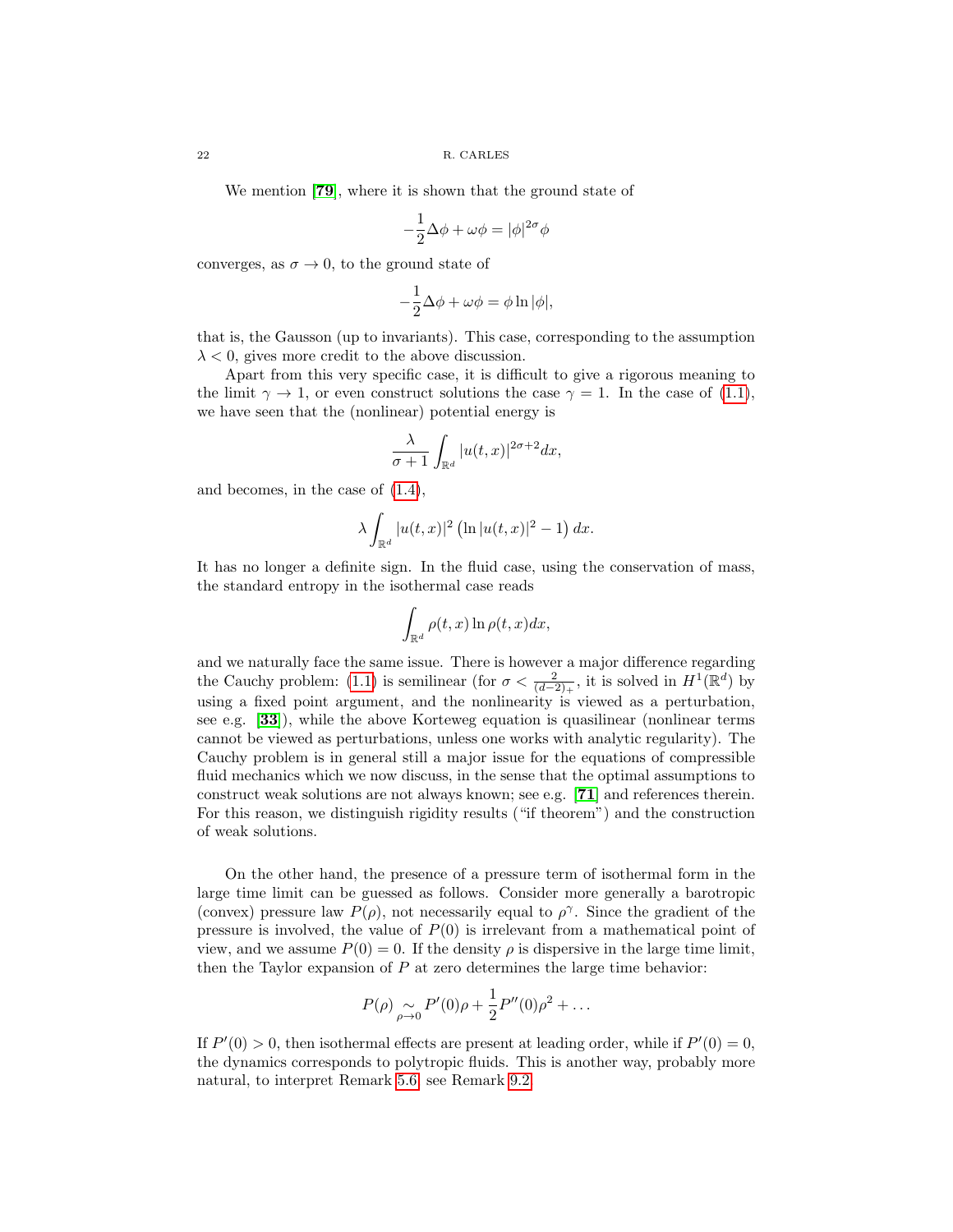#### 8. Isothermal fluids: setting

From now on, we no longer write any Schrödinger equation, and  $u$  denotes the fluid velocity, whose rigorous definition requires some care (as we have slightly evoked before), and which corresponds to the momentum divided by the density,

$$
u=\frac{j}{\rho},
$$

outside of vacuum, that is for  $\rho > 0$  ( $\rho \ge 0$  in general). We consider

<span id="page-22-0"></span>(8.1) 
$$
\begin{cases} \partial_t \rho + \nabla \cdot (\rho u) = 0, \\ \partial_t (\rho u) + \nabla \cdot (\rho u \otimes u) + \nabla \rho = \frac{\varepsilon^2}{2} \rho \nabla \left( \frac{\Delta \sqrt{\rho}}{\sqrt{\rho}} \right) + \nu \nabla \cdot (\rho \mathbb{D} u), \end{cases}
$$

with a capillarity  $\varepsilon \geqslant 0$ , a viscosity  $\nu \geqslant 0$ , and where  $\mathbb{D}u = \frac{1}{2}(\nabla u + \nabla u^{\top})$  denotes the symmetric part of  $\nabla u$ . The first term of the right-hand side corresponds to capillarity (Korteweg term), and the second is a quantum Navier-Stokes correction, see [[24](#page-27-12)]: contrary to the Newtonian case involving  $\nu \Delta u$  (see e.g. [[40,](#page-28-21) [66](#page-29-19)]), the viscosity can be thought of as linear in  $\rho$ ; see [[22,](#page-27-13) [23](#page-27-14)] for more general models and their analysis.

We shall not detail here the notion of solution adopted in [[28,](#page-27-15) [27](#page-27-16)], and present the main results or ideas in a rather superficial way.

Formally, the mass is conserved in [\(8.1\)](#page-22-0),

$$
\frac{d}{dt} \int_{\mathbb{R}^d} \rho(t, x) dx = 0,
$$

and the energy

<span id="page-22-1"></span>(8.2) 
$$
E(t) = \frac{1}{2} \int_{\mathbb{R}^d} \rho |u|^2 dx + \frac{\varepsilon^2}{2} \int |\nabla \sqrt{\rho}|^2 dx + \int_{\mathbb{R}^d} \rho \ln \rho dx,
$$

satisfies

(8.3) 
$$
\dot{E}(t) = -\nu \int_{\mathbb{R}^d} \rho |\mathbb{D}u|^2 dx.
$$

We do not write the dependence of the integrated functions upon  $(t, x)$  to shorten notations.

REMARK 8.1 (Explicit solutions). If  $\rho_0$ , the initial datum for  $\rho$ , is Gaussian, and if  $u_0$  (initial velocity) is affine (think of  $u_0$  as the gradient of the argument of a complex Gaussian), then we have explicit solutions:  $\rho(t, \cdot)$  is Gaussian for all  $t \geq 0$ ,  $u(t, \cdot)$  is affine, and their time-dependent coefficients are given by explicit ordinary differential equations. Surprisingly enough, at leading order, the large time behavior of the solutions to these ordinary differential equations is independent of  $\varepsilon, \nu \geq 0$ , and the analysis presented in Section [3](#page-8-1) is generalized in [[28](#page-27-15)].

## 9. Rigidity in isothermal fluids

The end of the proof of Theorem [5.1](#page-13-4) relies on a hydrodynamical approach, suggesting that some results remain valid if we start from the isothermal Korteweg equation. The argument presented in Section [5.1.4](#page-17-0) suggests that the capillary term has no influence in the large time behavior at leading order: assuming  $\varepsilon > 0$  or  $\varepsilon = 0$ in [\(8.1\)](#page-22-0) is not expected to change the large time description. More surprisingly, the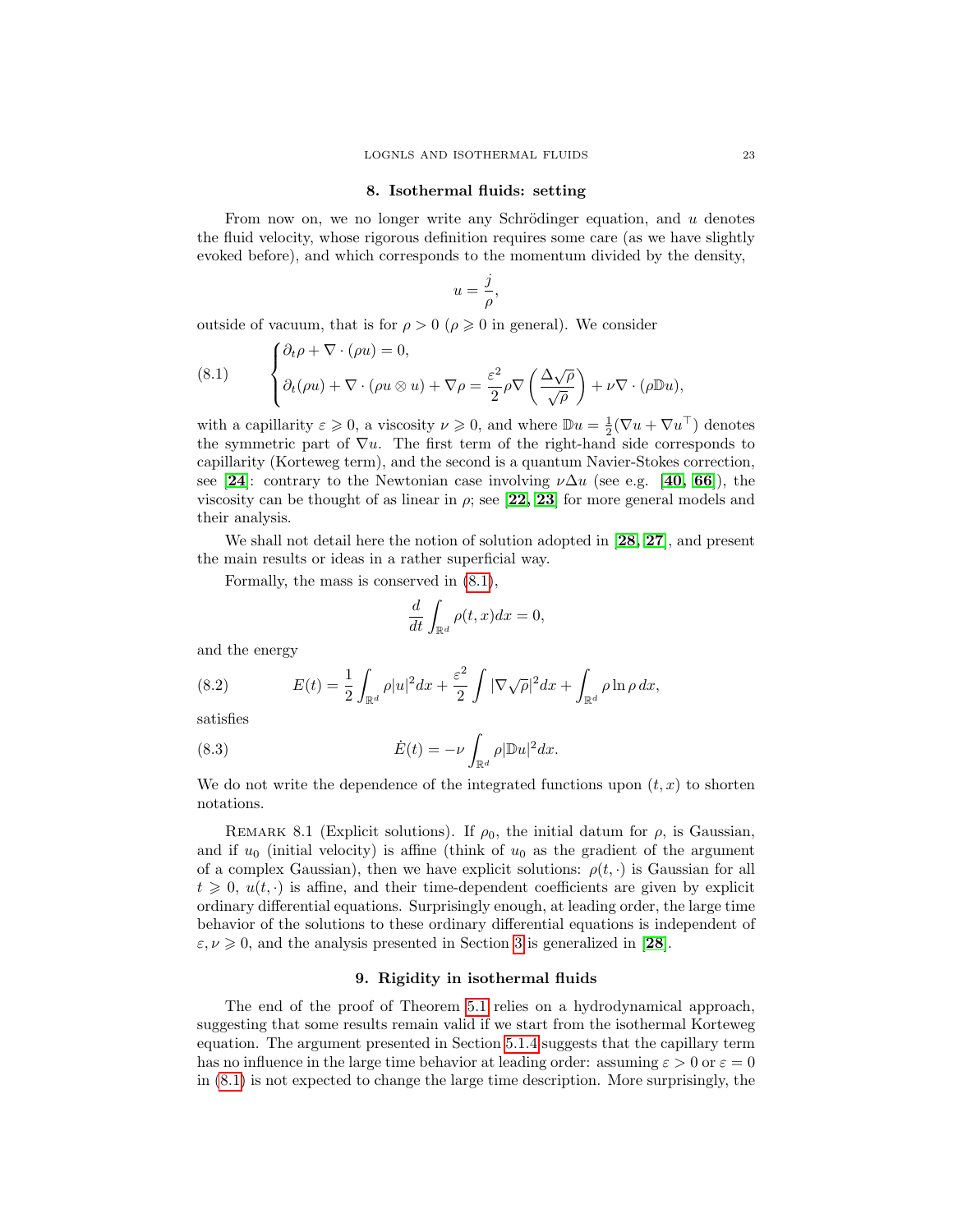presence of the quantum Navier-Stokes correction has no influence either: we may suppose  $\nu = 0$  or  $\nu > 0$ .

In view of [\(5.2\)](#page-13-2) and Madelung transform, we change the unknown functions  $(\rho, u)$  to  $(R, U)$  through the relations

<span id="page-23-1"></span>
$$
(9.1) \quad \rho(t,x) = \frac{1}{\tau(t)^d} R\left(t, \frac{x}{\tau(t)}\right) \frac{\|\rho_0\|_{L^1}}{\|\Gamma\|_{L^1}}, \quad u(t,x) = \frac{1}{\tau(t)} U\left(t, \frac{x}{\tau(t)}\right) + \frac{\dot{\tau}(t)}{\tau(t)} x,
$$

where we denote by y the spatial variable for R and U. The function  $\tau$  is the same as in Theorem [5.1,](#page-13-4) given by [\(5.1\)](#page-13-5). The function  $\Gamma$  is defined by  $\Gamma(y) = e^{-|y|^2}$ ; in other words,  $\Gamma = \gamma^2$  as defined in Theorem [5.1.](#page-13-4) The system [\(8.1\)](#page-22-0) becomes, in terms of these new unknowns,

<span id="page-23-0"></span>(9.2) 
$$
\begin{cases} \partial_t R + \frac{1}{\tau^2} \nabla \cdot (RU) = 0, \\ \partial_t (RU) + \frac{1}{\tau^2} \nabla \cdot (RU \otimes U) + 2\kappa yR + \nabla R \\ = \frac{\varepsilon^2}{2\tau^2} R \nabla \left( \frac{\Delta \sqrt{R}}{\sqrt{R}} \right) + \frac{\nu}{\tau^2} \nabla \cdot (R \mathbb{D} U) + \nu \frac{\dot{\tau}}{\tau} \nabla R. \end{cases}
$$

We define the pseudo-energy  $\mathcal E$  of the system [\(9.2\)](#page-23-0) by

<span id="page-23-2"></span>(9.3) 
$$
\mathcal{E}(t) := \frac{1}{2\tau^2} \int R|U|^2 + \frac{\varepsilon^2}{2\tau^2} \int |\nabla \sqrt{R}|^2 + \int (R|y|^2 + R \ln R),
$$

which formally satisfies

<span id="page-23-3"></span>(9.4) 
$$
\dot{\mathcal{E}}(t) = -\mathcal{D}(t) - \nu \frac{\dot{\tau}(t)}{\tau(t)^3} \int R(t, y) \nabla \cdot U(t, y) dy,
$$

where the dissipation  $\mathcal{D}(t)$  is defined by

(9.5) 
$$
\mathcal{D}(t) := \frac{\dot{\tau}}{\tau^3} \int R|U|^2 + \varepsilon^2 \frac{\dot{\tau}}{\tau^3} \int |\nabla \sqrt{R}|^2 + \frac{\nu}{\tau^4} \int R|\mathbb{D}U|^2.
$$

Mimicking the proof of Lemma [5.8,](#page-16-1) it is natural to expect that each term in  $\mathcal E$ is bounded (recall that  $\mathcal E$  is not signed, because of the logarithm), and that  $\dot{\mathcal E}$  is integrable. This is formally a natural assumption, but as the Cauchy problem is a delicate issue, the following result remains an "if theorem" in most cases.

THEOREM 9.1 ([[28](#page-27-15)]). Let  $\varepsilon, \nu \geq 0$ , and let  $(R, U)$  be a global weak solution of  $(9.2).$  $(9.2).$ 

(1) If 
$$
\int_0^{\infty} \mathcal{D}(t) dt < \infty
$$
, then  
\n
$$
\int_{\mathbb{R}^d} yR(t, y) dy \xrightarrow[t \to \infty]{} 0 \quad and \quad \left| \int_{\mathbb{R}^d} (RU)(t, y) dy \right| \xrightarrow[t \to \infty]{} \infty,
$$
\nunless  $\int yR(0, y) dy = \int (RU)(0, y) dy = 0$ , a case where  
\n
$$
\int_{\mathbb{R}^d} yR(t, y) dy = \int_{\mathbb{R}^d} (RU)(t, y) dy = 0.
$$
\n(2) If  $\sup \mathcal{E}(t) + \int_{-\infty}^{\infty} \mathcal{D}(t) dt < \infty$ , then  $R(t, \cdot) \to \Gamma$  weakly in  $L^1(\mathbb{R}^d)$ .

2) If 
$$
\sup_{t\geq 0} E(t) + \int_0^\infty D(t)dt < \infty
$$
, then  $R(t, \cdot) \to \Gamma$  weakly in  $L^1(\mathbb{R}^d)$  as  $t \to \infty$ .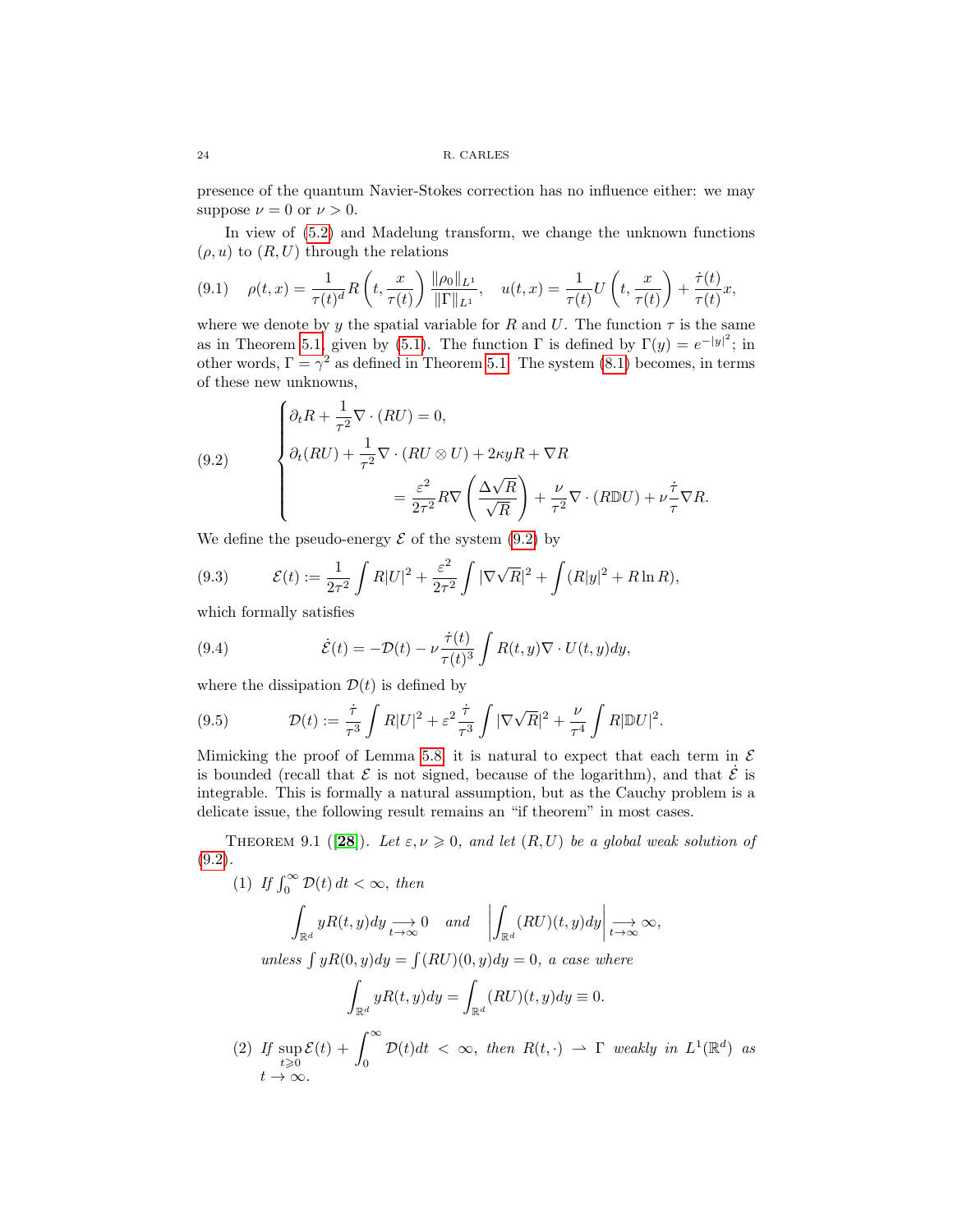(3) If  $\sup \mathcal{E}(t) < \infty$  and the energy E defined by [\(8.2\)](#page-22-1) satisfies  $E(t) = o(\ln t)$  $t\geqslant 0$ as  $t \to \infty$ , then

$$
\int_{\mathbb{R}^d} |y|^2 R(t,y) dy \underset{t \to \infty}{\longrightarrow} \int_{\mathbb{R}^d} |y|^2 \Gamma(y) dy.
$$

Essentially, the proof is based on arguments similar to those sketched in Section [5.1.](#page-15-2) As evoked above, it is a bit of a surprise that the Navier-Stokes term goes through the arguments, and we refer to [[28](#page-27-15)] for details.

<span id="page-24-0"></span>REMARK 9.2. In the same spirit as the discussion at the end of Section [7,](#page-20-0) the pressure law considered in [[28](#page-27-15)] is more general than exactly isothermal: we assume that  $P \in C^1([0,\infty[;\mathbb{R}_+) \cap C^2([0,\infty[;\mathbb{R}_+))$ , and P is convex, with  $P'(0) > 0$ .

## 10. On the existence of weak solutions

As already evoked, constructing solutions in compressible fluid mechanics is a difficult question. In the polytropic Euler equation ( $\gamma > 1$ ), a suitable change of unknown function (consider  $\rho^{\frac{\gamma-1}{2}}$  instead of  $\rho$ ) makes the system hyperbolic symmetric, so the Cauchy problem can be solved in Sobolev spaces with sufficiently high regularity, but finite time blow-up occurs, typically when starting from smooth, compactly supported data, [[67,](#page-29-20) [35](#page-28-22)]. Global, smooth solutions are constructed for suitable affine velocities: [[74,](#page-29-21) [49](#page-28-23)]. In the case of Korteweg equation, the link with nonlinear Schrödinger equations has been exploited in  $[14]$  $[14]$  $[14]$ , leading to further developments, e.g. [[4,](#page-26-3) [5,](#page-27-18) [9,](#page-27-19) [10](#page-27-20)]. In the presence of the quantum Navier-Stokes correction, many results are available, regarding the existence of weak solutions, still for  $\gamma > 1$ ; see e.g. [[20,](#page-27-21) [46,](#page-28-24) [47,](#page-28-25) [62,](#page-29-22) [64,](#page-29-23) [76](#page-29-24)], and [[71](#page-29-18)] for a survey. However, in the isothermal case  $\gamma = 1$ , far less is known: we refer to [[65](#page-29-25)] for the one-dimensional Euler equation, [[62](#page-29-22)] for the quantum Navier-Stokes on  $\mathbb{T}^d$  for  $d \leq 2$ .

In [[27](#page-27-16)], we construct weak solutions to [\(8.1\)](#page-22-0) in the presence of viscosity,  $\nu >$ 0. We emphasize two aspects in this construction, which seem to be the most important contributions of this work:

- We consider solutions on the whole space  $\mathbb{R}^d$ , while most of the previous references assume a periodic setting,  $x \in \mathbb{T}^d$   $(x \in \mathbb{R}$  in [[65](#page-29-25)]).
- We gain positivity properties by working on the intermediary system [\(9.2\)](#page-23-0).

Both points are intimately connected, as the change of unknown functions [\(9.1\)](#page-23-1) involves a time-dependent rescaling. The reasons why most of the references consider the periodic setting  $x \in \mathbb{T}^d$  seem to be mostly that compactness in space then comes from free, and integrations by parts can be performed freely. The periodic case is also rather convenient for approximating, among others in Lebesgue spaces, the initial density by a density bounded away from zero, a step which would require some modification on  $\mathbb{R}^d$ . Note also that this property is classically propagated by the flow in a suitable regularized continuity equation (see e.g. [[40,](#page-28-21) [62](#page-29-22)]), and such a property is needed in the presence of cold pressure and regularizing terms (see e.g.  $[47, 77]$  $[47, 77]$  $[47, 77]$  $[47, 77]$ .

For these reasons, to construct a solution  $(R, U)$  to  $(9.2)$  on  $\mathbb{R}^d$ , we first replace  $\mathbb{R}^d$  with a periodic box  $\mathbb{T}_\ell^d$  of size  $\ell > 0$ , where  $\ell$  is aimed at going to infinity at the last step of the proof.

We refer to [[27](#page-27-16)] for the details, and conclude this section by pointing out another important tool, which has proven very useful in the context of compressible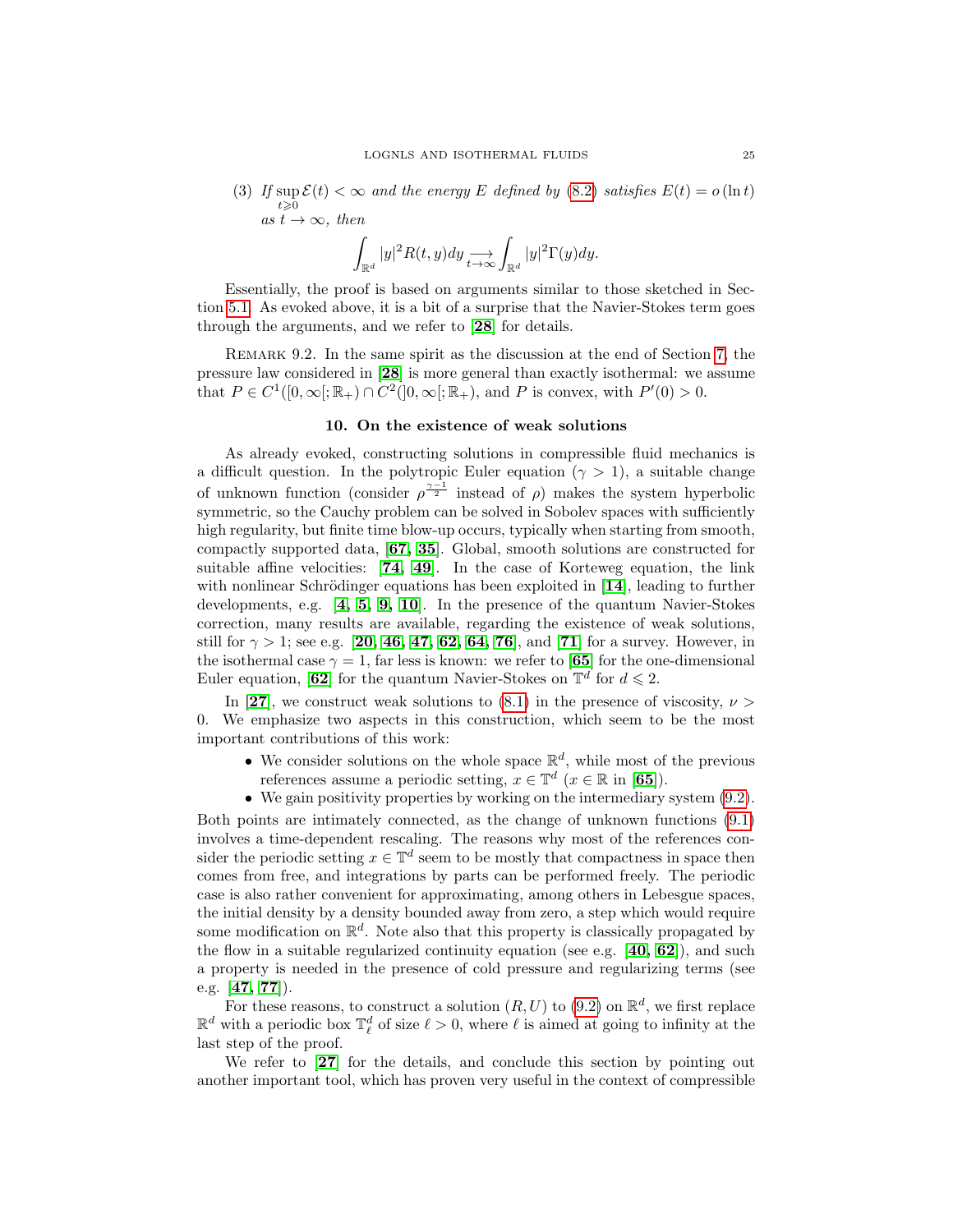Navier-Stokes equations with a density-dependent velocity, known as BD-entropy, after [[19,](#page-27-22) [21](#page-27-23)]. It involves an effective velocity, which reads  $U + \nu \nabla \ln R$  in the case of [\(9.2\)](#page-23-0):

$$
\mathcal{E}_{\mathrm{BD}}(R,U) = \frac{1}{2\tau^2} \int_{\mathbb{R}^d} \left( R|U + \nu \nabla \log R|^2 + \varepsilon^2 |\nabla \sqrt{R}|^2 \right) + \int_{\mathbb{R}^d} \left( R|y|^2 + R \log R \right).
$$

The evolution of this BD-entropy is given formally, for  $t \geq 0$ , by

<span id="page-25-0"></span>(10.1) 
$$
\mathcal{E}_{\text{BD}}(R, U)(t) + \int_0^t \mathcal{D}_{\text{BD}}(R, U)(s)ds \n= \mathcal{E}_{\text{BD}}(R_0, U_0) + \nu \int_0^t \frac{2d}{\tau^2} \int_{\mathbb{R}^d} R + \nu \int_0^t \frac{\dot{\tau}}{\tau^3} \int_{\mathbb{R}^d} R \nabla \cdot U,
$$

where the above dissipation is defined by

<span id="page-25-1"></span>(10.2)  
\n
$$
\mathcal{D}_{\text{BD}}(R, U) = \frac{\dot{\tau}}{\tau^3} \int \left( R|U|^2 + \varepsilon^2 |\nabla \sqrt{R}|^2 \right) + \frac{\nu}{\tau^4} \int_{\mathbb{R}^d} R |\mathbb{A} U|^2 + \frac{\nu \varepsilon^2}{\tau^4} \int R |\nabla^2 \log R|^2 + \frac{4\nu}{\tau^2} \int |\nabla \sqrt{R}|^2,
$$

with  $\mathbb{A}U := \frac{1}{2}(\nabla U - \nabla U^{\top})$  the skew-symmetric part of  $\nabla U$ . Hence putting together the energy and the BD-entropy equalities, it holds

$$
\mathcal{E}(t) + \mathcal{E}_{\mathrm{BD}}(t) + \int_0^t \left(\mathcal{D}(s) + \mathcal{D}_{\mathrm{BD}}(s)\right) ds = \mathcal{E}(0) + \mathcal{E}_{\mathrm{BD}}(0) + \nu \int_0^t \frac{2d}{\tau^2} \int_{\mathbb{R}^d} R, \quad t \geqslant 0.
$$

Thanks to the conservation of mass and the fact that  $\int_0^\infty \tau^{-2}(t)dt < \infty$ , the last term is uniformly bounded.

THEOREM 10.1 ([[27](#page-27-16)]). Assume  $\nu > 0$ ,  $\varepsilon \geqslant 0$ . Let  $(\sqrt{R_0}, \Lambda_0 = (\sqrt{R}U)_0) \in$  $L^2(\mathbb{R}^d) \times L^2(\mathbb{R}^d)$  satisfy  $\mathcal{E}(0) < \infty$ ,  $\mathcal{E}_{\mathrm{BD}}(0) < \infty$ , as well as the compatibility conditions

$$
\sqrt{R_0} \ge 0
$$
 a.e. on  $\mathbb{R}^d$ ,  $(\sqrt{R}U)_0 = 0$  a.e. on  $\{\sqrt{R_0} = 0\}$ .

There exists at least one global weak solution to [\(9.2\)](#page-23-0), which satisfies moreover the energy and BD-entropy inequalities: There exist absolute constants  $C, C'$  such that, for almost all  $t \geq 0$ , there holds:

(10.3) 
$$
\mathcal{E}(t) + \int_0^t \mathcal{D}(s)ds \leqslant C(\mathcal{E}(0)),
$$

(10.4) 
$$
\mathcal{E}_{\mathrm{BD}}(t) + \int_0^t \mathcal{D}_{\mathrm{BD}}(s)ds \leqslant C'(\mathcal{E}(0), \mathcal{E}_{\mathrm{BD}}(0)),
$$

with  $\mathcal{E}, \mathcal{D}, \mathcal{E}_{BD}, \mathcal{D}_{BD}$  as defined in [\(9.3\)](#page-23-2)-[\(9.4\)](#page-23-3)-[\(10.1\)](#page-25-0)-[\(10.2\)](#page-25-1).

This result implies existence results for  $(8.1)$ , see [[27](#page-27-16)]. Note however that this approach does not seem to provide any relevant information regarding the energy  $(8.2).$  $(8.2).$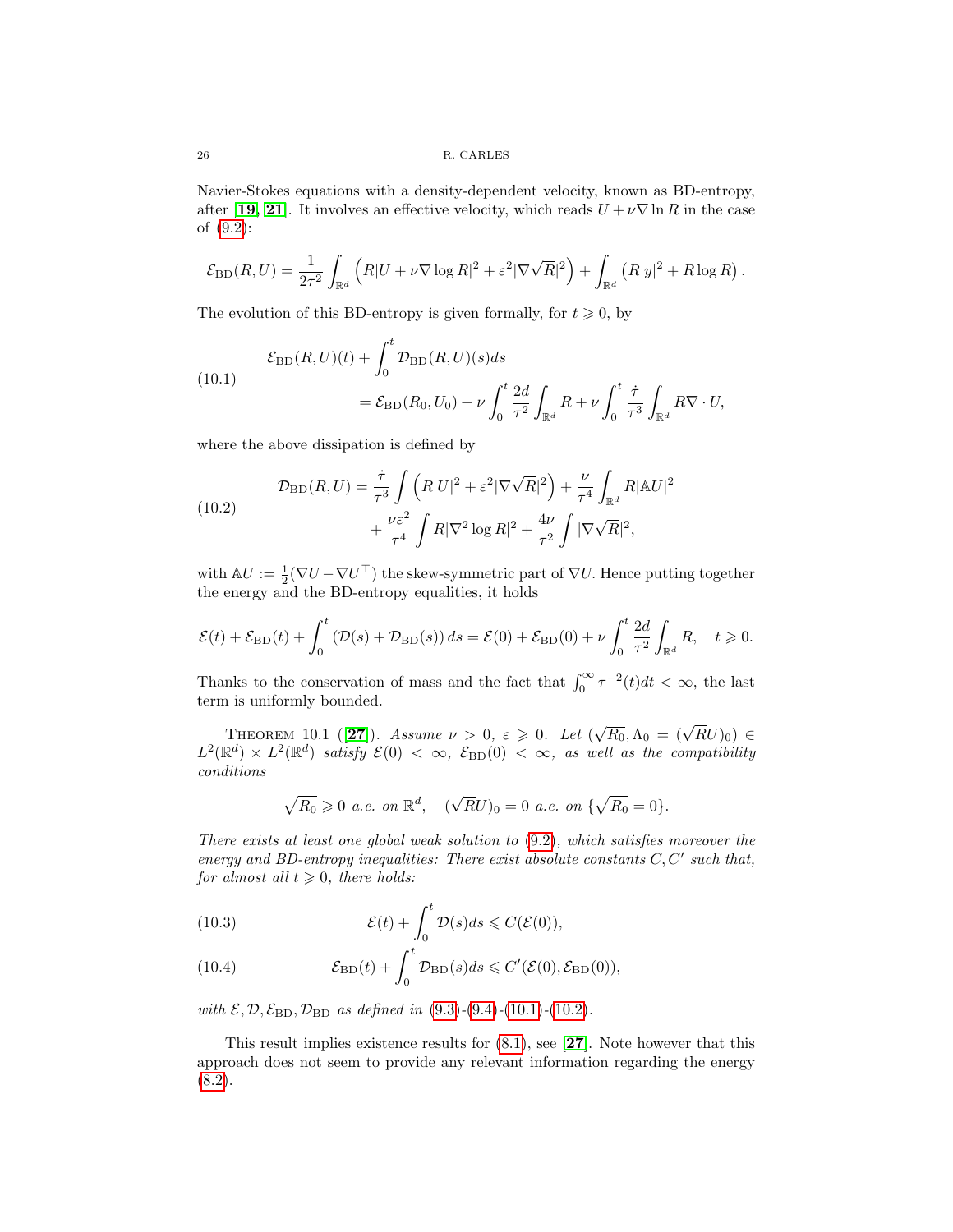### <span id="page-26-4"></span>11. From isothermal to polytropic

The method of proof developed to study [\(1.4\)](#page-3-0) and [\(8.1\)](#page-22-0) turns out to bring some information in the case of  $(1.1)$  and polytropic fluids, as shown in [[29](#page-28-26)]. Replace [\(5.1\)](#page-13-5) with

(11.1) 
$$
\ddot{\tau} = \frac{\alpha}{2\tau^{1+\alpha}}, \quad \tau(0) = 1, \ \dot{\tau}(0) = 0.
$$

We note that this ordinary differential equation was already considered in [[36](#page-28-17)], in a context very similar to the Schrödinger equation considered in  $[29]$  $[29]$  $[29]$ , for a different study. The large time behavior of  $\tau$  turns out to be independent of  $\alpha > 0$ :

LEMMA 11.1. Let  $\alpha > 0$ . The ordinary differential equation [\(11.1\)](#page-26-4) has a unique, global, smooth solution  $\tau \in C^{\infty}(\mathbb{R}; \mathbb{R}_{+})$ . In addition, its large time behavior is given by

$$
\dot{\tau}(t) \longrightarrow_{t \to \infty} 1
$$
, hence  $\tau(t) \sim_{t \to \infty} t$ .

We see that the value of the parameter  $\alpha > 0$  does not influence the large time behavior, at leading order. And in view of Theorem [5.1,](#page-13-4) the behavior changes for  $\alpha = 0$  (if the numerator in [\(11.1\)](#page-26-4) is not canceled!), by a logarithmic factor (which turns out to be the key of e.g. Corollary [5.2\)](#page-14-0). All the algebra presented so far can then be resumed: we change unknown functions as in  $(5.2)$  and  $(9.1)$ , and obtain equations analogous to [\(5.5\)](#page-15-0) and [\(9.2\)](#page-23-0). The choice of  $\alpha$  is suggested by the value of σ (or, equivalently, γ). Informally, the main result for fluid dynamics in [[29](#page-28-26)] is again an "if theorem", as in  $[28]$  $[28]$  $[28]$ : every solution to the analogue of  $(9.2)$ , where, among others,  $\nabla R$  is replaced by  $\nabla R^{\gamma}$ , satisfying suitable conditions, has an asymptotic profile, that is, there exists  $R_{\infty} \in \mathbb{P}(\mathbb{R}^d)$  the set of probability measures on  $\mathbb{R}^d$ , with two finite momenta, such that

$$
R(t, \cdot) \rightharpoonup R_{\infty} \quad \text{ in } \mathbb{P}(\mathbb{R}^d), \text{ as } t \to \infty.
$$

We have in addition  $R_{\infty} \in L^1(\mathbb{R}^d)$  (at least) in the following cases:

- $\varepsilon = \nu = 0$  and  $1 < \gamma \leq 1 + 2/d$ ,
- $\varepsilon > 0$ ,  $\nu = 0$  and  $\gamma > 1$ ,
- $\varepsilon \geqslant 0$ ,  $\nu > 0$  and  $1 < \gamma \leqslant 1 + 1/d$ .

The results of [[74,](#page-29-21) [49](#page-28-23)] in the case of the Euler equation ( $\varepsilon = \nu = 0$ ) and the scattering results for the nonlinear Schrödinger equation (for the Korteweg equation  $\varepsilon > 0 = \nu$ ) show that unlike what has been established in the isothermal case, the profile  $R_{\infty}$  is not universal.

### References

- <span id="page-26-0"></span>[1] M. Abramowitz and I. A. Stegun. Handbook of mathematical functions with formulas, graphs, and mathematical tables, volume 55 of National Bureau of Standards Applied Mathematics Series. For sale by the Superintendent of Documents, U.S. Government Printing Office, Washington, D.C., 1964.
- <span id="page-26-1"></span>[2] T. Alazard and R. Carles. Loss of regularity for super-critical nonlinear Schrödinger equations. Math. Ann., 343(2):397–420, 2009.
- <span id="page-26-2"></span>[3] C. Ané, S. Blachère, D. Chafaï, P. Fougères, I. Gentil, F. Malrieu, C. Roberto, and G. Scheffer. Sur les inégalités de Sobolev logarithmiques, volume 10 of Panoramas et Synthèses [Panoramas and Syntheses/. Société Mathématique de France, Paris, 2000. With a preface by Dominique Bakry and Michel Ledoux.
- <span id="page-26-3"></span>[4] P. Antonelli and P. Marcati. On the finite energy weak solutions to a system in quantum fluid dynamics. Comm. Math. Phys., 287(2):657–686, 2009.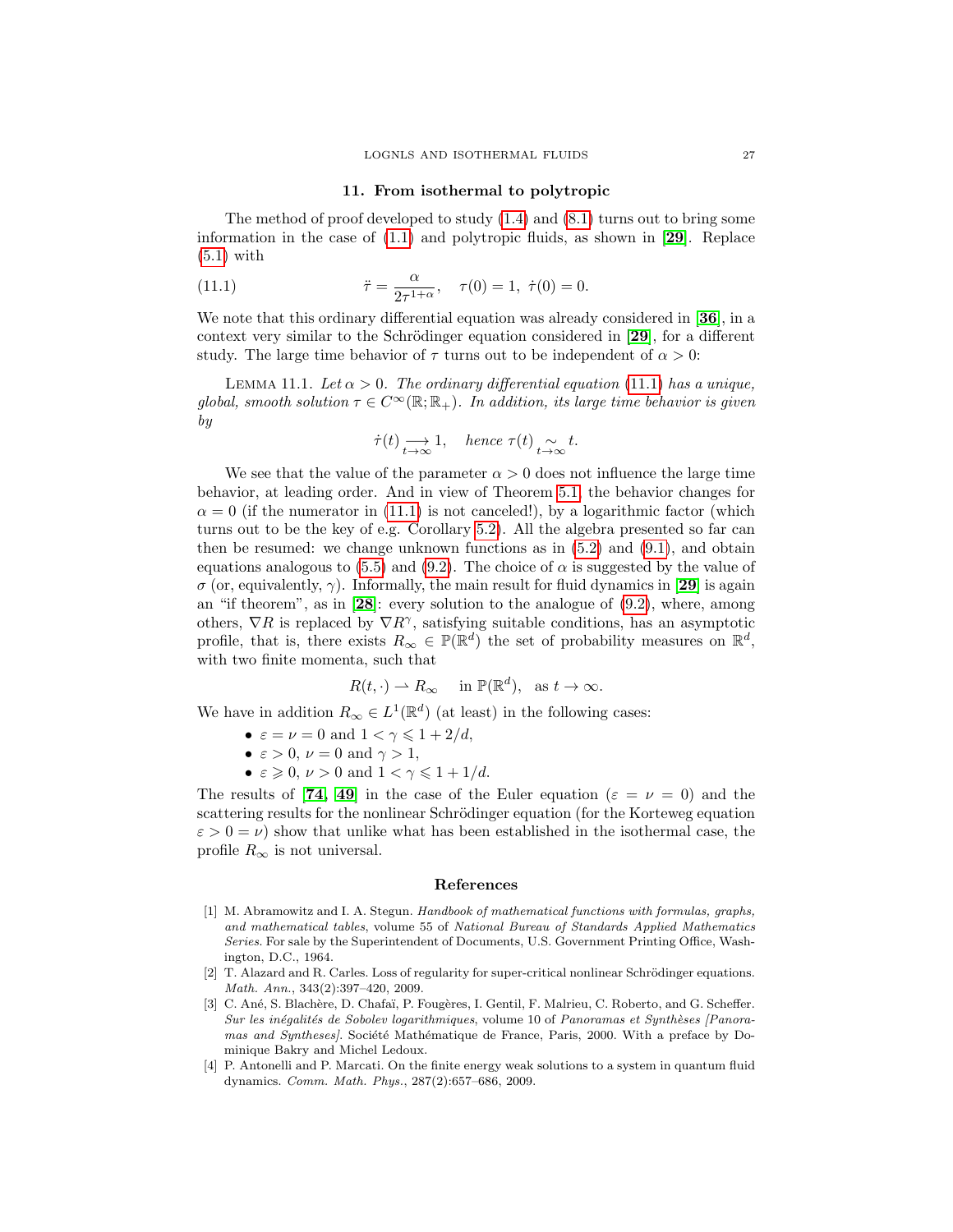#### 28 R. CARLES

- <span id="page-27-18"></span>[5] P. Antonelli and P. Marcati. The quantum hydrodynamics system in two space dimensions. Arch. Ration. Mech. Anal., 203(2):499–527, 2012.
- <span id="page-27-7"></span>[6] A. H. Ardila. Orbital stability of Gausson solutions to logarithmic Schrödinger equations. Electron. J. Differential Equations, pages Paper No. 335, 9, 2016.
- <span id="page-27-11"></span>[7] A. Arnold, P. Markowich, G. Toscani, and A. Unterreiter. On convex Sobolev inequalities and the rate of convergence to equilibrium for Fokker-Planck type equations. Comm. Partial Differential Equations, 26(1-2):43–100, 2001.
- <span id="page-27-5"></span>[8] V. I. Arnold. Ordinary differential equations. Universitext. Springer-Verlag, Berlin, 2006. Translated from the Russian by Roger Cooke, Second printing of the 1992 edition.
- <span id="page-27-19"></span>C. Audiard. Dispersive smoothing for the Euler-Korteweg model. SIAM J. Math. Anal., 44(4):3018–3040, 2012.
- <span id="page-27-20"></span>[10] C. Audiard and B. Haspot. Global well-posedness of the Euler-Korteweg system for small irrotational data. Comm. Math. Phys., 351(1):201–247, 2017.
- <span id="page-27-4"></span>[11] A. V. Avdeenkov and K. G. Zloshchastiev. Quantum Bose liquids with logarithmic nonlinearity: Self-sustainability and emergence of spatial extent. J. Phys. B: Atomic, Molecular Optical Phys., 44(19):195303, 2011.
- <span id="page-27-8"></span>[12] W. Bao, R. Carles, C. Su, and Q. Tang. Regularized numerical methods for the logarithmic Schrödinger equation. Numer. Math., 143(2):461-487, 2019.
- <span id="page-27-0"></span>[13] J. E. Barab. Nonexistence of asymptotically free solutions for nonlinear Schrödinger equation. J. Math. Phys., 25:3270–3273, 1984.
- <span id="page-27-17"></span>[14] S. Benzoni-Gavage, R. Danchin, and S. Descombes. On the well-posedness for the Euler-Korteweg model in several space dimensions. Indiana Univ. Math. J., 56(4):1499–1579, 2007.
- <span id="page-27-1"></span>[15] H. Berestycki and T. Cazenave. Instabilité des états stationnaires dans les équations de Schrödinger et de Klein-Gordon non linéaires. C. R. Acad. Sci. Paris Sér. I Math., 293(9):489–492, 1981.
- <span id="page-27-2"></span>[16] I. Białynicki-Birula and J. Mycielski. Nonlinear wave mechanics. Ann. Physics, 100(1-2):62-93, 1976.
- <span id="page-27-6"></span>[17] I. Białynicki-Birula and J. Mycielski. Gaussons: Solitons of the logarithmic Schrödinger equation. Special issue on solitons in physics, Phys. Scripta, 20:539–544, 1979.
- <span id="page-27-9"></span>[18] J. Bourgain. On the growth in time of higher Sobolev norms of smooth solutions of Hamiltonian PDE. Internat. Math. Res. Notices, 1996(6):277–304, 1996.
- <span id="page-27-22"></span>[19] D. Bresch and B. Desjardins. Quelques modèles diffusifs capillaires de type Korteweg.  $Comptes$  Rendus Mécanique, 332(11):881-886, 2004.
- <span id="page-27-21"></span>[20] D. Bresch and B. Desjardins. On the existence of global weak solutions to the Navier-Stokes equations for viscous compressible and heat conducting fluids. J. Math. Pures Appl.  $(9)$ , 87(1):57–90, 2007.
- <span id="page-27-23"></span>[21] D. Bresch, B. Desjardins, and C.-K. Lin. On some compressible fluid models: Korteweg, lubrication, and shallow water systems. Comm. Partial Differential Equations, 28(3-4):843– 868, 2003.
- <span id="page-27-13"></span>[22] D. Bresch and P.-E. Jabin. Global existence of weak solutions for compressible Navier-Stokes equations: thermodynamically unstable pressure and anisotropic viscous stress tensor. Ann. of Math. (2), 188(2):577–684, 2018.
- <span id="page-27-14"></span>[23] D. Bresch, A. F. Vasseur, and C. Yu. Global existence of entropy-weak solutions to the compressible Navier-Stokes equations with non-linear density dependent viscosities. J. Eur. Math. Soc. (JEMS), 24(5):1791–1837, 2022.
- <span id="page-27-12"></span>[24] S. Brull and F. Méhats. Derivation of viscous correction terms for the isothermal quantum Euler model. ZAMM Z. Angew. Math. Mech., 90(3):219–230, 2010.
- <span id="page-27-3"></span>[25] H. Buljan, A. Šiber, M. Soljačić, T. Schwartz, M. Segev, and D. Christodoulides. Incoherent white light solitons in logarithmically saturable noninstantaneous nonlinear media. Phys. Rev. E, 68(3):036607, 2003.
- <span id="page-27-10"></span>[26] R. Carles. Nonlinear Schrödinger equation with time dependent potential. Commun. Math. Sci., 9(4):937–964, 2011.
- <span id="page-27-16"></span>[27] R. Carles, K. Carrapatoso, and M. Hillairet. Global weak solutions for quantum isothermal fluids. Ann. Inst. Fourier (Grenoble). To appear. Archived at [https://hal.archives-ouvertes.](https://hal.archives-ouvertes.fr/hal-02116596) [fr/hal-02116596](https://hal.archives-ouvertes.fr/hal-02116596).
- <span id="page-27-15"></span>[28] R. Carles, K. Carrapatoso, and M. Hillairet. Rigidity results in generalized isothermal fluids. Annales Henri Lebesgue, 1:47–85, 2018.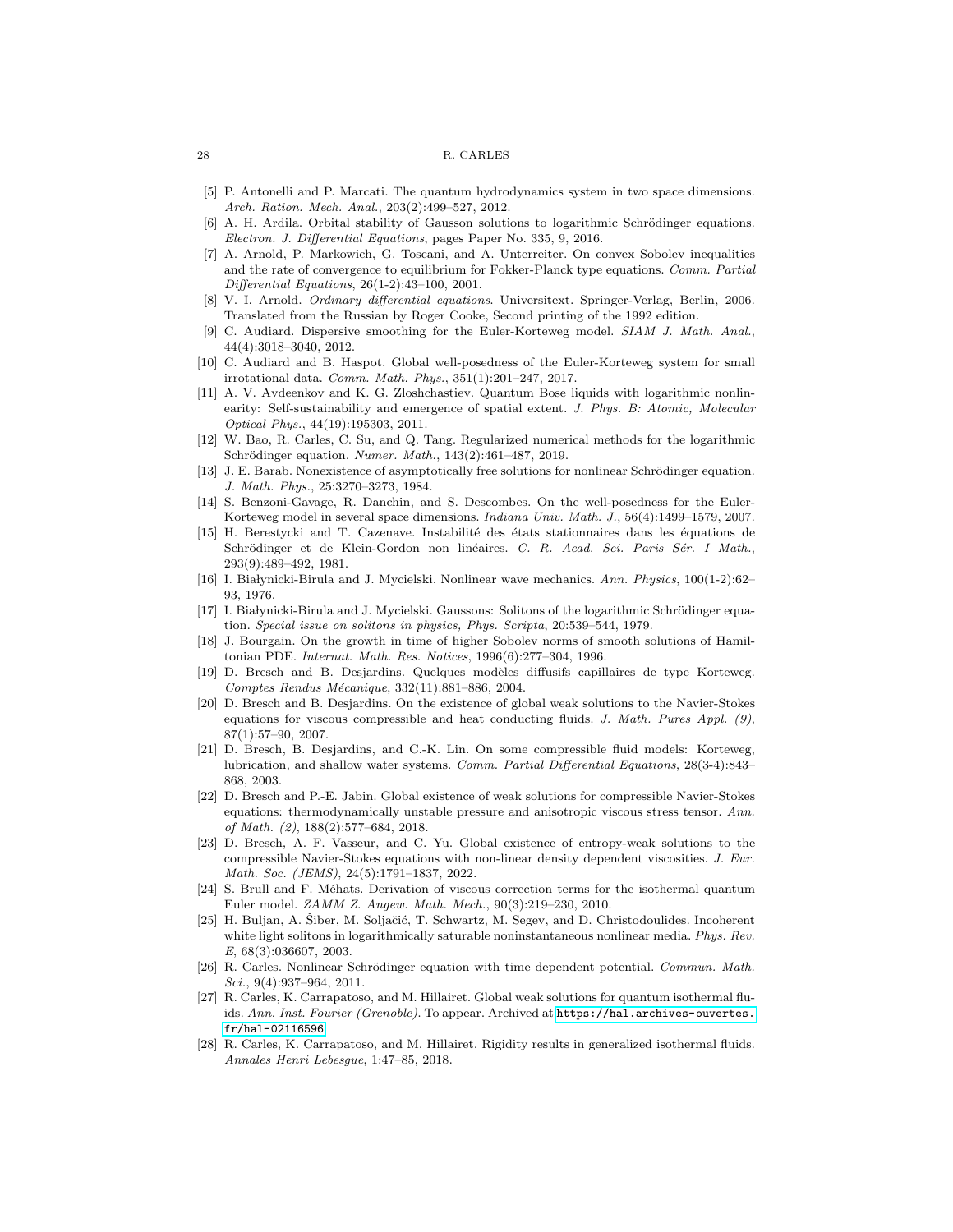- <span id="page-28-26"></span>[29] R. Carles, K. Carrapatoso, and M. Hillairet. Large-time behavior of compressible polytropic fluids and nonlinear Schrödinger equation. *Quart. Appl. Math.*,  $80(3):549-574$ , 2022.
- <span id="page-28-19"></span>[30] R. Carles, R. Danchin, and J.-C. Saut. Madelung, Gross-Pitaevskii and Korteweg. Nonlin- $\sqrt{25(10)}$ :2843-2873, 2012.
- <span id="page-28-5"></span>[31] R. Carles and I. Gallagher. Universal dynamics for the defocusing logarithmic Schrödinger equation. Duke Math. J., 167(9):1761–1801, 2018.
- <span id="page-28-9"></span>[32] T. Cazenave. Stable solutions of the logarithmic Schrödinger equation. Nonlinear Anal., 7(10):1127–1140, 1983.
- <span id="page-28-0"></span>[33] T. Cazenave. Semilinear Schrödinger equations, volume 10 of Courant Lecture Notes in Mathematics. New York University Courant Institute of Mathematical Sciences, New York, 2003.
- <span id="page-28-2"></span>[34] T. Cazenave and A. Haraux. Équations d'évolution avec non linéarité logarithmique.  $Ann$ . Fac. Sci. Toulouse Math. (5), 2(1):21–51, 1980.
- <span id="page-28-22"></span>[35] J.-Y. Chemin. Dynamique des gaz à masse totale finie. Asymptotic Anal., 3(3):215-220, 1990.
- <span id="page-28-17"></span>[36] C. Cid and J. Dolbeault. Defocusing Nonlinear Schrödinger equation: confinement, stability and asymptotic stability. Unpublished work, available at [https://citeseerx.ist.psu.edu/](https://citeseerx.ist.psu.edu/viewdoc/download?doi=10.1.1.7.1144&rep=rep1&type=pdf) [viewdoc/download?doi=10.1.1.7.1144&rep=rep1&type=pdf](https://citeseerx.ist.psu.edu/viewdoc/download?doi=10.1.1.7.1144&rep=rep1&type=pdf), 2001.
- <span id="page-28-12"></span>[37] J. Colliander, M. Keel, G. Staffilani, H. Takaoka, and T. Tao. Transfer of energy to high frequencies in the cubic defocusing nonlinear Schrödinger equation. Invent. Math.,  $181(1):39-$ 113, 2010.
- <span id="page-28-10"></span>[38] R. Côte and S. Le Coz. High-speed excited multi-solitons in nonlinear Schrödinger equations. J. Math. Pures Appl. (9), 96(2):135–166, 2011.
- <span id="page-28-18"></span>[39] P. Ehrenfest. Bemerkung über die angenaherte Gültigkeit der klassischen Mechanik innerhalb der Quantenmechanik. Zeitschrift für Physik, 45(7-8):455–457, 1927.
- <span id="page-28-21"></span>[40] E. Feireisl. Dynamics of viscous compressible fluids, volume 26 of Oxford Lecture Series in Mathematics and its Applications. Oxford University Press, Oxford, 2004.
- <span id="page-28-8"></span>[41] G. Ferriere. The focusing logarithmic Schrödinger equation: analysis of breathers and nonlinear superposition. Discrete Contin. Dyn. Syst., 40(11):6247–6274, 2020.
- <span id="page-28-20"></span>[42] G. Ferriere. Convergence rate in Wasserstein distance and semiclassical limit for the defocusing logarithmic Schrödinger equation. Anal. PDE,  $14(2):617-666$ ,  $2021$ .
- <span id="page-28-11"></span>[43] G. Ferriere. Existence of multi-solitons for the focusing logarithmic non-linear Schrödinger equation. Ann. Inst. H. Poincaré Anal. Non Linéaire, 38(3):841–875, 2021.
- <span id="page-28-13"></span>[44] P. Gérard and S. Grellier. The cubic Szegö equation and Hankel operators, volume 389 of Astérisque. Paris: Société Mathématique de France (SMF), 2017.
- <span id="page-28-14"></span>[45] P. Gérard, E. Lenzmann, O. Pocovnicu, and P. Raphaël. A two-soliton with transient turbulent regime for the cubic half-wave equation on the real line. Ann. PDE, 4(1):Paper No. 7, 166, 2018.
- <span id="page-28-24"></span>[46] P. Germain and P. LeFloch. Finite energy method for compressible fluids: the Navier-Stokes-Korteweg model. Comm. Pure Appl. Math., 69(1):3–61, 2016.
- <span id="page-28-25"></span>[47] M. Gisclon and I. Lacroix-Violet. About the barotropic compressible quantum Navier-Stokes equations. Nonlinear Anal., 128:106–121, 2015.
- <span id="page-28-1"></span>[48] R. T. Glassey. On the blowing up of solutions to the Cauchy problem for nonlinear Schrödinger equations. J. Math. Phys., 18:1794–1797, 1977.
- <span id="page-28-23"></span>[49] M. Grassin. Global smooth solutions to Euler equations for a perfect gas. Indiana Univ. Math. J., 47(4):1397–1432, 1998.
- <span id="page-28-15"></span>[50] M. Guardia, E. Haus, and M. Procesi. Growth of Sobolev norms for the analytic NLS on  $\mathbb{T}^2$ . Adv. Math., 301:615–692, 2016.
- <span id="page-28-4"></span>[51] P. Guerrero, J. López, and J. Nieto. Global solvability of the 3d logarithmic schrödinger equation. Nonlinear Analysis: Real World Applications, 11(1):79–87, 2010.
- <span id="page-28-3"></span>[52] P. Guerrero, J. L. López, J. Montejo-Gámez, and J. Nieto. Wellposedness of a nonlinear, logarithmic Schrödinger equation of Doebner-Goldin type modeling quantum dissipation. J. Nonlinear Sci., 22(5):631–663, 2012.
- <span id="page-28-6"></span>[53] G. A. Hagedorn. Semiclassical quantum mechanics. I. The  $\hbar \to 0$  limit for coherent states. Comm. Math. Phys., 71(1):77–93, 1980.
- <span id="page-28-7"></span>[54] G. A. Hagedorn. Semiclassical quantum mechanics. III. The large order asymptotics and more general states. Ann. Physics, 135(1):58–70, 1981.
- <span id="page-28-16"></span>[55] Z. Hani, B. Pausader, N. Tzvetkov, and N. Visciglia. Modified scattering for the cubic Schrödinger equation on product spaces and applications. Forum Math. Pi, 3:63, 2015. Id/No e4.